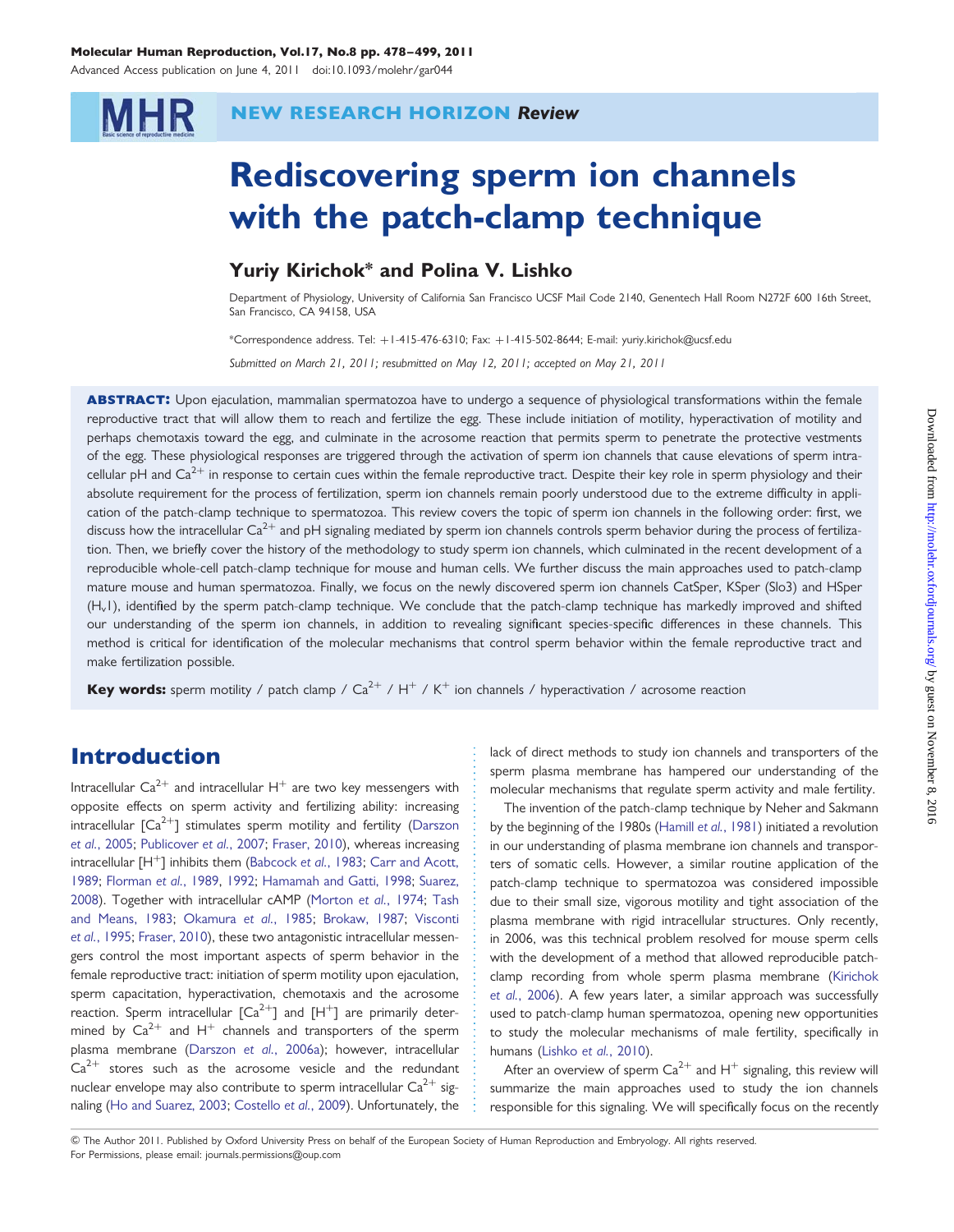developed sperm patch-clamp technique and how it has changed our understanding of sperm ion channels. Because the application of the patch-clamp technique has demonstrated that properties of sperm ion channels differ significantly between species, in this review, we focused on the physiology of human spermatozoa. Physiological properties of sperm cells from other species are considered only when they are likely to apply to human spermatozoa and no data on human cells are available.

# General principles of sperm intracellular  $H^+$  and  $Ca^{2+}$ signaling

Resting intracellular concentrations of  $Ca^{2+}$  and  $H^{+}$  within the sperm cell are primarily set by ion pumps that use the energy stored in ATP (directly or indirectly) to establish concentration gradients for these two ions across the plasma membrane. Thus, while the concentration of Ca<sup>2+</sup> in the extracellular medium is  $\sim$  I – 2 mM, its resting concentration in the sperm cytosol is only  $\sim$  100 $-$ 200 nM [\(Babcock and Pfeif](#page-17-0)[fer, 1987](#page-17-0); [Linares-Hernandez](#page-19-0) et al., 1998; [Wennemuth](#page-20-0) et al., 2000). In contrast, the concentration of protons seems to be always higher inside the sperm cell than outside with resting  $\Delta pH \approx 0.4 - 1.0$ [\(Babcock and Pfeiffer, 1987;](#page-17-0) [Carr and Acott, 1989;](#page-17-0) [Florman](#page-18-0) et al., [1989](#page-18-0); [Vredenburgh-Wilberg and Parrish, 1995;](#page-20-0) [Hamamah](#page-18-0) et al., [1996](#page-18-0); Zeng et al.[, 1996;](#page-21-0) [Hamamah and Gatti, 1998\)](#page-18-0). While mammalian spermatozoa are stored in the caudal epididymis before ejaculation, pH of the extracellular fluid varies between 5.5 and 6.8 depending on species [\(Acott and Carr, 1984\)](#page-17-0). Since sperm pHi is always more acidic, it should be round 6.0 or lower ( $[H^+]_i > 1 \mu M$ ) for the majority of mammalian species in this portion of the male reproductive tract. These pH values are significantly lower than those normally found within somatic cells [\(Roos and Boron, 1981\)](#page-20-0), and help in rendering spermatozoa quiescent before ejaculation. Upon ejaculation spermatozoa are exposed to higher extracellular pH (average pH<sub>o</sub>  $\approx$  7.0 or higher), and their pH<sub>i</sub> is also elevated to about 6.5 ( $[H^+]$ ;  $\approx$  0.3  $\mu$ M), as they become motile for the first time [\(Babcock](#page-17-0) et al., 1983; [Carr and Acott, 1989;](#page-17-0) [Hamamah](#page-18-0) et al., [1996](#page-18-0); Zeng et al.[, 1996](#page-21-0)). During subsequent transit through the female reproductive tract, the sperm  $pH_i$  further increases as the result of sperm capacitation (Parrish et al.[, 1989;](#page-19-0) [Vredenburgh-](#page-20-0)[Wilberg and Parrish, 1995](#page-20-0); Zeng et al.[, 1996;](#page-21-0) [Suarez, 2008\)](#page-20-0), but it remains lower than  $pH_0$ . In the female reproductive tract,  $pH_0$  is alkaline (except for vagina) and can reach up to 8.4 ( $[H^+]_0 = 4$  nM) in cervical mucus and 7.8 ( $[H^+]_0 = 16$  nM) in the Fallopian tubes depending on species and the phase of the female cycle ([Acott and Carr, 1984\)](#page-17-0).

The high resting  $[H^+]$  and low resting  $[Ca^{2+}]$  established by  $H^+$ and  $Ca^{2+}$  pumps of the sperm plasma membrane suppress the activity of the sperm cell. Activation of spermatozoa requires reduction of  $[H^+]$  and elevation of  $[Ca^{2+}]_i$ , which is easy to achieve due to the steep resting concentration gradients for  $H^+$  and  $Ca^{2+}$  across the sperm plasma membrane. Indeed, merely opening the  $H^+$  and  $Ca^{2+}$ ion channels of the sperm plasma membrane would be sufficient to allow  $H^+$  to exit and  $Ca^{2+}$  to enter the sperm cytosol down their respective concentration gradients. The opening of the sperm  $H^+$ and  $Ca^{2+}$  channels must be controlled by specific cues of the female reproductive tract to regulate the activity of the sperm cells in accordance with their position within the tract and depending on the phase of the menstrual cycle. Among the cues of the female reproductive tract that can activate sperm ion channels are progesterone released by ovaries and cumulus cells surrounding the egg, glycoproteins of the zona pellucida and the major protein of the oviductal fluid, albumin ([Darszon](#page-18-0) et al., 2005, [2006a;](#page-18-0) [Publicover](#page-19-0) et al., 2007; [Xia](#page-21-0) [and Ren, 2009a](#page-21-0), [b;](#page-21-0) [Fraser, 2010;](#page-18-0) [Ren and Xia, 2010\)](#page-20-0). However, there are probably more factors of the female reproductive tract yet to be discovered that directly or indirectly control the activity of sperm ion channels and help us to synchronize the arrival of the egg and the sperm at the site of fertilization (the ampulla of the oviduct).

Both sperm ion pumps and ion channels that participate in controlling  $[H^+]$  and  $[Ca^{2+}]$  are required for the regulation of sperm function. For example, sperm contain two flagellar  $Ca^{2+}$  transport proteins: a  $Ca^{2+}ATP$ ase (PMCA4) that pumps  $Ca^{2+}$  out of the sperm cell to support low resting intraflagellar  $\lceil Ca^{2+} \rceil$  ([Okunade](#page-19-0) et al.[, 2004;](#page-19-0) Schuh et al.[, 2004\)](#page-20-0) and a  $Ca^{2+}$  channel CatSper [\(Ren](#page-20-0) et al.[, 2001;](#page-20-0) [Kirichok](#page-19-0) et al., 2006; Qi et al.[, 2007](#page-19-0)) that allows extracellular  $Ca^{2+}$  to enter the sperm flagellum. The balance between the activities of these two proteins sets the concentration of  $Ca^{2+}$ in the sperm flagellum, and male mice deficient in either PMCA4 or CatSper are infertile and have impaired sperm motility (Ren [et al.](#page-20-0), [2001](#page-20-0); [Okunade](#page-19-0) et al., 2004; Schuh et al.[, 2004](#page-20-0); Qi et al.[, 2007\)](#page-19-0). However, pumps transport ions much more slowly than channels and their activity can be overwhelmed by ion channels that operate orders of magnitude faster [\(Hille, 1992\)](#page-18-0). Pumps also cause relatively slow changes in the intracellular ion concentrations, whereas ion channels are primarily responsible for rapid signaling events.

It should also be noted that due to the significant length (usually  $>50 \mu$ m) and miniscule cytoplasmic cross-section (much  $\leq$   $\mu$ m<sup>2</sup>) throughout) of the sperm cell, diffusion between different parts of the sperm cell, such as the head and the principal piece, is limited. An extremely small amount of sperm cytosol squeezed in between the plasma membrane and the intracellular structures further contributes to the spatial separation of the different cellular compartments. Moreover, it has been demonstrated that the expression of sperm ion channels is highly compartmentalized and differs significantly between the head and the principal piece (Ren et al.[, 2001;](#page-20-0) [Navarro](#page-19-0) et al.[, 2007](#page-19-0); Qi et al.[, 2007;](#page-19-0) Lishko et al.[, 2010](#page-19-0)). Thus, intracellular  $H^+$  and  $Ca^{2+}$  signaling within the sperm head and the flagellum are controlled by different mechanisms and are spatially isolated from each other to allow for the independent control of  $Ca^{2+}$  and pH-dependent physiological responses occurring in the head and the flagellum, such as the acrosome reaction and hyperactivation.

# Intracellular  $Ca^{2+}$  and H<sup>+</sup> as regulators of sperm activity in the female reproductive tract

The female reproductive tract presents multiple barriers for the sperm cells on their route to the egg ([Suarez and Pacey, 2006](#page-20-0)). Female immune responses, viscous cervical mucus, the thin uterotubal junction, sticky oviductal epithelium covered with mucus, the maze of the oviductal epithelial folds near the site of fertilization and egg's protective vestments all markedly reduce a sperm's chances to reach and fertilize the egg ([Suarez and Pacey, 2006](#page-20-0)). Although millions of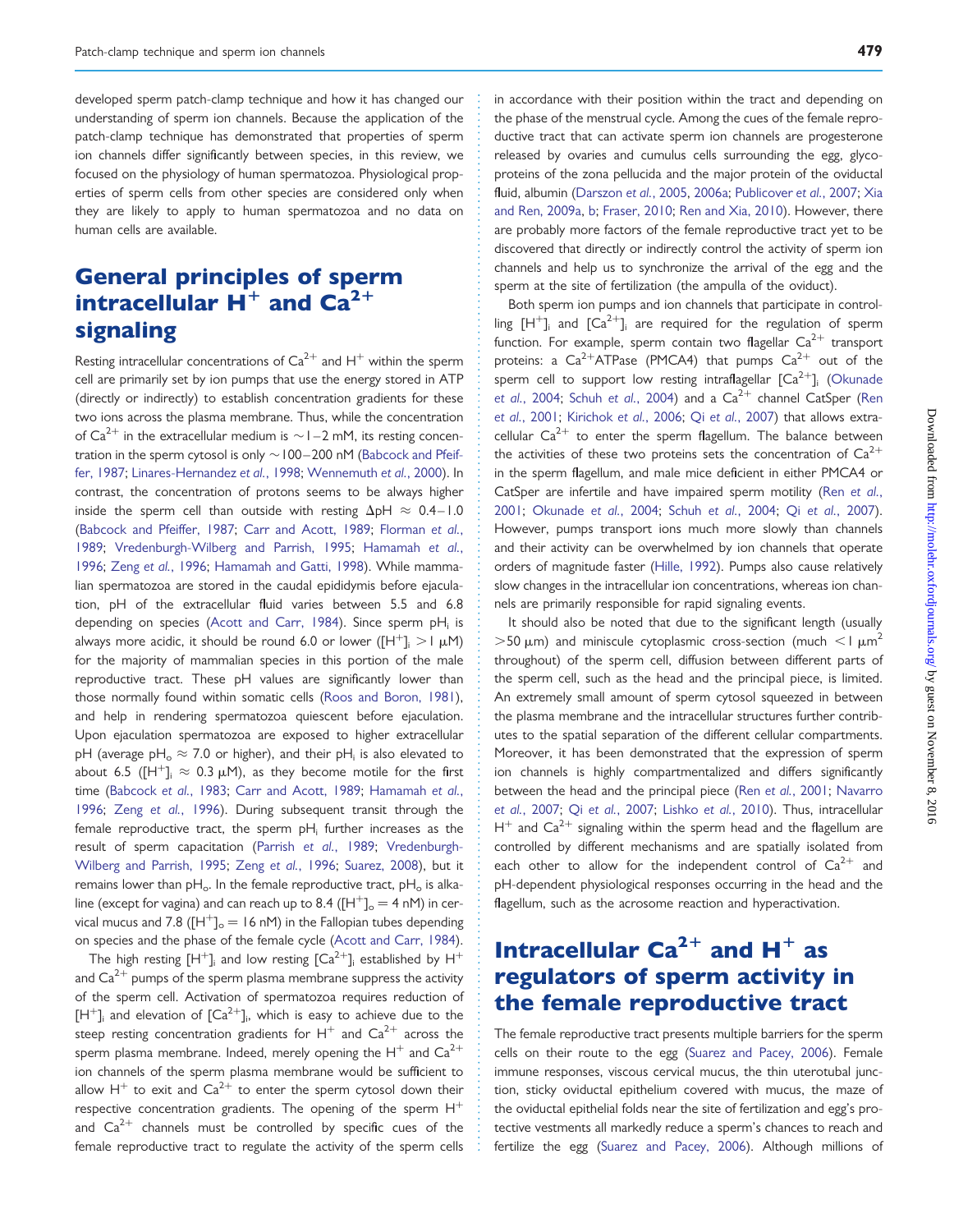spermatozoa are introduced into the female reproductive tract, only a few will eventually traverse the viscous environment of the female reproductive tract to arrive at the site of fertilization, and only one will penetrate through the egg's cumulus oophorus (CO) and zona pellucida to fertilize the egg. To reach and fertilize the egg, spermatozoa have to (Fig. 1): (1) become motile for the first time; (2) develop hyperactivated motility to overcome the viscous mucus and sticky epithelium of the Fallopian tube and the protective vestments of the egg; (3) use chemotaxis to find the egg among the labyrinthine folds of the oviductal epithelium and (4) undergo acrosomal exocytosis to release the hydrolytic enzymes that cleave glycoproteins of the zona pellucida to allow the penetration of the zona. Below we discuss these four processes essential for successful fertilization and demonstrate that they require elevation of sperm pH<sub>i</sub> and  $\textsf{[Ca}^{2+}\textsf{]}_\textsf{i}.$ 

Before ejaculation, morphologically mature, densely packed mammalian spermatozoa are stored in a quiescent state in the caudal



Figure I The milestones of sperm journey toward the egg. The approximate locations where normal sperm motility (1), hyperactivated sperm motility (2), chemotaxis (3) and the acrosome reaction (4) occur within the female reproductive tract are shown by the corresponding numbers. Normal motility (1) is triggered upon ejaculation in the anterior vagina and is characterized by the low amplitude, symmetrical tail bending. Hyperactive motility (2) occurs after spermatozoa enter Fallopian tubes. It characterized by the high-amplitude asymmetrical tail bending and develops much higher thrust to penetrate through viscous environment of the female reproductive tract. Sperm chemotaxis (3) is believed to occur close to the site of fertilization in the ampulla of Fallopian tubes. Chemoattractant(s) (showed by the red dots) released by the cumulus cells surrounding the egg (or by the egg itself) help spermatozoa to find the egg among the epithelial folds of the Fallopian tube. The acrosome reaction (4) occurs either within the CO or upon the contact with zona pellucida. The hydrolytic enzymes released from the sperm head as the result of the acrosome reaction help spermatozoa to penetrate these egg's protective vestments.

portion of the epididymis and vas deferens ([Acott and Carr, 1984;](#page-17-0) [Carr and Acott, 1984;](#page-17-0) [Hamamah and Gatti, 1998](#page-18-0)). This quiescence is likely to help transcriptionally silent spermatozoa preserve their molecular and functional integrity for a longer time. Upon ejaculation, spermatozoa are mixed with the seminal plasma and initiate their motility for the first time. Sperm motility at this time is characterized by relatively low-amplitude, symmetrical tail bending when compared with the high-amplitude, asymmetrical tail bending characteristic of hyperactivation and observed close to the site of fertilization ([Suarez](#page-20-0) [and Pacey, 2006](#page-20-0); [Suarez, 2008](#page-20-0)). Elevations of sperm intracellular pH and cAMP in response to a new extracellular environment have been directly implicated in the initiation of sperm motility.

Although our understanding of sperm quiescence is limited, in many species the acidic environment of cauda epididymis keeps spermatozoa immotile by lowering their intracellular pH [\(Acott and Carr,](#page-17-0) [1984;](#page-17-0) [Carr and Acott, 1984](#page-17-0); [Hamamah and Gatti, 1998](#page-18-0)). High viscosity of the cauda epididymal fluid may also help us to immobilize spermatozoa [\(Usselman and Cone, 1983](#page-20-0); Carr et al.[, 1985](#page-17-0)). The exact mechanism by which low extracellular pH within the cauda epididymis causes low sperm intracellular pH remains unclear, but lactate and other weak acids that can shuttle protons across the cell membrane have been implicated ([Acott and Carr, 1984](#page-17-0); [Carr and Acott,](#page-17-0) [1984;](#page-17-0) [Hamamah and Gatti, 1998](#page-18-0)). In some species such as humans, lactate may not be essential, since the plasma membrane seems to have a significant passive  $H^+$  conductance [\(Hamamah](#page-18-0) et al., 1996; [Hamamah and Gatti, 1998\)](#page-18-0). Finally, the ion pumps of the sperm plasma membrane keep intracellular pH lower than the extracellular pH (see earlier). During ejaculation, spermatozoa are diluted in the seminal plasma that has a higher pH. Intracellular pH is thought to follow the increase in the extracellular pH, and sperm motility is initiated due to the direct stimulation of axonemal proteins by higher pH<sub>i</sub>.

Another factor important for the activation of sperm motility, intracellular cAMP, stimulates the axoneme indirectly: it activates protein kinase A (PKA) which is thought to cause phosphorylation of the axoneme [\(Harrison, 2004](#page-18-0); Nolan et al.[, 2004\)](#page-19-0). Upon ejaculation, sperm intracellular cAMP is elevated due to the activation of sperm soluble adenylyl cyclase (sACY) by the high bicarbonate concentration in the seminal plasma and the female reproductive tract when com-pared with the epididymal fluid ([Okamura](#page-19-0) et al., 1985; [Chen](#page-17-0) et al., [2000\)](#page-17-0). Male mice deficient for sperm sACY [\(Esposito](#page-18-0) et al., 2004; Hess et al.[, 2005,](#page-18-0) Xie et al.[, 2006](#page-21-0)) and PKA (Nolan et al.[, 2004\)](#page-19-0) are infertile and have impaired sperm motility. However, it should be noted that PKA and sACY do not seem to be required for the initiation of sperm motility, but rather increase the frequency of sperm tail beating to improve progressive motility ([Wennemuth](#page-21-0) et al.[, 2003](#page-21-0); Nolan et al.[, 2004;](#page-19-0) Xie et al.[, 2006](#page-21-0)). Interestingly, recombinant SACY or SACY in particulate fractions of sperm is also activated by  $Ca^{2+}$  [\(Jaiswal and Conti, 2003\)](#page-19-0), and the presence of  $Ca^{2+}$  in the extracellular medium is required for sACY-dependent increase in the frequency of flagellar beat triggered by bicarbonate [\(Carlson](#page-17-0) et al.[, 2007](#page-17-0)).

Normal sperm motility is characterized by low-amplitude symmetrical tail beating. This type of motility allows spermatozoa to traverse the watery cervical mucus and uterus; however, it should be noted that contractile activity of uterine muscle may facilitate transport of spermatozoa through the cervix and uterus [\(Suarez and Pacey,](#page-20-0)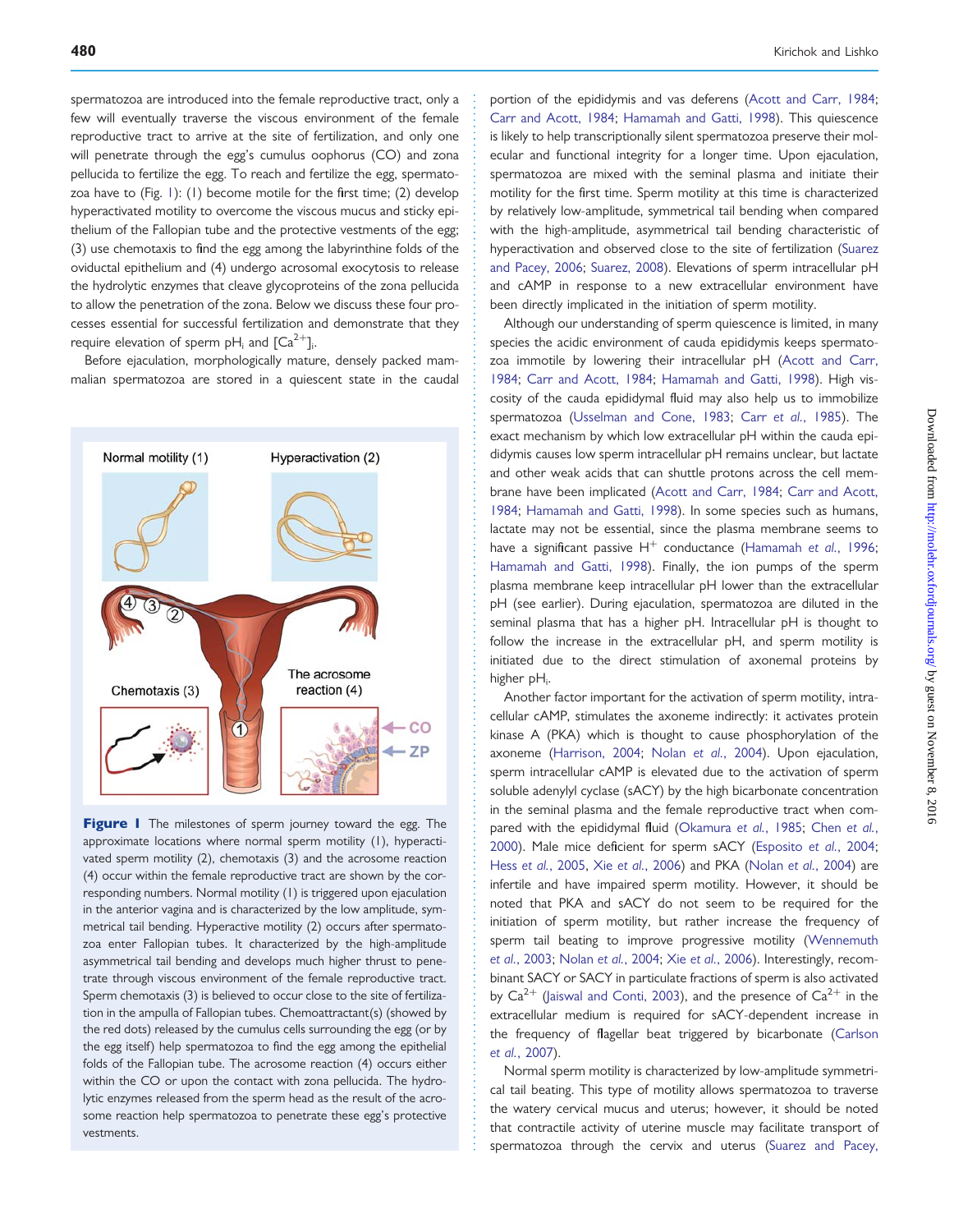[2006](#page-20-0)). After sperm entry into the Fallopian tubes, normal motility is unlikely to provide sufficient thrust to overcome sticky oviductal epithelium covered with dense mucus and, eventually, egg's protective vestments. To overcome these barriers, spermatozoa have to develop hyperactivation, a special type of motility characterized by highamplitude, asymmetrical tail bending that develops a significantly higher swimming force than the normal motility ([Suarez and Pacey,](#page-20-0) [2006](#page-20-0); [Suarez, 2008\)](#page-20-0).

After the activation of motility, all further milestones of the sperm's journey toward the egg (including hyperactivation, chemotaxis and the acrosome reaction) require capacitation. Capacitation is defined as the functional maturation of sperm cells within the female reproductive tract [\(Austin, 1951;](#page-17-0) [Chang, 1951](#page-17-0); [Yanagimachi, 1994\)](#page-21-0). Since capacitated spermatozoa acquire hyperactive motility and become able to undergo chemotaxis and the acrosome reaction, they can now reach and fertilize the egg. Capacitation is completed in the Fallopian tubes, after spermatozoa have spent several hours in the female reproductive tract. As assessed in vitro, extracellular  $Ca^{2+}$ , bicarbonate and albumin in the oviductal fluid are considered essential for capacitation [\(Visconti](#page-20-0) et al., 2002). Capacitation is a complex and poorly understood process accompanied by a wave of protein phosphorylation caused by cAMP-dependent PKA directly and through recruitment of tyrosine kinases [\(Visconti](#page-20-0) et al., 1995, [2002;](#page-20-0) [Harrison,](#page-18-0) [2004](#page-18-0); [Harrison and Gadella, 2005\)](#page-18-0) as well as by the elevation of basal levels of sperm pH<sub>i</sub> and  $\lceil Ca^{2+} \rceil$  ([Parrish](#page-19-0) et al., 1989; [Yanagima](#page-21-0)[chi, 1994](#page-21-0); Baldi et al.[, 1996;](#page-17-0) Zeng et al.[, 1996](#page-21-0)). These higher basal levels of pH<sub>i</sub> and  $[Ca^{2+}]$ <sub>i</sub> are likely to be sufficient to cause the hyperactivation of sperm motility [\(Suarez, 2008\)](#page-20-0). Chemotactic navigation toward the egg and the acrosome reaction occur later with already capacitated spermatozoa ([Eisenbach and Giojalas, 2006;](#page-18-0) [Florman](#page-18-0) et al.[, 2008](#page-18-0)) and require further elevations of  $pH_i$  and  $[Ca^{2+}]$  above the new basal levels achieved during capacitation. We will now further consider hyperactivation, chemotaxis and the acrosome reaction in detail.

As mentioned earlier, hyperactivation is characterized by large-amplitude, whip-like asymmetrical tail beating that results in significantly stronger swimming force than in normal sperm motility [\(Suarez, 2008](#page-20-0)). Hyperactivation not only allows spermatozoa to move along the sticky oviductal epithelium covered with mucus, but is also essential for the penetration of protective vestments of the egg, the CO and zona pellucida [\(Suarez and Pacey, 2006;](#page-20-0) [Suarez,](#page-20-0) [2008](#page-20-0)). Hyperactivation requires both elevation of intracellular pH and elevation of intracellular  $Ca^{2+}$  ([Suarez, 2008\)](#page-20-0), which are achieved as a result of sperm capacitation. Elevated intracellular pH and  $Ca^{2+}$ directly affect the axoneme and, in combination, cause the highamplitude, asymmetrical flagellar beating, characteristic of hyperactiva-tion (Ho et al.[, 2002\)](#page-18-0). It has been demonstrated that the flagellar  $Ca^{2+}$ channel CatSper is required for hyperactivation, certainly in mice and probably humans [\(Carlson](#page-17-0) et al., 2003, [2005](#page-17-0); Qi et al.[, 2007\)](#page-19-0). The mechanism for  $H^+$  extrusion is less certain and may differ between species, even within mammals. In human spermatozoa, the dominant  $H^+$  conductor of the plasma membrane is the flagellar  $H^+$  channel  $H_v I$ [\(Lishko and Kirichok, 2010](#page-19-0); Lishko et al.[, 2010](#page-19-0)). Activity of both human CatSper and  $H_vI$  is enhanced by capacitation ([Lishko](#page-19-0) et al., [2010](#page-19-0), [2011](#page-19-0)). Since CatSper can be further potentiated by progester-one (Lishko et al.[, 2011](#page-19-0); Strünker et al., 2011) and H<sub>v</sub>1—by anandamide [\(Lishko and Kirichok, 2010](#page-19-0)), both released by cumulus cells surrounding the egg, human spermatozoa may achieve an even higher degree of hyperactivation during penetration through the CO and zona pellucida.

As spermatozoa approach the site of fertilization, they have to find the egg among the labyrinthine folds of the Fallopian tubes [\(Suarez and](#page-20-0) [Pacey, 2006](#page-20-0)). Several studies have reported that progesterone released by the cumulus cells surrounding the egg is likely to serve as the principal sperm chemoattractant in humans; however, other possible chemoattractants have been proposed, and the very existence of sperm chemotaxis in vertebrates remains controversial ([Eisen](#page-18-0)[bach and Giojalas, 2006;](#page-18-0) Kaupp et al.[, 2008](#page-19-0)). In some marine invertebrates, sperm chemotaxis has been convincingly demonstrated. For the sea urchin Arbacia punctulata, spermatozoa perform chemotactic turns that result in swimming trajectories directed toward a source of the resact peptide that is released from the egg ([Suzuki](#page-20-0) [and Garbers, 1984](#page-20-0)). Each turn is caused by a brief asymmetrical tail motion that is triggered by a transient elevation of  $Ca^{2+}$  in the sperm flagellum (Kaupp et al.[, 2008](#page-19-0); [Guerrero](#page-18-0) et al., 2010). The  $Ca<sup>2+</sup>$  required for chemotactic turns in A. punctulata comes from the extracellular medium via an unidentified flagellar  $Ca^{2+}$  channel directly or indirectly activated by resact.

Although the chemotaxis of human sperm toward progesterone is still being debated, human spermatozoa do possess a flagellar  $Ca^{2+}$ channel activated by progesterone: the CatSper channel [\(Lishko](#page-19-0) et al.[, 2011](#page-19-0); Strünker et al., 2011). As will be discussed later, the CatSper channel is potently activated by low nanomolar concentrations of progesterone, and the CatSper-mediated  $Ca^{2+}$  influx can induce asymmetrical tail beating (Lishko et al.[, 2011;](#page-19-0) Strünker et al., [2011](#page-20-0)). Thus,  $Ca^{2+}$  influx through the CatSper channel appears to be essential for both sperm hyperactivation and chemotaxis.

Finally, when the sperm cell finds the egg, it has to overcome its protective vestments, the CO and the zona pellucida. The CO, the outermost vestment of the egg, consists of the cumulus cells (follicular cells retained around the oocyte) suspended in a viscoelastic matrix formed primarily by hyaluronic acid secreted by the same cumulus cells ([Dandekar](#page-17-0) et al., 1992; [Suarez, 2008](#page-20-0)). The dense layer of zona pellucida lies under the CO and is formed by glycoproteins ZP1, ZP2, ZP3 and ZP4 (ZP1 –ZP3 in mice) secreted by the egg itself [\(Wassarman and Litscher, 2008](#page-20-0); Gupta et al.[, 2009\)](#page-18-0). To penetrate through the protective vestments of the egg, the sperm cells have to be hyperactivated ([Suarez, 2008\)](#page-20-0). It should be noted that in the CO, the concentration of progesterone released by the cumulus cells is in the micromolar range ([Osman](#page-19-0) et al., 1989). Since sperm cells are completely buried in the CO during the penetration through the protective vestments of the egg and subjected to high concentrations of progesterone, their motility may reach the highest degree of hyperactivation.

However, the matrix of the zona pellucida is so dense that hyperactivation alone does not seem to be sufficient to get the sperm through this layer. To penetrate the zona, spermatozoa complement the mechanical force of hyperactivation with enzymatic disruption of the zona's matrix by hydrolytic enzymes released from the acrosome vesicle located at the tip of the sperm head. The release of hydrolytic enzymes, called the acrosome reaction, occurs upon contact of the sperm head with the zona pellucida and is caused by exocytotic fusion of the acrosomal vesicle with the sperm plasma membrane [\(Yanagimachi, 1994\)](#page-21-0). The acrosome reaction is thought to be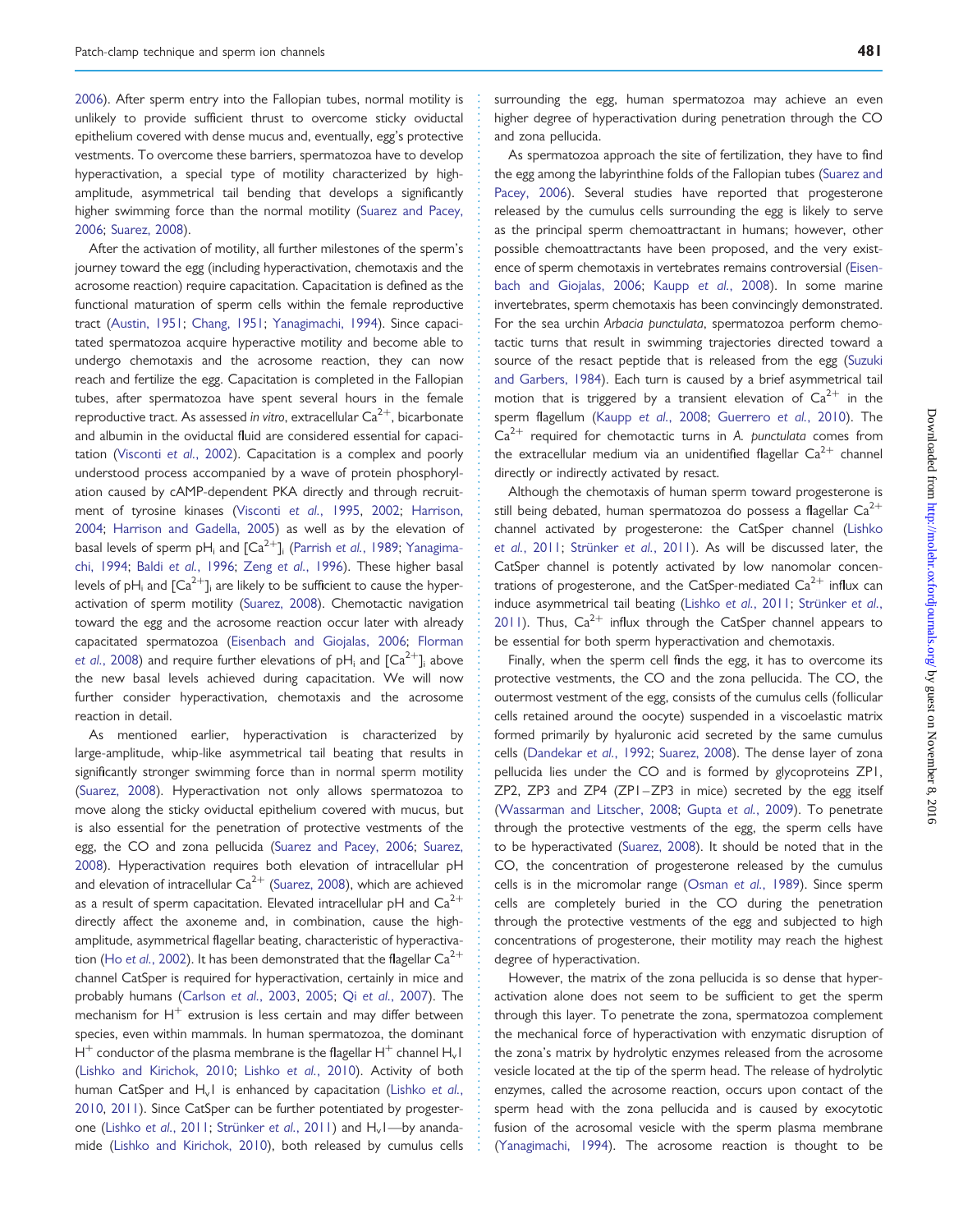triggered by elevation of sperm  $\lceil Ca^{2+} \rceil$  and pH<sub>i</sub> upon binding of the yet unidentified sperm head receptor to glycoproteins of the zona pellucida (ZP3 in mice and ZP1, ZP3, ZP4 in humans) [\(Dean, 2007;](#page-18-0) [Florman](#page-18-0) et al., 2008; [Wassarman and Litscher, 2008](#page-20-0); [Gupta](#page-18-0) et al., [2009](#page-18-0)). However, the sperm receptor for the glycoproteins of the zona pellucida as well as the identity of the  $Ca^{2+}$  and H<sup>+</sup> transport mechanisms associated with this receptor remains elusive.

Although the importance of intracellular  $Ca^{2+}$  and  $H^{+}$  signaling in sperm physiology has been recognized for a long time, until very recently the  $Ca^{2+}$  and H<sup>+</sup> ion channels of the plasma membrane that cause elevations of pH<sub>i</sub> and  $[Ca^{2+}]$ <sub>i</sub> have remained unknown despite significant efforts in this direction. In the following section, we briefly summarize the methods that have been used to study sperm intracellular pH and  $Ca^{2+}$  signaling and to identify the sperm ion channels involved. To explain why the identities of sperm  $Ca^{2+}$  and H<sup>+</sup> channels remained elusive until very recently, we consider the relative effectiveness of every method discussed in identification and characterization of the ion channels of mature spermatozoa.

# Overview of experimental approaches to study sperm intracellular  $Ca^{2+}$  and pH signaling

The first evidence that  $Ca^{2+}$  and H<sup>+</sup> are important for sperm physiology came early from the observation that changing the level of these two ions in extracellular medium strongly affects sperm motility, chemotaxis and acrosome reaction. Extracellular  $Ca^{2+}$  was demonstrated to be essential for sperm capacitation, hyperactivation, chemotaxis and the acrosome reaction [\(Iwamatsu and Chang, 1971;](#page-19-0) [Yanagimachi, 1994](#page-21-0); [Eisenbach and Giojalas, 2006;](#page-18-0) [Florman](#page-18-0) et al., [2008](#page-18-0); [Suarez, 2008\)](#page-20-0). It has also been convincingly demonstrated in demembranated spermatozoa that  $Ca^{2+}$  and pH directly affect the activity of axoneme [\(Lindemann](#page-19-0) et al., 1987; Goltz et al.[, 1988;](#page-18-0) [Ho](#page-18-0) et al.[, 2002](#page-18-0)). Acidic pH suppressed the motility of demembranated bull sperm, and flagellum beating was activated only when pH of the incubation medium was 7.0 or higher (Ho et al.[, 2002\)](#page-18-0). Hyperactiva-tion required an even more alkaline pH of 7.9–8.5 (Ho et al.[, 2002\)](#page-18-0). Hyperactivation of demembranated sperm also required the elevation of  $\lceil Ca^{2+} \rceil$  in the incubation medium from 50 nM to 400 nM (Ho [et al.](#page-18-0), [2002](#page-18-0)). Unfortunately, the next logical step, identification of the membrane transport mechanisms that control sperm pH<sub>i</sub> and  $[Ca^{2+}]_i$ , turned out to be extremely challenging.

Development of ion-sensitive fluorescent probes for  $Ca^{2+}$  and pH provided a tool to approach this problem for the first time. These probes allowed the observation of changes in  $[Ca^{2+}]$  and  $[H^+]$  in live, motile spermatozoa ([Babcock, 1983](#page-17-0); [Babcock](#page-17-0) et al., 1983; [Irvine and Aitken, 1986;](#page-18-0) [Babcock and Pfeiffer, 1987](#page-17-0)) as they underwent crucial physiological responses such as motility initiation, hyperactivation, chemotaxis and acrosome reaction. These studies demonstrated that when spermatozoa were incubated for several hours in vitro under conditions similar to those found within the female reproductive tract and acquired fertilizing competence (in vitro capacitation), their pH<sub>i</sub> and  $[Ca^{2+}]$ <sub>i</sub> rose [\(Parrish](#page-19-0) et al.,

[1989;](#page-19-0) [White and Aitken, 1989;](#page-21-0) Baldi et al.[, 1991,](#page-17-0) [1996](#page-17-0); [Zeng](#page-21-0) et al., [1996\)](#page-21-0). Comparison of hamster spermatozoa exhibiting normal or hyperactivated motility demonstrated that  $[Ca^{2+}]$  is elevated in hyperactivated sperm (Suarez et al.[, 1993](#page-20-0)). Replication of the acrosome reaction in vitro by treating bovine spermatozoa with solubilized zona pellucida induced the elevation of both  $\lceil Ca^{2+} \rceil$  and  $\lceil H^+ \rceil$ ([Florman](#page-18-0) et al., 1989, [2008](#page-18-0)). Furthermore, in sea urchin, resact (the peptide-chemoattractant released by the egg) induced elevation of intracellular pH and  $Ca^{2+}$  ([Lee and Garbers, 1986](#page-19-0); [Schackmann](#page-20-0) [and Chock, 1986;](#page-20-0) Cook et al.[, 1994\)](#page-17-0). In a resact gradient, freely swimming A. punctulata spermatozoa generated flagellar  $Ca^{2+}$  spikes that triggered chemotactic turns to guide spermatozoa toward higher concentrations of the chemoattractant [\(Bohmer](#page-17-0) et al., 2005; [Wood](#page-21-0) et al., [2007\)](#page-21-0). The likely chemoattractant of human spermatozoa, progesterone, also induced massive  $Ca^{2+}$  influx into human sperm cells ([Thomas and Meizel, 1989](#page-20-0); [Blackmore](#page-17-0) et al., 1990). When human spermatozoa were exposed to a gradient of progesterone, they generated a series of  $Ca^{2+}$  spikes similar to those observed during chemotaxis of A. punctulata sperm (Harper et al.[, 2004\)](#page-18-0). No progesterone-induced elevation of intracellular pH has been reported in human spermatozoa.

Although optical methods for measuring intracellular  $[Ca^{2+}]$ <sub>i</sub> and  $pH_i$  demonstrated the existence of sperm intracellular  $Ca^{2+}$  and  $pH$ signaling for the first time, they failed to provide functional and molecular characterization of the  $Ca^{2+}$  and H<sup>+</sup> transport mechanisms of the sperm plasma membrane responsible for these signaling events. The principal reason for this was that the technique did not provide reliable control of the membrane voltage and the composition of the intracellular medium and ionic gradients across the sperm plasma membrane. Since these are essential determinants of the ion channel activity, the interpretation of experimental results was difficult, and there was no guarantee that only the single ion channel/transporter that is being studied contributes to the observed changes in  $[Ca^{2+}]$ <sub>i</sub> and  $[H^+]$ <sub>i</sub>. Another substantial experimental difficulty was associated with the fact that sperm cells have an extremely low cytosolic volume, and the level of fluorescent signals originating from a single spermatozoon was weak. For this reason, the majority of optical experiments with sperm cells were performed by measuring fluorescent signals from sperm suspensions ([Darszon](#page-18-0) et al., 2005). This method detected signals averaged over large populations of cells, which reduced the already low time resolution of the optical methods and might mask fast signaling events. Although single-cell measurements have sometimes been performed, primarily in recent years, the fluorescent signal from the principal piece was often too weak to be detected, and signals from the head and midpiece (that probably have larger amounts of cytosol than the principal piece) were primarily measured ([Darszon](#page-18-0) et al., 2005). Unfortunately, even measurements of  $[Ca^{2+}]$ <sub>i</sub> and  $[H^+]$ <sub>i</sub> in sperm suspensions did not solve the problem of weak fluorescence from the principal piece, and about 85% of the population signal originated from the head and midpiece ([Darszon](#page-18-0) et al., 2005). Thus, the optical methods provided little information on  $[Ca^{2+}]_i$  and  $[H^+]_i$  within the principal piece, where the regulation of sperm motility occurs. A few recent optical studies that succeeded in measuring  $\lceil Ca^{2+} \rceil$  from the sperm flagellum have demonstrated a complex pattern of  $Ca^{2+}$  transients in this cellular domain [\(Bohmer](#page-17-0) et al., 2005; Wood et al.[, 2007;](#page-21-0) Xia et al.[, 2007](#page-21-0)).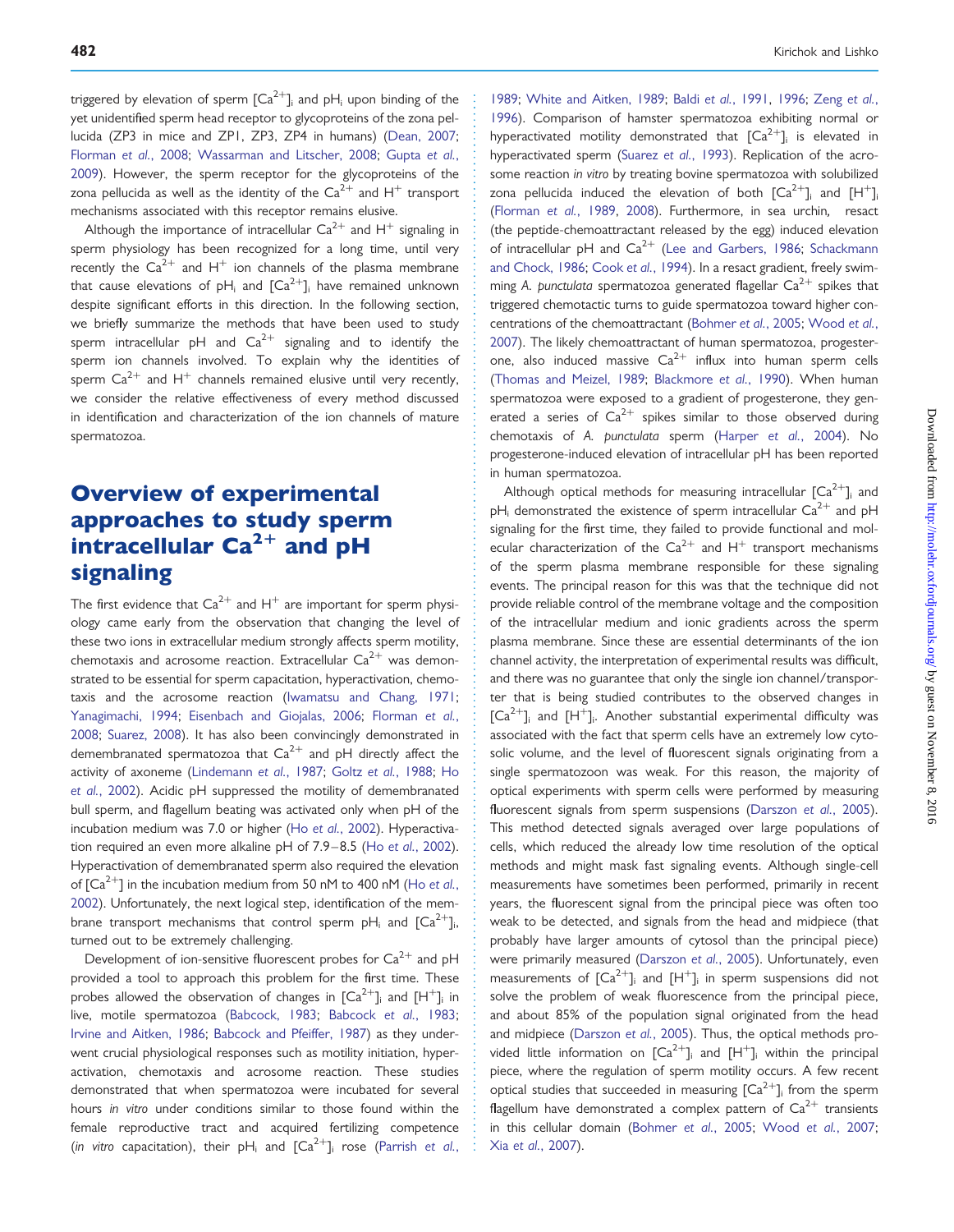<span id="page-5-0"></span>The low volume of sperm cytoplasm can cause another problem for optical measurements of sperm  $\lbrack Ca^{2+}\rbrack _i$  and  $\lbrack H^+ \rbrack _i$ . Even a minute plasma membrane disruption that results in only a few  $Ca^{2+}$  or H<sup>+</sup> ions entering the cell will lead to a significant change in  $[Ca^{2+}]$  and  $[H^+]$ <sub>i</sub>. The probability of such membrane disruption during the experiment is especially high when motile sperm cells are attached to the bottom of the recording chamber or when lipophilic compounds such as progesterone are applied in relatively high concentrations. If overlooked, this problem could lead to substantial experimental artifacts and incorrect conclusions regarding the mechanisms of sperm  $[Ca^{2+}]$  and  $[H^+]$  signaling. In contrast, unspecific membrane leak is instantly recognized during the patch-clamp experiment, since its current–voltage relationship and ion selectivity is different from those of  $Ca^{2+}$  or  $H^{+}$  currents.

In the beginning of the 1980s, concurrent with the introduction of ion-sensitive fluorescent probes to study sperm intracellular  $Ca^{2+}$ and pH signaling, the patch-clamp technique was revealed as the cutting-edge method to study plasma membrane ion channels (Hamill et al.[, 1981\)](#page-18-0). Using glass micropipettes that can form a very tight seal with lipid membranes, the patch-clamp technique made possible the direct measurement of ion currents across the whole plasma membrane (whole-cell configuration) and even detection of activity of a single ion channels (cell-attached and inside-out configurations) (Fig. 2). The whole-cell configuration proved to be the most

useful, although single-channel patch-clamp measurements were also often employed to obtain additional mechanistic insight into the observed phenomena.

For ion channel research, the patch-clamp technique provided three important advantages over the optical methods. First, it directly measured ion channel activity—the transmembrane ion current rather than the result—the change in the intracellular concentration of an ion. Second, it provided superior time resolution of  $\leq$  l ms. Third, it allowed for very precise control of the conditions that affect ion channel activity, namely the membrane voltage, which was directly controlled by the patch-clamp amplifier, and the composition of the solution on both sides of the plasma membrane, including the concentration of the permeable ion and that of potential ion channel regulators such as ATP, neurotransmitters and cAMP. The latter provided the ability to adjust the compositions of the bath and intracellular recording solutions through manipulation with ions, channel activators and inhibitors so that the current through a single type of ion channel was recorded and studied in isolation from other ion channels present in the same membrane.

Due to these advantages, the patch-clamp technique produced a marked advance in our understanding of the ion channels of somatic cells, especially cells that depend heavily on electrical signaling such as neurons or cardiomyocytes. Since spermatozoa apparently rely on ion channels as heavily as neurons or cardiomyocytes, numerous



Figure 2 The modes of the patch-clamp technique. To form the cell-attached mode of the patch-clamp technique, a portion of the plasma membrane must be gently driven into the tip of the patch pipette by light suction so that it forms an  $\Omega$ -shaped invagination within the tip of the pipette and establishes a tight seal with the internal walls of the tip. Since the cell-attached configuration allows only for a limited control of the membrane potential and the recording solutions, it is rarely used for electrophysiological measurements. After formation of the cell-attached mode, the membrane patch under the patch pipette can be destroyed by high-amplitude voltage pulses (up to 1 V) and/or suction to form the whole-mitoplast mode of the patch-clamp technique that allows the recording from the whole-cell plasma membrane. Alternatively, the patch pipette can be withdrawn from the cell to form the inside-out mode of the patch-clamp technique to record single channels. Two electrodes, one in the pipette and one in the bath solution, are connected to the patch-clamp amplifier that controls potential across the cell membrane (V) and measures transmembrane currents (I). The amplifier is shown only for the whole-cell mode.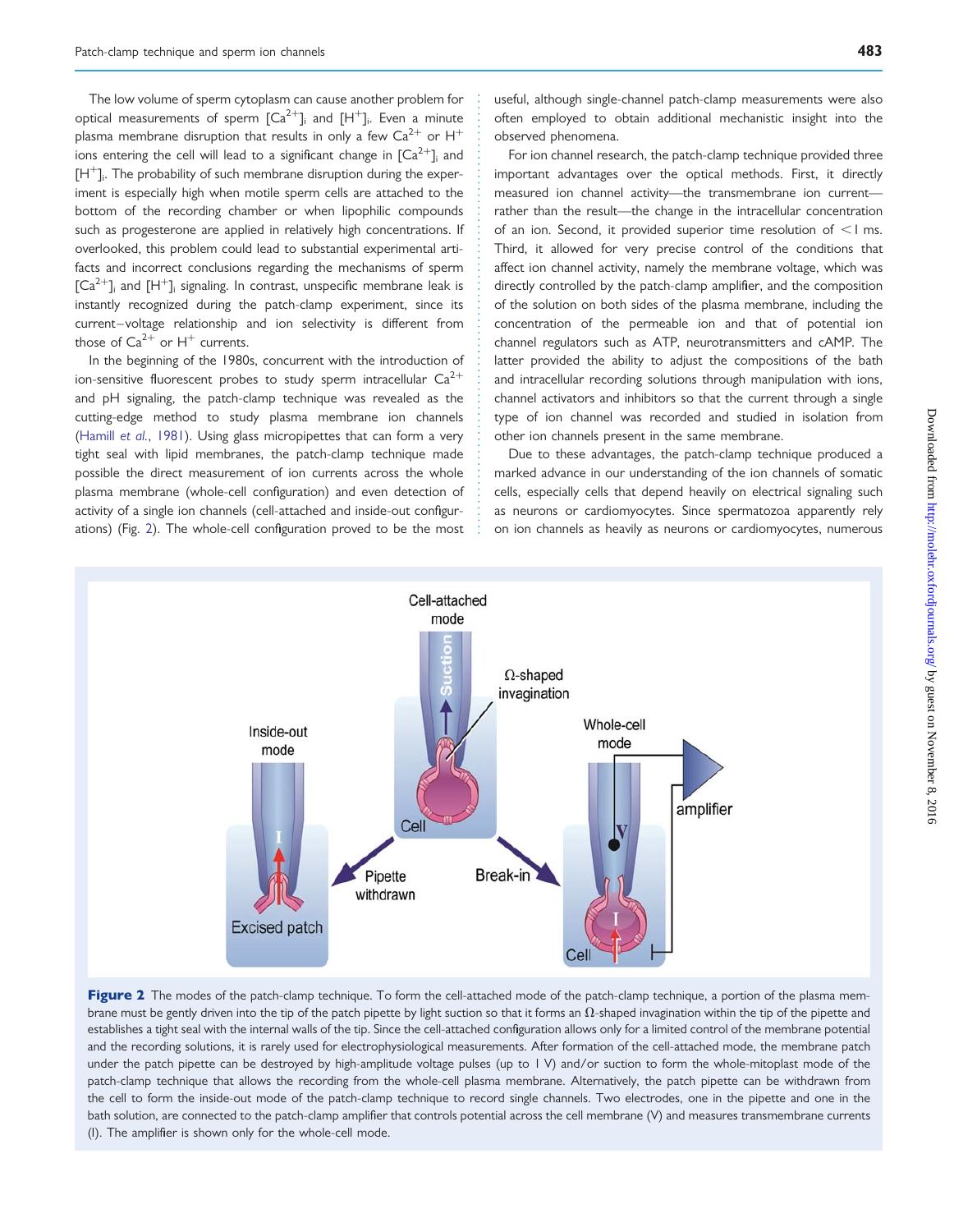attempts were made to apply the patch-clamp technique to sperm cells from different species. Unfortunately, all early attempts to achieve sperm patch-clamp recording were frustrated by the obvious inability to form a tight seal between the glass patch pipette and the sperm plasma membrane, the essential prerequisite of patchclamp recording. The special composition of the sperm plasma membrane and the small size of sperm cells were usually given as the primary reasons for the inability to achieve the seal.

Nevertheless, the formation of tight high-resistance seals between the patch pipette and the sperm head, albeit with a very low probability, was reported ([Guerrero](#page-18-0) et al., 1987). It was found that two techniques improved the probability of seal formation: a perpendicular approach between the pipette and the surface of the sperm head [\(Espinosa](#page-18-0) et al., 1998; [Gorelik](#page-18-0) et al., 2002; Gu et al.[, 2004](#page-18-0); [Jimenez-](#page-19-0)[Gonzalez](#page-19-0) et al., 2007), and swelling of the sperm cells in hypotonic medium ([Babcock](#page-17-0) et al., 1992; [Sanchez](#page-20-0) et al., 2001). Unfortunately, successful break-in into sperm cells to transition into the whole-cell mode has never been achieved with these techniques and the authors only reported recording of single-channel activity in the cell-attached configuration, which has very limited application. These experiments certainly whet the appetite for studying sperm ion channels, but the low success rate and inability to record in the whole-cell mode made these approaches impractical.

To circumvent the problems associated with patch-clamping sperm cells, attention was directed toward recording from spermatogenic cells. The fact that all ion channels of transcriptionally and translationally silent mature spermatozoa are synthesized during spermatogenesis seemed to indicate that at least some of these channels might be functional in spermatogenic cells. Spermatogenic cells for the patch-clamp experiments were obtained from mouse testes by mechanical and enzymatic dissociation of the seminiferous tubes ([Hagiwara and](#page-18-0) [Kawa, 1984;](#page-18-0) [Arnoult](#page-17-0) et al., 1996; [Lievano](#page-19-0) et al., 1996; Santi [et al.](#page-20-0), [1996](#page-20-0)). Three cell types were most commonly present in such preparations and were primarily used in electrophysiological recordings: pachytene spermatocytes, round spermatids and condensing spermatids [\(Darszon](#page-18-0) et al., 2005). The morphology of these cells is quite distinct from that of mature spermatozoa, as they have a mostly round body and a significant amount of cytoplasm. Although this markedly different morphology indicated a potential difference in ion channel expression, it also simplified the application of the patch-clamp technique since the formation of the tight seal between the patch pipette and the spermatogenic cell and breaking-in to record wholecell currents were straightforward.

Fast inactivating T-type voltage-gated  $Ca^{2+}$  channels were identified as the main  $Ca^{2+}$  conductance of spermatogenic cells ([Hagiwara and](#page-18-0) [Kawa, 1984;](#page-18-0) [Arnoult](#page-17-0) et al., 1996; [Lievano](#page-19-0) et al., 1996; Santi [et al.](#page-20-0), [1996](#page-20-0)), and it was postulated that they also play a key role in  $Ca^{2+}$  signaling in mature spermatozoa ([Florman](#page-18-0) et al., 1998; [Darszon](#page-18-0) et al., [1999](#page-18-0), [2006b](#page-18-0)). The notion that voltage-gated  $Ca^{2+}$  channels (Ca<sub>v</sub>) are the primary  $Ca^{2+}$  conductance of sperm was also supported by optical methods that seemingly identified a membrane depolarization-induced  $Ca^{2+}$  influx into the sperm cells in response to application of extracellular medium containing a high concentration of  $K^+$  (elevation of extracellular  $K^+$  causes membrane depolarization) [\(Wennemuth](#page-20-0) et al., 2000). Although this putative voltage-gated  $Ca^{2+}$ influx also required a simultaneous marked elevation of the extracellular pH (to about 8.6) and thus did not behave exactly like regular  $Ca<sub>v</sub>$ 

channels [\(Wennemuth](#page-20-0) et al., 2000), the substantial agreement between electrophysiological experiments on spermatogenic cells and  $Ca^{2+}$  imaging in mature sperm cells convinced the field that  $Ca<sub>v</sub>$ channels are the principal  $Ca^{2+}$  entry pathway into the sperm cell. Various  $Ca<sub>v</sub>$  subunits were also detected in mature spermatozoa by immunocytochemistry [\(Carlson](#page-17-0) et al., 2003; [Wennemuth](#page-20-0) et al., [2000;](#page-20-0) [Darszon](#page-18-0) et al., 2006b).

In spite of this conviction that  $Ca<sub>v</sub>$  channels play a key role in sperm physiology, genetic evidence that  $Ca<sub>v</sub>$  channels (or any other type of ion channel) are required for male fertility was lacking. In 2001, progress in this field advanced markedly with the identification of CatSper (Cationic Channel of Sperm)—a putative cationic ion channel specifically expressed in the principal piece of the sperm flagellum (Ren et al.[, 2001](#page-20-0)). Male CatSper-deficient mice were completely infertile while being otherwise normal, and their spermatozoa seemed to have reduced motility (Ren et al.[, 2001\)](#page-20-0).

CatSper (later renamed CatSper1 after identification of other subunits of the same channel) belongs to the voltage-gated cation channels superfamily and has six predicted transmembrane domains (6TM), similar to transient receptor potential (TRP) channels or voltage-gated  $K^+$  channels (Ren et al.[, 2001](#page-20-0)) (Fig. [3A](#page-7-0)). However, the predicted pore region and overall homology of CatSper1 is closest to that of a single 6TM repeat of Ca<sub>v</sub> channels consisting of four 6TM repeats (24 transmembrane domains total). Surprisingly, stimulation of CatSper1 deficient mouse spermatozoa with the classic high- $K^+$  high-pH extracellular medium to induce the  $Ca^{2+}$  influx mediated by putative sperm Ca<sub>v</sub> channels gave no elevation of  $[Ca^{2+}]$  as measured by optical methods [\(Carlson](#page-17-0) et al., 2003). Moreover, CatSper1 null spermatozoa were not able to develop hyperactivation after incubation under capacitating conditions ([Carlson](#page-17-0) et al., 2003). These observations seemed to indicate that CatSper1 forms a voltage-gated  $Ca^{2+}$  channel that provides  $Ca^{2+}$  essential for hyperactivation. However, since conclusions about the nature of the CatSper1 channel were based on indirect optical methods, there was still doubt regarding the ion selectivity of the CatSper channel and its mode of activation. It was not even clear whether CatSper1 could form a functional channel, or just served as a regulatory subunit. Thus, although the discovery of CatSper1 provided the first genetic evidence for the importance of ion channels in sperm physiology, it simultaneously emphasized the need for a method for application of the whole-cell patch-clamp technique to mature spermatozoa.

Soon after the discovery of CatSper1, in 2006, such a method was finally developed for mouse spermatozoa ([Kirichok](#page-19-0) et al., 2006). A few years later, in 2010, it was reported that a similar approach can be used to patch-clamp human spermatozoa ([Lishko](#page-19-0) et al., [2010\)](#page-19-0). As expected, the whole-cell patch-clamp technique for sperm brought about a quantum leap in our understanding of sperm ion channels. First, it allowed comprehensive characterization of the CatSper channel, the principal  $Ca^{2+}$  conductance of the sperm plasma membrane, which resulted in a better understanding of the molecular mechanism of sperm hyperactivation ([Kirichok](#page-19-0) et al.[, 2006\)](#page-19-0). Second, it shed light on the non-genomic mechanism by which the female hormone progesterone induces massive  $Ca^{2+}$ influx into human spermatozoa and stimulates their activity [\(Lishko](#page-19-0) et al.[, 2011](#page-19-0); Strünker et al., 2011). Third, the principal  $H^+$  conductance of the human sperm plasma membrane was identified as the voltage-gated  $H^+$  channel  $H_vI$  (Lishko et al.[, 2010](#page-19-0)). Fourth, the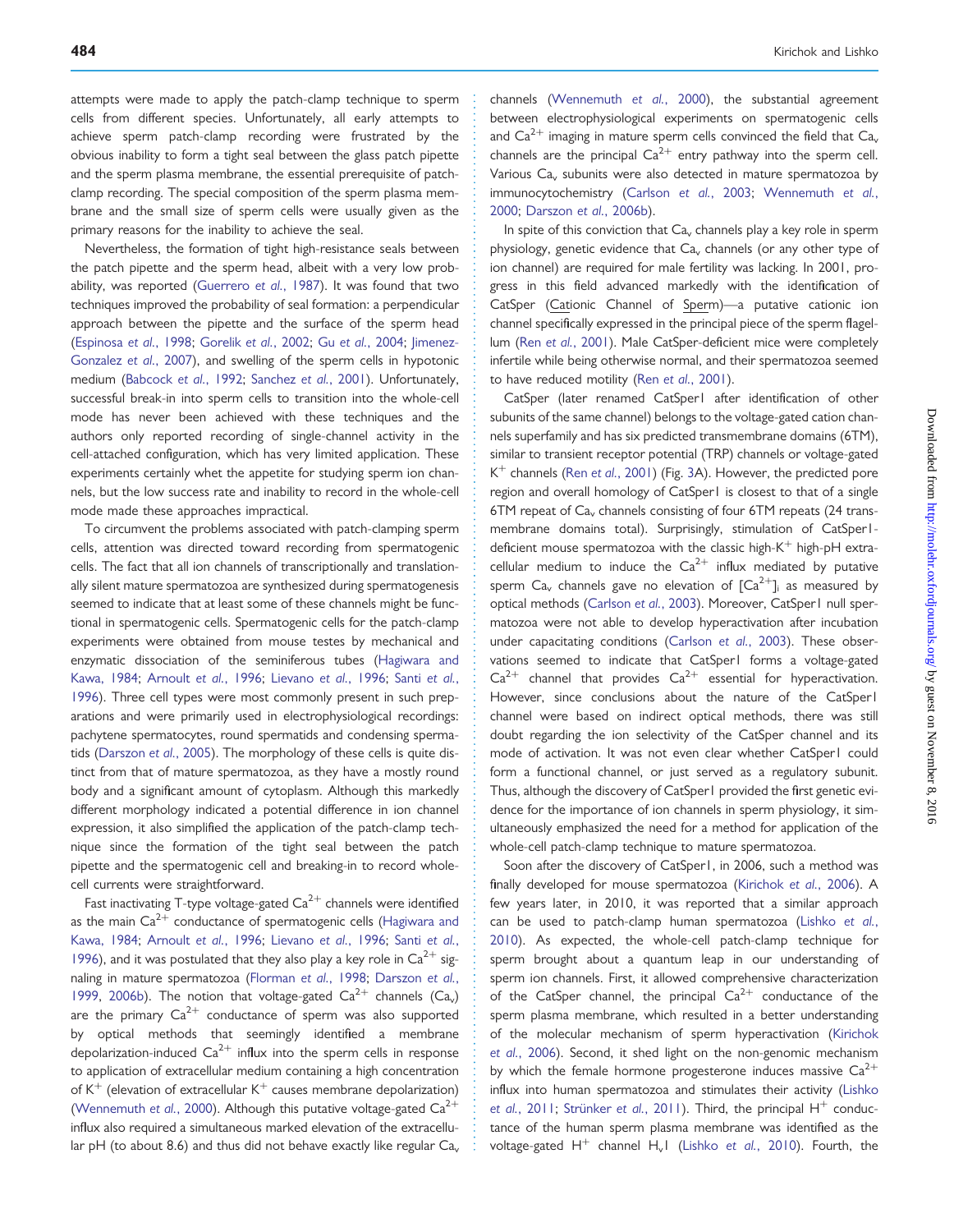<span id="page-7-0"></span>

Figure 3 Molecular architecture of sperm ion channels characterized with the patch-clamp technique. (A) Predicted membrane topology of the pore-forming CatSper1 subunit of CatSper channel. Note the classic six transmembrane helix structure (S1-S6) with the positively charged voltage sensor helix S4 and the pore region (P) between transmembrane helices S5 and S6. The putative pH sensor is located in the histidine-rich N-terminal domain of CatSper1. Other pore-forming subunits of the CatSper channel (CatSpers2– 4) have similar membrane topology, but contain less charge in the S4 transmembrane helix and lack the putative pH-sensor in the N-terminal domain. (B) The molecular composition of CatSper channel complex. The Ca<sup>2+</sup>-selective pore is formed by the four different CatSpers1–4 subunits. The auxiliary CatSper subunits have one (CatSpery and CatSper<sub>b</sub>) or two (CatSper<sub>B</sub>) transmembrane helices and large extracellular domains that may be involved in regulation of the CatSper channel by cues of the female reproductive tract. (C) Predicted membrane topology of the H<sub>v</sub>1 channel. H<sub>v</sub>1 consists of four-transmembrane helices (S1–S4) homologous to the voltage-sensor domain S1–S4 of voltage-gated ion channels, but it lacks the pore forming S5–S6 segment of these channels. The remaining voltage-sensor domain only S1-S4 structure mediates transmembrane proton transport [\(Ramsey](#page-20-0) et al., 2010). (D) Predicted membrane topology of the Slo3 channel. It has seven predicted transmembrane helices S0-S6, with S1-S6 helices homologous to classic voltage-gated ion channels. The large intracellular C-terminal domain is likely to be involved in the pH-sensitivity of Slo3 (Xia et al.[, 2004\)](#page-21-0).

principal  $K^{+}$  conductance of the sperm plasma membrane that controls membrane potential and thus should regulate the activity of CatSper and H<sub>v</sub>I was identified and characterized ([Navarro](#page-19-0) et al., [2007](#page-19-0); Santi et al.[, 2010](#page-20-0); Zeng et al.[, 2011](#page-21-0)). Finally, significant differences in the  $Ca^{2+}$  and H<sup>+</sup> ion channels were identified between mouse and human spermatozoa (Lishko et al.[, 2010](#page-19-0), [2011](#page-19-0)). This stressed the importance of studying ion channel signaling specifically

in human spermatozoa if we want to understand the molecular mechanisms of male infertility and develop new methods of contraception. As a result of these discoveries, a coherent mechanistic picture of regulation of sperm activity in the female reproductive tract is taking shape. The sperm patch-clamp technique and the discoveries it brought about are discussed in more detail in the following section.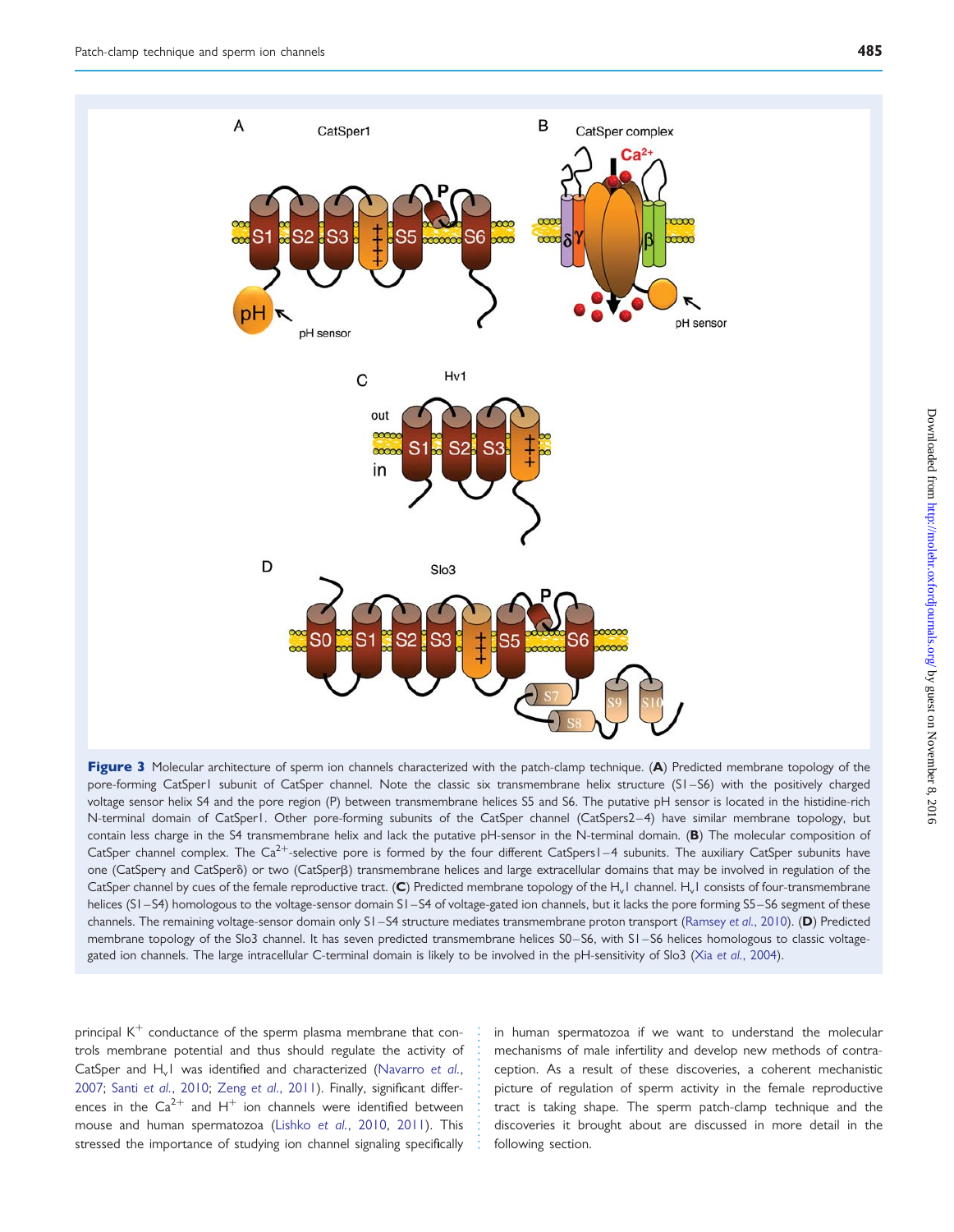## Sperm patch-clamp recording: the current approach

A prerequisite for successful transition into the whole-cell mode of the patch-clamp technique is the formation of a reliable seal between the patch-pipette and the cell plasma membrane (Hamill et al.[, 1981](#page-18-0)). If the strength of the seal is not sufficient, the seal will be disrupted during the break-in (which is performed by the application of negative pressure into the pipette or by application of high transmembrane voltage, or both) and the cell will be lost. Unfortunately, formation of a tight seal ( $>10$  G $\Omega$ , when the seal strength is expressed as electrical resistance) was considered impossible in the case of sperm cells. Moreover, if the seal was formed, as in the case of the vertical approach to the sperm head (Gu et al.[, 2004;](#page-18-0) [Jimenez-Gonzalez](#page-19-0) et al.[, 2007](#page-19-0)), its strength was probably not sufficient to allow successful break-in.

When we first attempted patch-clamping of mouse epididymal spermatozoa to provide electrophysiological characterization of the CatSper channel ([Kirichok](#page-19-0) et al., 2006), after numerous unsuccessful attempts to form a G $\Omega$  seal we were completely convinced that the plasma membrane of intact spermatozoa is extremely rigid and that the formation of the seal is impossible. However, after swelling mouse spermatozoa in a hypotonic solution (half normal tonicity) at  $37^{\circ}$ C for 45 min, during which some cells turned into a membrane 'pouch' with the axoneme wound up inside and loosely attached to the plasma membrane, we were able to form  $G\Omega$  seals almost spontaneously (unpublished data). Furthermore, it was possible to break-in into swollen spermatozoa and record whole-cell currents. After this observation, we surmized that the apparent rigidity of the sperm plasma membrane that prevented seal formation was not a native property, but was caused by the tight association of the membrane with the underlying intracellular structures. For the formation of the  $G\Omega$  seal, a portion of the plasma membrane must be gently driven into the tip of the patch pipette by light suction so that it forms an  $\Omega$ -shaped invagination within the tip of the pipette and establishes a tight seal with the internal walls of the tip (Fig. [2](#page-5-0)). Only pre-swollen spermatozoa were able to 'give' a portion of the plasma membrane for the formation of the G $\Omega$  seal; the intact spermatozoa had no 'spare' plasma membrane.

Unfortunately, swelling spermatozoa in hypotonic medium at 37°C could lead to a release of hydrolytic enzymes and degradation of membrane proteins. Furthermore, disruption of the natural association between the plasma membrane and the underlying structures could alter the properties of sperm ion channels. Therefore, we decided to identify potential regions of the sperm plasma membrane loosely attached to the intracellular structures in intact spermatozoa. After studying electronic microphotographs of mouse sperm cells, we identified the cytoplasmic droplet as the only region of the plasma membrane loosely associated with intracellular structures (Fig. [4](#page-9-0)A).

During the process of spermatogenesis in the testis, the 'nurturing' Sertoli cell shapes the spermatozoon into its final slim flagellated form by phagocytosing the residual cytosol of the initially round spermatogenic cell. This phagocytosis continues until the spermatozoon is left with a small (normally  $1-3 \mu$ M in diameter) droplet of the cytoplasm in the neck region ([Cooper, 2011\)](#page-17-0). In the majority of species, including mice, during the transit of sperm through the epididymis, the cytoplasmic droplet migrates down the midpiece and eventually reaches the connection between the midpiece and the principal piece (the annulus) in the cauda epididymis [\(Cooper, 2011](#page-17-0)) (Fig. [4B](#page-9-0)). The exact function of the cytoplasmic droplet is unknown, but it likely helps in preventing damage to the sperm plasma membrane caused by the sudden decrease in the osmolarity of the extracellular medium and the associated increase in the volume of the sperm cytosol during ejaculation [\(Cooper, 2011\)](#page-17-0). Upon ejaculation, the droplet is normally shed without disrupting the integrity of the plasma membrane, and its presence on the spermatozoa beyond this point may be associated with infertility at least in male mice, bulls and boars [\(Cooper, 2011](#page-17-0)). Surprisingly, the only species in which the cytoplasmic droplet is preserved upon ejaculation is humans. Human spermatozoa preserve the droplet within the female reproductive tract, and it does not interfere with the process of fertilization [\(Cooper, 2011\)](#page-17-0). Another difference in humans is that the cytoplasmic droplet does not migrate down the midpiece toward the annulus during the epididymal maturation, but always stays in the neck region [\(Cooper, 2011](#page-17-0)) (Fig. [4](#page-9-0)C).

As mentioned earlier, the cytoplasmic droplet is the only region of the sperm plasma membrane that is not tightly associated with the rigid intracellular structures and can be driven into the tip of the patch pipette by gentle suction to form a reliable G $\Omega$  seal ([Kirichok](#page-19-0) et al.[, 2006\)](#page-19-0). To study electrophysiological properties of mouse spermatozoa, completely morphologically mature cells isolated from cauda epididymis should ideally be used (Lishko et al.[, 2010,](#page-19-0) [2011\)](#page-19-0). However, patch-clamp recording from mouse spermatozoa isolated from the corpus epididymis is easier, since the droplets are less fragile [\(Kirichok](#page-19-0) et al., 2006; [Navarro](#page-19-0) et al., 2007; Qi et al.[, 2007\)](#page-19-0). Unfortunately, since spermatozoa from the corpus epididymis are not quite mature and cannot fertilize the egg, it is important to ensure that the properties of the currents recorded match those from the cauda epididymis sperm.

Human epididymal spermatozoa are much harder to obtain, but the fact that human spermatozoa preserve the droplets after ejaculation opens the door to study the molecular mechanisms of fertilization in humans. In human sperm, the cytoplasmic droplet is located in the neck region ([Cooper, 2011](#page-17-0)). To the inexperienced eye it may seem less conspicuous than the cytoplasmic droplet of mice, since it can be treated as a continuation of the head (Fig. [4](#page-9-0)C). However, even though the cytoplasmic droplet of a human spermatozoon is small and barely visible, the placement of the patch pipette in the neck region will often lead to the formation of the  $G\Omega$  seal [\(Lishko](#page-19-0) et al., [2010\)](#page-19-0).

After the formation of seal with the cytoplasmic droplet of a mouse or human spermatozoon, it is possible to disrupt the small portion of the sperm plasma membrane just under the pipette (break-in) and attain electrical access into the cell (Fig. [2\)](#page-5-0). Breaking-in is best achieved by simultaneous application of high voltage  $(\sim 0.6-1 \text{ V})$  and negative pressure to the pipette. After breaking-in, electrical access to all portions of the sperm plasma is gained, as demonstrated by rapid distribution of the fluorescent dye Lucifer Yellow through the whole interior of the sperm cell [\(Kirichok](#page-19-0) et al., 2006; Lishko et al.[, 2010\)](#page-19-0).

After the formation of the whole-cell mode of the patch-clamp technique, recording from sperm cells is performed exactly as in any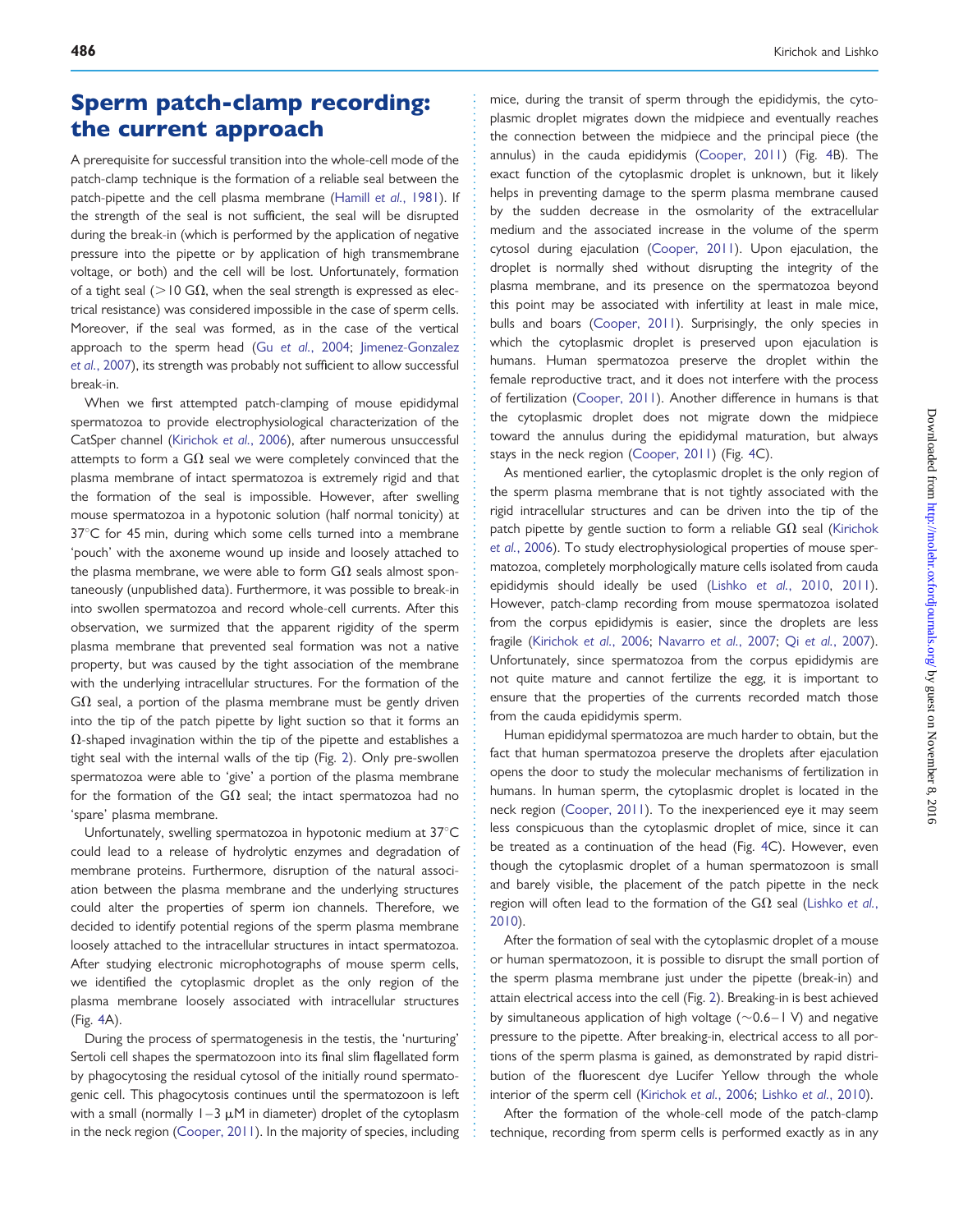<span id="page-9-0"></span>

Figure 4 The sperm cytoplasmic droplet: the only gateway for sperm patch-clamp. (A) Electron microphotograph of the cytoplasmic droplet of a ram spermatozoon isolated from cauda epididymis. Note the loose association of the plasma membrane with the underlying mitochondria and the axoneme. The most anterior part of the principal piece is indicated with 'P' Reproduced from ([Bloom and Nicander 1961; Figure](#page-17-0) [3](#page-7-0)) with kind permission of Springer Science + Business Media. (B) Mouse spermatozoon isolated from corpus epididymis. Cytoplasmic droplet is indicated with the red arrow. Annulus (connection between the principal piece and the midpiece is indicated with the blue arrow. (C) Ejaculated human spermatozoa. Cytoplasmic droplet is indicated with the red arrow. Annulus (connection between the principal piece and the midpiece is indicated with the blue arrow. (D) Diagram demonstrating fractionation of the spermatozoon for patch-clamp recording.

other cell type (Fig. [5\)](#page-10-0). Despite the long flagellum, we did not notice significant problems with spatial voltage clamp (about the same voltage was applied to all portions of the sperm flagellum) as judged by the lack of error in reversal potentials of whole-cell currents. However, precautions should be taken to ensure that concentrations of the permeable ions are well controlled within the flagellum. Although after breaking-in, the sperm cell is perfused well with the pipette solution and the intraflagellar ion concentrations reach the same values as within the pipette, ion currents across the flagellar plasma membrane can significantly change the concentration of the permeable ion in the flagellum (either decrease or increase, depending on the direction of the current). This is demonstrated well by the recording of  $Ba^{2+}$ currents through the flagellar CatSper channel. Although the pipette solution contains no  $Ba^{2+}$ , the  $Ba^{2+}$  accumulates inside the flagellum during the negative part of the voltage ramp protocol and causes an outward  $Ba^{2+}$  current through the CatSper channel during the positive part of the voltage ramp (Fig. [6](#page-10-0)). The limited ability to clamp the intraflagellar concentration of permeable ions is the only peculiarity of the sperm whole-cell patch-clamp technique. This problem can be

resolved by holding the cell at membrane potentials that cause minimal transmembrane current (close to the reversal potential for the permeable ion), and measuring the current amplitude at the very beginning of the test voltage step while the intraflagellar concentration of the permeable ion is still unaltered.

Patch-clamp recording can be performed not only from the whole spermatozoon, but also from its fragments such as the flagellum to study subcellular localization of ion channels. Upon treatment with trypsin and gentle trituration, mouse sperm cells separate into two parts either at the connection between the head and the midpiece (neck) or at the connection between the midpiece and the principal piece (annulus) [\(Kirichok](#page-19-0) et al., 2006; [Navarro](#page-19-0) et al., 2007) (Fig. 4D). Often, such separation does not result in the loss of integrity of the plasma membrane, which closes at the site of separation. Since the two resultant fragments, the 'head plus midpiece' fragment  $(H+M)$  and the 'principal piece plus midpiece' fragment  $(P+M)$ , both contain the cytoplasmic droplet, it is possible to characterize ion channels located on these fragments using the whole-cell patchclamp technique. Such recordings led to the conclusion that the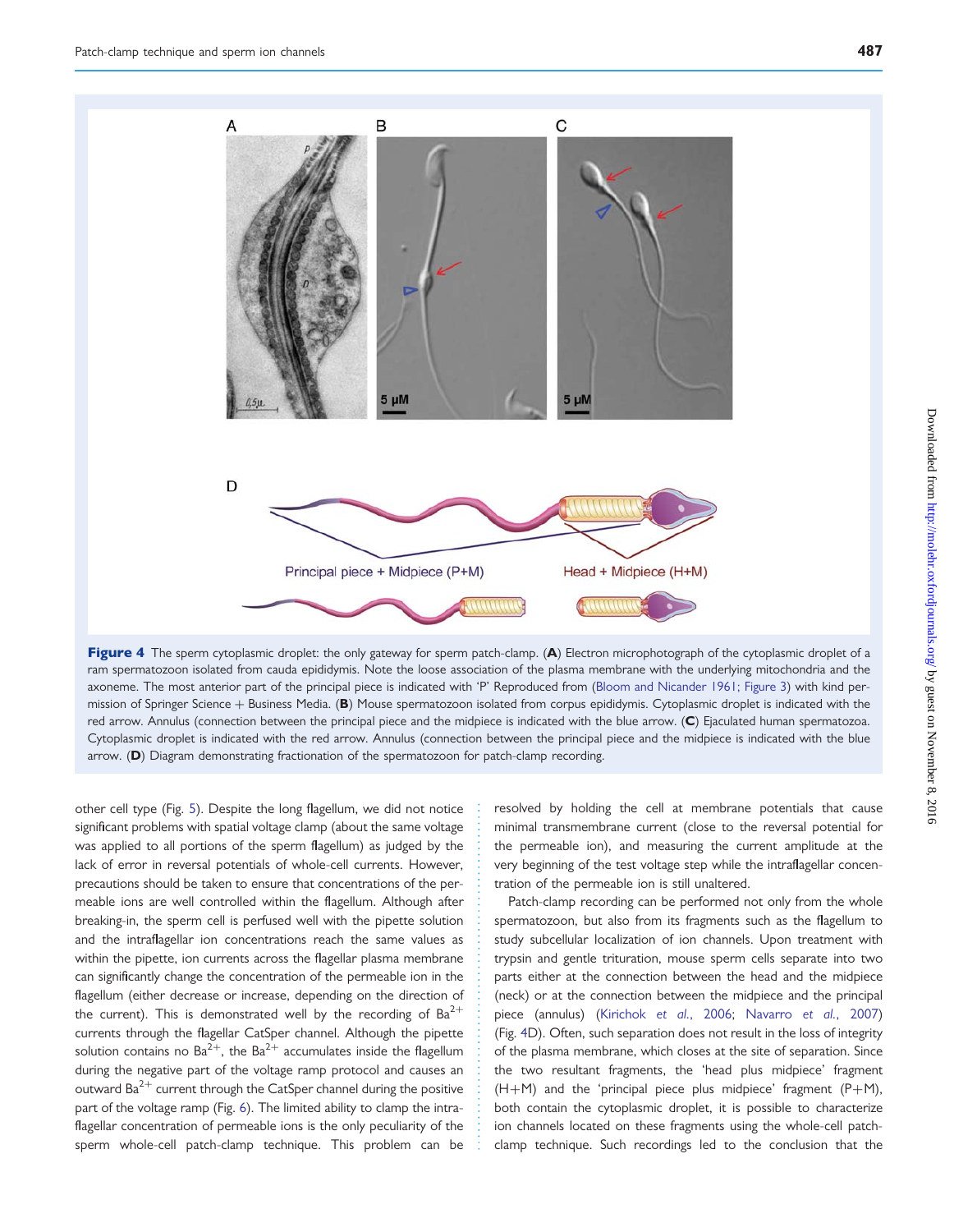<span id="page-10-0"></span>

Figure 5 Different effects of progesterone on mouse and human CatSper channels. (A) Representative monovalent  $(Cs^+)$  whole-cell CatSper currents recorded from a human spermatozoon in the absence (blue) and presence (red) of 500 nM progesterone. Note that the human CatSper current is small (especially at the negative membrane potentials) but increases dramatically after addition of progesterone to the bath solution. Currents were recorded in the absence of divalent ions to allow  $Cs<sup>+</sup>$  permeation through normally Ca<sup>2+</sup>-selective CatSper channel. Voltage protocol is shown above. Right: a human spermatozoon attached to the recording pipette. (B) Representative monovalent  $(Cs^+)$  whole-cell CatSper currents recorded from a mouse spermatozoon in the absence (blue) and presence (red) of 500 nM P. Mouse CatSper current is overall larger than human and is not affected by progesterone. All conditions are the same as in (A). Right: mouse spermatozoon attached to the recording pipette. Reproduced with permission from ([Lishko](#page-19-0) et al., [2011](#page-19-0)).

CatSper current originated only from the principal piece of the sperm flagellum since it could be recorded from the  $P + M$  fragment, and not from the  $H + M$  fragment [\(Kirichok](#page-19-0) et al., 2006).

A similar separation technique can be applied to human spermatozoa. Although trypsin does not seem to help us to fragment human spermatozoa, simple trituration with a micropipette leads to the separation of a few spermatozoa into head and  $M + P$  fragments at the neck region (Lishko et al.[, 2011](#page-19-0)). The  $P + M$  fragment contains the cytoplasmic droplet and can be used for whole-cell recording. Due to the resistance of human spermatozoa to trypsin treatment, we failed to separate human spermatozoa at the connection between the midpiece and the principal piece (annulus) to obtain  $H + M$  fragments that contained the cytoplasmic droplet and were therefore suitable for patch-clamp recording. Although this complicated the electrophysiological analysis of ion channel distribution in human spermatozoa, it was still possible to compare currents recorded from the whole human spermatozoon with those from the  $P + M$  fragment. This approach led us to conclude that the current activated by



Figure 6 Sperm patch-clamp technique provides only limited control of the concentration of the permeable ion in the sperm flagellum. Representative whole-cell  $Ba^{2+}$  CatSper current recorded from a mouse spermatozoon isolated from corpus epididymis (red trace). The recording solutions contained no ions that can permeate through ion channels, except for 50 mM  $Ba^{2+}$  in the bath solution. In spite of the absence of  $Ba^{2+}$  in the pipette solution, an outward  $Ba^{2+}$  current was observed at positive transmembrane potentials (indicated with the blue arrow). This outward current is due to  $Ba^{2+}$  accumulation inside the flagellum during the negative part of the voltage-ramp protocol and subsequent efflux of the accumulated  $Ba^{2+}$  through the CatSper channel during the positive part of the voltage ramp. The voltage protocol is shown above. The baseline current was recorded in 50 mM of  $Mg^{2+}$  in the bath solution.

progesterone in human spermatozoa originates from the flagellum (midpiece plus principal piece) and not from the head (Lishko et al.[, 2011\)](#page-19-0).

Although the whole-cell patch-clamp technique is the principal patch-clamp mode used for characterization of ion channels, singlechannel recording is sometimes desirable in cell-attached and especially the inside-out configuration that allows easy access to the cytoplasmic face of the plasma membrane. However, the fact that reproducible formation of the G $\Omega$  seal is only possible at the cytoplasmic droplet makes it impossible to record single-channel activity from the domains most interesting in terms of  $Ca^{2+}$  and  $H^{+}$  signaling: the head and the principal piece. This problem can potentially be resolved by a perpendicular approach between the pipette and the surface of the sperm head (Gu et al.[, 2004](#page-18-0); [Jimenez-Gonzalez](#page-19-0) et al., [2007\)](#page-19-0), but the formation of G $\Omega$  seal with the principal piece of the intact spermatozoa is impossible due to its extremely small crosssection and tight association of the plasma membrane with the intracellular structures. The only possible approach to single-channel recording from the principal piece seems to be pre-swelling of spermatozoa in a hypotonic solution to disrupt this association and convert the flagellar plasma membrane into a 'pouch' with the axoneme wound up inside. Formation of the  $G\Omega$  seal with this pouch is easy, and excision of the patch to form the outside-out mode could be possible. Unfortunately, as mentioned earlier, swelling and disruption of the plasma membrane-axoneme connections might alter the properties of the flagellar ion channels.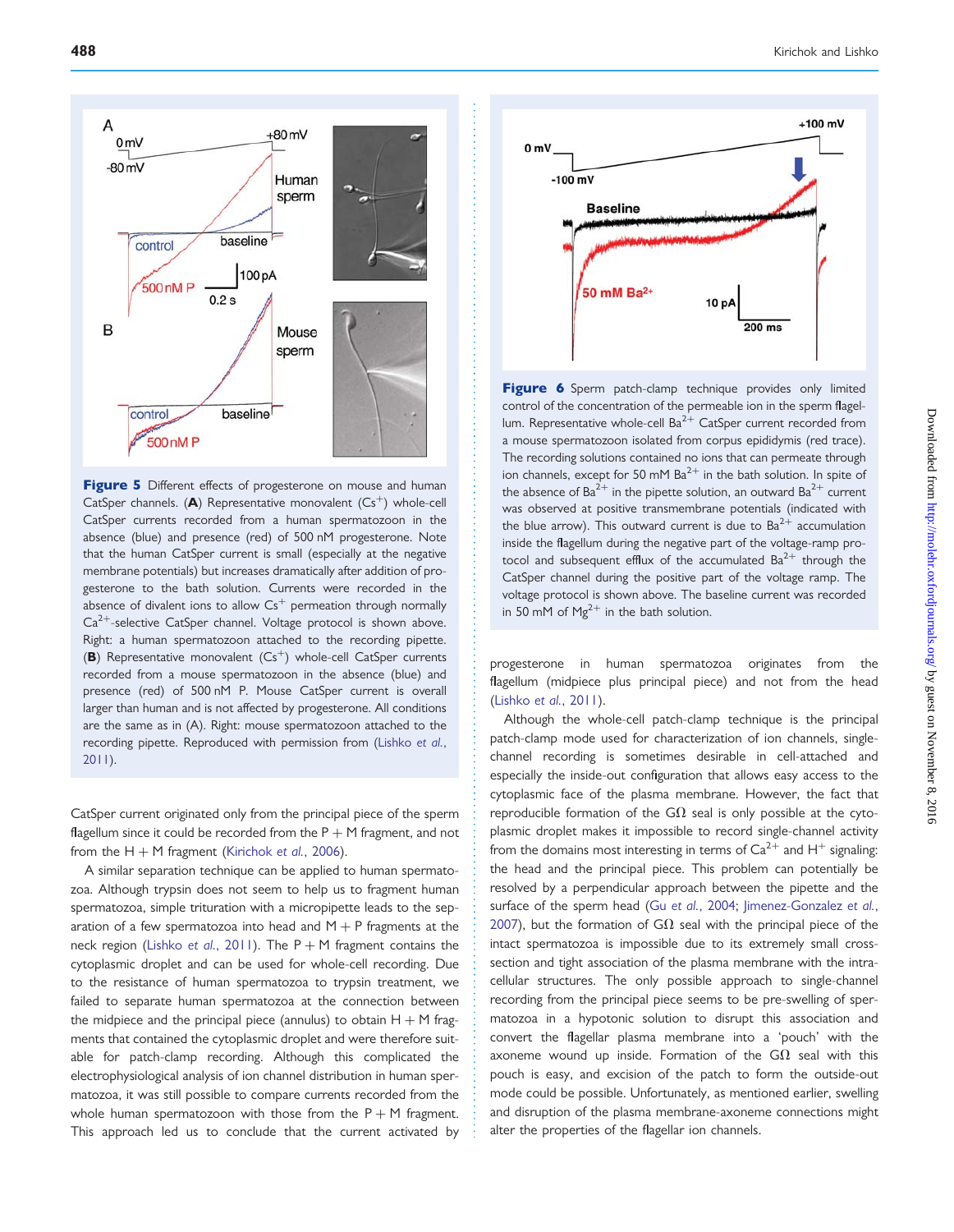In conclusion, the sperm whole-cell patch-clamp technique represents a powerful tool for characterization of sperm ion channels. Its application will further advance our knowledge of molecular mechanisms that control sperm activity and male fertility. Below we discuss sperm ion channels that have been identified with the patch-clamp technique and their physiological relevance.

# CatSper channel: the principal  $Ca<sup>2+</sup>$  channel of sperm

By 2001, when the first pore-forming subunit of the CatSper (Cationic Channel of Sperm) channel was identified (Ren et al.[, 2001](#page-20-0)), the general agreement in the field was that voltage-gated  $Ca^{2+}$  channels  $(C_{a_{\nu}})$  constitute the principal  $Ca^{2+}$  conductance of sperm [\(Florman](#page-18-0) et al.[, 1998](#page-18-0); [Darszon](#page-18-0) et al., 1999; [Publicover and Barratt, 1999\)](#page-19-0). This notion was supported by electrophysiological identification of Cav channels in spermatogenic cells using the patch-clamp technique [\(Hagiwara and Kawa, 1984;](#page-18-0) [Arnoult](#page-17-0) et al., 1996; [Lievano](#page-19-0) et al., [1996](#page-19-0); Santi et al.[, 1996\)](#page-20-0) and by the observation of a putative voltagegated  $Ca^{2+}$  influx into mature sperm cells in response to application of high  $K^+/$ high-pH extracellular medium ([Wennemuth](#page-20-0) et al., 2000) (see earlier). The only unresolved issue seemed to be the molecular identity of the sperm  $Ca<sub>v</sub>$  channels. There was little doubt that T-type  $Ca^{2+}$  channels are involved ([Florman](#page-18-0) et al., 1998; [Darszon](#page-18-0) et al., [1999](#page-18-0); [Jagannathan](#page-19-0) et al., 2002a, [b\)](#page-19-0), but N-and R-type voltage-gated channels also appeared to be implicated ([Wennemuth](#page-20-0) et al., 2000).

The discovery of CatSper1, a putative  $Ca^{2+}$  ion channel required for male fertility (Ren et al.[, 2001](#page-20-0)) (Fig. [3](#page-7-0)A), provided a strong candidate molecule to explain the putative voltage-gated  $Ca^{2+}$  influx into sperm cells. Among all known channel proteins, CatSper1 had highest homology to  $Ca<sub>v</sub>$  channels and its SI-S4 voltage-sensor domain contained a sufficient amount of positively charged lysine/arginine residues in the S4 transmembrane helix to impart strong voltage sensitivity (Ren et al.[, 2001\)](#page-20-0). Indeed, it was soon demonstrated that the elevation of  $\lceil Ca^{2+} \rceil$  in response to high K<sup>+</sup>/high-pH extracellular medium that was initially assigned to the sperm  $Ca<sub>v</sub>$  channels was completely abolished in  $CatSperI(-/-)$  spermatozoa ([Carlson](#page-17-0) et al.[, 2003](#page-17-0)). The tempting interpretation of this experiment was that CatSper1 is the long-sought sperm voltage-gated  $Ca^{2+}$  channel.

However, since these indirect experiments potentially allowed multiple interpretations (not only regarding the mode of activation of CatSper1, but also its ion selectivity), the whole-cell patch-clamp technique was applied to mouse spermatozoa to provide direct electrophysiological characterization of CatSper1 [\(Kirichok](#page-19-0) et al., 2006). Comparison of ion currents recorded from wild type and  $CatSper1(-/-)$  spermatozoa confirmed that CatSper1 is indeed required for a highly selective  $Ca^{2+}$  current. By recording from fragments of mouse spermatozoa, it was also established that this current originated from the principal piece of the sperm flagellum where CatSper1 protein is located. However, the voltage-dependence of this current was very weak: the slope factor of the voltage activation curve was 30, compared with four in strongly voltage-activated channels. Thus, the CatSper1-dependent channel was not voltage-gated. Instead, it was potently activated by intracellular alkalinization: the current was potentiated  $\sim$ 7-fold when intracellular pH was increased from 6.0 to 7.0, the range of  $pH_i$  considered the most physiologically relevant for spermatozoa ([Kirichok](#page-19-0) et al., 2006). Notably, the amino

terminus of CatSper1 is highly histidine-rich (83 histidines in the 446-residue N-terminus), suggesting that the N-terminus plays a role in sensing intracellular pH (Ren et al.[, 2001\)](#page-20-0) (Fig. [3A](#page-7-0)).

The pH sensitivity of CatSper can potentially explain why activation of this  $Ca^{2+}$  channel in optical experiments required extracellular alkalinization. We can hypothesize (although this would not be the only possible explanation) that the membrane depolarization induced by the elevation of extracellular  $K^+$  causes an increase in the permeability of sperm plasma membrane for protons. Thus, the high extracellular pH helps us to achieve intracellular alkalinization sufficient for the activation of CatSper1 channel. Indeed, a very small  $H^+$  conductance activated by membrane depolarization was detected in mouse spermatozoa (Lishko et al.[, 2010](#page-19-0)).

Soon after the discovery of CatSper1, three other related spermspecific 6TM proteins were identified based on their sequence homology to CatSper1: CatSper2, CatSper3 and CatSper4 (Quill [et al.](#page-20-0), [2001](#page-20-0); Lobley et al.[, 2003;](#page-19-0) Qi et al.[, 2007\)](#page-19-0). CatSper2-, CatSper3 and CatSper4-deficient mice showed the same phenotype as CatSper $1(-/-)$  mice: the males were infertile and their spermatozoa could not develop hyperactivation (Quill et al.[, 2003](#page-20-0); [Carlson](#page-17-0) et al., [2005](#page-17-0); Qi et al.[, 2007](#page-19-0)). Interestingly, whole-cell patch-clamp recording from mouse spermatozoa demonstrated that CatSpers 2, 3 and 4 were required for the same flagellar  $pH$ -dependent  $Ca^{2+}$  channel as CatSper1 since this channel disappeared on spermatozoa deficient for any one of the CatSper proteins (Qi et al.[, 2007](#page-19-0)). Moreover, CatSper2, CatSper3 and CatSper4 could be co-immunoprecipitated with CatSper1 from mouse testes lysate and after co-expression in a heterologous system, demonstrating that CatSper2, CatSper3 and CatSper4 form molecular complexes with CatSper1 (Qi [et al.](#page-19-0), [2007](#page-19-0)). From these experiments, and based on the classic architecture of other ion channels such as  $K_v$  and TRP (in which four 6TM subunits are required to form a single pore) (Yu et al.[, 2005](#page-21-0)), it was concluded that the pore of CatSper channel is formed by four different CatSper subunits: CatSpers 1, 2, 3 and 4 (Oi et al.[, 2007](#page-19-0); [Navarro](#page-19-0) et al., 2008). In contrast to CatSper1, other pore-forming CatSper subunits have a lower number of positively charged residues in the S4 transmembrane domain, which probably explains the low voltage sensitivity of the CatSper channel (Qi et al.[, 2007](#page-19-0); [Navarro](#page-19-0) et al., 2008).

Although the CatSper channel has only weak voltage-dependence, it is still important for CatSper function and is directly connected to the channel's pH-sensitivity [\(Kirichok](#page-19-0) et al., 2006). At low intracellular pH  $(\sim 6.0 - 6.5)$ , the CatSper voltage dependence is such that it holds the channel virtually closed at sperm physiological membrane potentials (from about  $-70$  to 0 mV). However, an increase in intracellular pH significantly shifts CatSper voltage dependence toward the negative membrane potentials ([Kirichok](#page-19-0) et al., 2006). This new voltage dependence now allows the channel to be opened by lower potentials in the physiological range.

The discovery that the CatSper channel is activated by the elevation of intracellular pH helped us to explain how capacitation can cause hyperactivation. One of the hallmarks of capacitation is elevation of sperm pH<sub>i</sub> (Parrish et al.[, 1989;](#page-19-0) Zeng et al.[, 1996;](#page-21-0) [Suarez, 2008\)](#page-20-0). This intracellular alkalinization should not only directly stimulate motility of the axoneme, but, by activating CatSper channel, will also provide the elevation of  $\lceil Ca^{2+} \rceil$  required for hyperactivation. Indeed, it was later demonstrated that intracellular alkalinization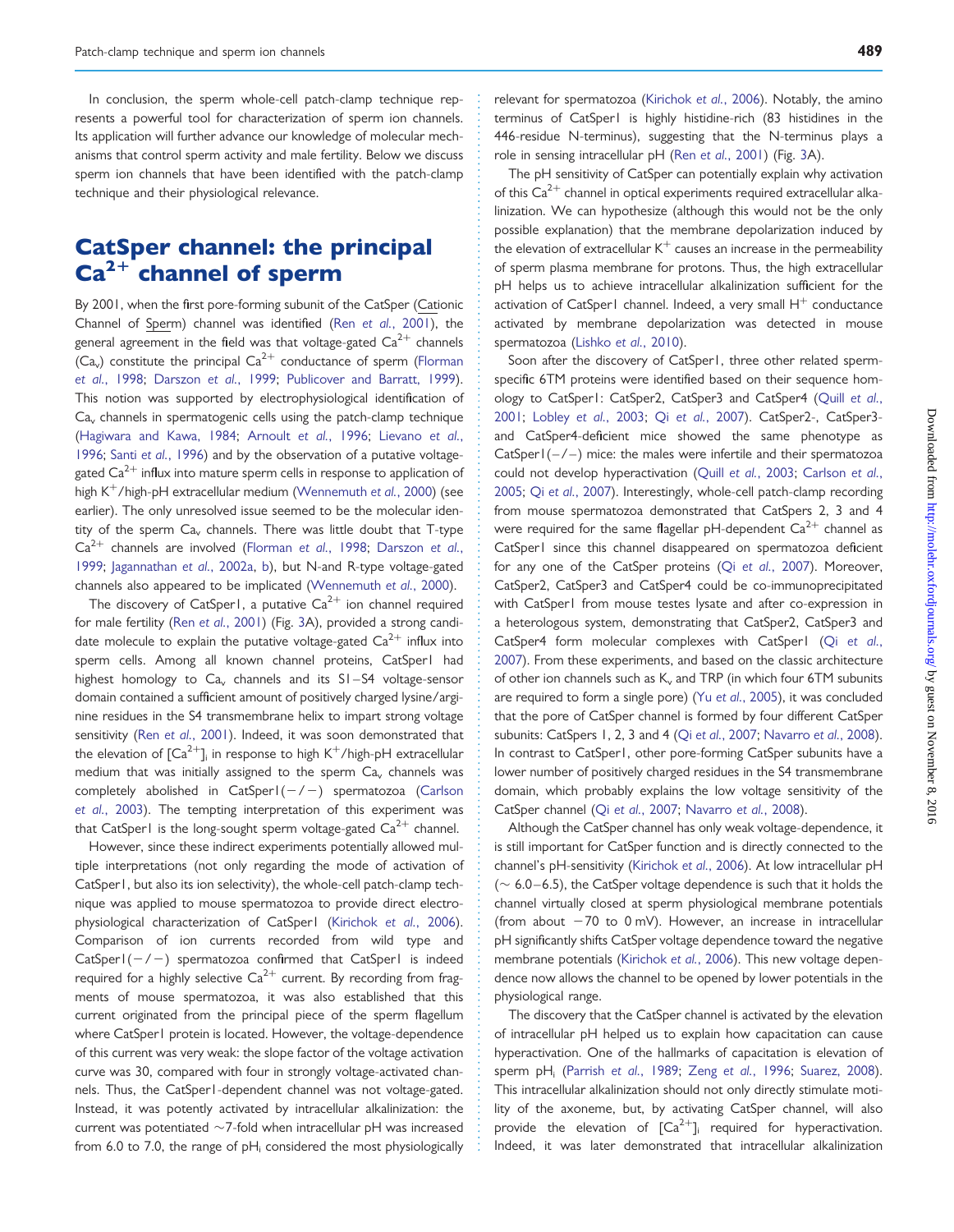caused by extracellular application of NH4Cl is sufficient for the induction of sperm hyperactivation ([Marquez and Suarez, 2007\)](#page-19-0).

Using optical methods for measuring sperm  $[Ca^{2+}]_i$ , it was found that in intact mouse spermatozoa membrane-permeable analogs of cAMP and cGMP activated CatSper-dependent  $Ca^{2+}$  entry ([Ren](#page-20-0) et al.[, 2001](#page-20-0), Xia et al.[, 2007\)](#page-21-0). Thus, it was originally proposed that CatSper channel can be directly or indirectly activated by cyclic nucleotides (Ren et al.[, 2001](#page-20-0)). However, other groups failed to demonstrate  $\lceil Ca^{2+} \rceil$  elevation in response to membrane-permeable analogs of cAMP, to photolysis of caged cAMP or in response to bicarbonate-induced elevation of cAMP ([Carlson](#page-17-0) et al., 2003; [Wennemuth](#page-21-0) et al., 2003; Strünker et al., 2011). It was, however, demonstrated that CatSper-dependent  $Ca^{2+}$  elevation induced by high  $K^+/$ high-pH extracellular medium was strongly facilitated by bicarbonate that causes sACY-dependent elevation of intracellular cAMP [\(Carlson](#page-17-0) et al., 2003; [Wennemuth](#page-21-0) et al., 2003; Xie [et al.](#page-21-0), [2006](#page-21-0)). It is important to stress out that in these experiments, the bicarbonate-induced elevation of sperm cAMP did not cause  $Ca^{2+}$ entry itself but simply facilitated the activation of CatSper by high K+/high-pH extracellular medium [\(Carlson](#page-17-0) et al., 2003; [Wennemuth](#page-21-0) et al.[, 2003](#page-21-0)). In the patch-clamp experiments the CatSper current was not affected by cyclic nucleotides [\(Kirichok](#page-19-0) et al., 2006). This demonstrated that the facilitation of CatSper channel by cyclic nucleotides is indirect and requires an intermediary signaling cascade that was obviously disrupted during the patch-clamp recording. In this respect, it has been proposed that cAMP facilitates CatSper-dependent  $Ca^{2+}$ entry via PKA-dependent phosphorylation ([Wennemuth](#page-21-0) et al., 2003; Nolan et al.[, 2004](#page-19-0)).

Since in intact cells the activity of CatSper channel can be facilitated by cyclic nucleotides, the cyclic nucleotide-induced  $Ca^{2+}$  entry into mammalian spermatozoa that was originally assigned to the cyclic nucleotide gated channels ([Wiesner](#page-21-0) et al., 1998) can in fact be mediated by the CatSper channel. This hypothesis is supported by the fact that no ion channels directly gated by cyclic nucleotides have been detected with the patch-clamp technique in mouse or human spermatozoa [\(Kirichok](#page-19-0) et al., 2006; [Navarro](#page-19-0) et al., 2007) (and unpublished observations in human spermatozoa). However, such channels are likely to be present in spermatozoa of marine invertebrate species ([Darszon](#page-18-0) et al., 1999, [2006a;](#page-18-0) [Strunker](#page-20-0) et al., 2006; [Bonigk](#page-17-0) et al., 2009).

Albumin, the main protein of the oviductal fluid and an important component of the in vitro capacitation media, has also been shown to cause CatSper-dependent  $Ca^{2+}$  influx into mouse spermatozoa [\(Xia and Ren, 2009a\)](#page-21-0). Finally, it has been demonstrated that the  $Ca<sup>2+</sup>$  influx into mouse spermatozoa induced by the glycoproteins of the egg's zona pellucida requires CatSper channel [\(Xia and Ren,](#page-21-0) [2009b\)](#page-21-0). In the past, the zona-induced  $Ca^{2+}$  influx was assigned to the putative sperm  $Ca<sub>v</sub>$  channels ([Florman](#page-18-0) et al., 1998; [Darszon](#page-18-0) et al.[, 1999](#page-18-0)). Although the mechanisms by which albumin and the glycoproteins of zona pellucida activate CatSper channel are yet to be established, these discoveries may lead to a new and improved understanding of fundamental aspects of sperm physiology such as capacitation and the acrosome reaction ([Ren and Xia, 2010\)](#page-20-0).

In addition to the four pore-forming subunits, three auxiliary subunits of the CatSper channel have been discovered: CatSperß, CatSpery and CatSper<sub>o</sub> (Liu et al.[, 2007](#page-19-0); Wang et al.[, 2009](#page-20-0); [Chung](#page-17-0) et al.[, 2011\)](#page-17-0) (Fig. [3](#page-7-0)B). These are all sperm-specific proteins that were identified as proteins that co-purify as a complex with CatSper1 from mouse testis lysate. CatSper<sub>B</sub>, CatSpery and CatSper $\delta$ are located in the principal piece of the sperm flagellum, the region where the pore-forming CatSper subunits reside. While CatSperß has two predicted transmembrane helices with a large extracellular loop between them, CatSpery and CatSper<sub>0</sub> have just one predicted transmembrane helix and a large extracellular domain ( Liu et al.[, 2007;](#page-19-0) Wang et al.[, 2009](#page-20-0); Chung et al.[, 2011\)](#page-17-0) (Fig. [3](#page-7-0)B). Although the interaction of  $CatSpec\beta$  and  $CatSpec\gamma$  with the  $CatSpec$  complex was clearly demonstrated biochemically (Liu et al.[, 2007](#page-19-0); [Wang](#page-20-0) et al., [2009;](#page-20-0) [Ren and Xia, 2010](#page-20-0); ), it is not clear whether they are required for the functional CatSper channel. In contrast, CatSper<sub>®</sub> does not only interact with the CatSper complex but has been shown to be essential for the functional CatSper channel: the whole-cell CatSper current disappears on CatSper $\delta$   $(-/-)$  mouse spermatozoa (Chung et al.[, 2011\)](#page-17-0). CatSper $\delta$  (-/-) spermatozoa also have very low levels of CatSper1 protein compared with wild-type cells (Chung et al.[, 2011](#page-17-0)). Since all three auxiliary subunits of the CatSper channel have large extracellular domains, any of them could potentially interact with extracellular ligands to modulate the activity of CatSper channel, similar to the auxiliary subunit of the voltage-gated  $Ca<sub>v</sub>$ channels. However, the exact functions of CatSperß, CatSpery and CatSper<sub>o</sub> remain to be established.

CatSper<sub>B</sub>, CatSpery, CatSper<sub>8</sub> and CatSper2, are all undetectable on CatSper1  $(-/-)$  sperm [\(Carlson](#page-17-0) et al., 2005; Liu et al.[, 2007;](#page-19-0) Wang et al.[, 2009](#page-20-0); Chung et al.[, 2011\)](#page-17-0). Conversely, CatSper1 protein disappears on CatSper2  $(-/-)$  and CatSper $\delta$   $(-/-)$  spermatozoa [\(Carlson](#page-17-0) et al., 2005; [Chung](#page-17-0) et al., 2011). These observations suggest that if one of the proteins of the CatSper channel is lacking and the whole channel complex cannot be formed, the remaining CatSper proteins are degraded. At this time, the CatSper channel contains the highest number of independent subunits among all known ion channels, and it is quite possible that more CatSper subunits will be discovered in the future. It is likely that this complexity is the reason why all attempts to express CatSper channel in heterologous expression systems have failed. If, at some point, heterologous expression is achieved, it will make studies of function– structure relationships within CatSper channel possible and will further improve our understanding of how the regulation of sperm intracellular  $Ca^{2+}$  occurs at the molecular level.

The subunits of CatSper channel are present in the genome of all mammals and some invertebrate species, such as the sea urchin and sea squirt [\(Cai and Clapham, 2008](#page-17-0)). Since the discovery of CatSper channel, several mutations and deletions in CatSper1 and CatSper2 subunits have been shown to be associated with cases of male infertility in humans [\(Hildebrand](#page-18-0) et al., 2010). Recent development of the whole-cell patch-clamp technique for human spermatozoa provided a tool for the identification and characterization of the current mediated by human CatSper channel (Lishko et al.[, 2010\)](#page-19-0). Under the recording conditions used to identify the mouse CatSper current and where it can be recorded in isolation from other sperm ion channels, we identified a highly  $Ca^{2+}$ -selective flagellar channel in human sperm (Lishko et al.[, 2010,](#page-19-0) [2011](#page-19-0)). Similar to mouse CatSper, it was potently activated by intracellular alkalinization and was only weakly voltage dependent. However, the voltage dependence of human CatSper was slightly steeper (slope factor approximately 20 compared with 30 in mice) and the half activation voltage was more positive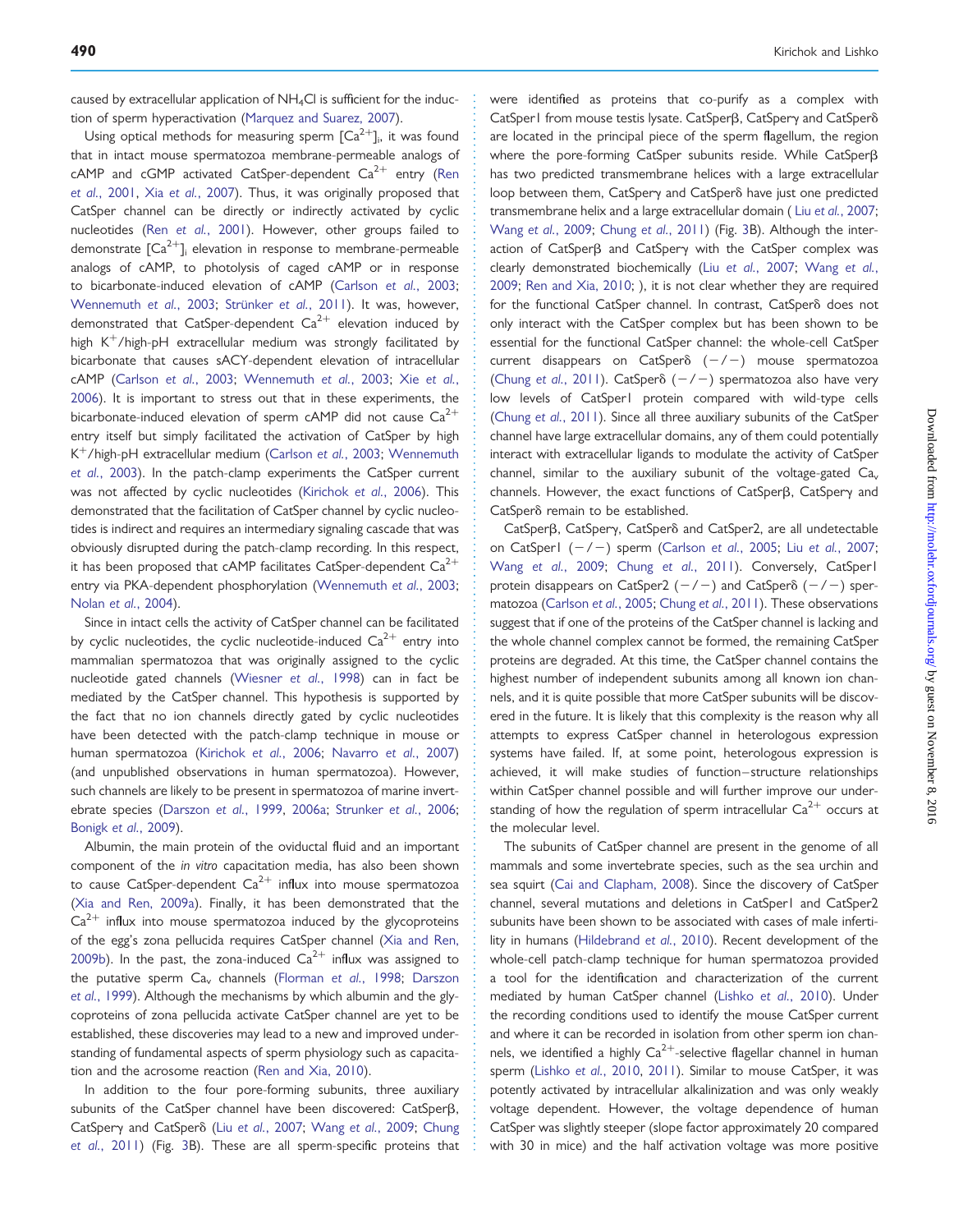(+85 mV in human versus +11 mV in mice at  $pH_i = 7.5$ ) than those of mouse CatSper [\(Kirichok](#page-19-0) et al., 2006; Lishko et al.[, 2011](#page-19-0)). Slope factors for strongly voltage-sensitive ion channels are  ${\sim}4.$ 

Although in general, human CatSper current was similar to mouse CatSper current, the human CatSper had a steeper voltage dependence that was also shifted toward more positive potentials. This voltage dependence made human CatSper much less active at the negative physiological potentials across the sperm plasma membrane compared with mouse CatSper (Lishko et al.[, 2011](#page-19-0)) (Fig. [5\)](#page-10-0). Interest-ingly, we and others (Lishko et al.[, 2011](#page-19-0); Strünker et al., 2011) were able to identify a potent extracellular physiological activator of human CatSper channel that, similar to intracellular pH, shifted the voltage dependence of human CatSper channel toward more negative, physiological potentials. This activator was progesterone, a major female steroid hormone released by the ovaries and the cumulus cells surrounding the egg in the Fallopian tubes (Lishko et al.[, 2011](#page-19-0); Strünker et al., 2011) (Fig. [5](#page-10-0)). Interestingly, mouse CatSper was not activated by progesterone [\(Lishko](#page-19-0) et al., 2011)(Fig. [5](#page-10-0)B). When combined with intracellular alkalinization, progesterone made human CatSper as active at negative physiological potentials as mouse CatSper [\(Lishko](#page-19-0) et al., 2011).

Progesterone is probably the most potent activator of human spermatozoa [\(Publicover](#page-19-0) et al., 2007). In nanomolar concentrations, it induces robust  $Ca^{2+}$  influx into human sperm cells [\(Thomas and](#page-20-0) [Meizel, 1989;](#page-20-0) [Blackmore](#page-17-0) et al., 1990). Progesterone triggers sperm hyperactivation and the acrosome reaction, and is probably also the chemoattractant of human spermatozoa, although this role of progesterone is still debated (Uhler et al.[, 1992;](#page-20-0) [Roldan](#page-20-0) et al., 1994; Revelli et al.[, 1998;](#page-20-0) [Eisenbach and Giojalas, 2006;](#page-18-0) [Teves](#page-20-0) et al., [2006](#page-20-0)). The progesterone receptor associated with human spermatozoa is probably the best-known example of a 'non-genomic progesterone receptor' whose action does not depend on the regulation of gene expression (Revelli et al.[, 1998](#page-20-0); [Losel and Wehling, 2003](#page-19-0); [Luconi](#page-19-0) et al., 2004), in contrast to the classic nuclear progesterone receptor [\(Evans, 1988](#page-18-0)). The effect of progesterone on human sperm cells was much faster than that mediated by the nuclear progesterone receptor and certainly did not depend on regulation of transcription since spermatozoa are transcriptionally silent. Although all physiological effects of progesterone on human spermatozoa depend on the progesterone-induced  $Ca^{2+}$  influx, the putative sperm progesterone receptor and the associated  $Ca^{2+}$  ion channel remained elusive for more than 20 years.

We established that progesterone activates human CatSper with an  $EC_{50} \approx 7.7$  nM (Lishko et al.[, 2011\)](#page-19-0). The progesterone-binding site associated with CatSper channel is external and its pharmacology is different from that of the nuclear progesterone receptor ([Lishko](#page-19-0) et al.[, 2011](#page-19-0); Strünker et al., 2011). The effect of progesterone upon CatSper is enhanced by sperm capacitation ([Lishko](#page-19-0) et al., 2011; Strünker et al.[, 2011\)](#page-20-0). The action of progesterone is very rapid (latency  $<$ 36 ms) and does not depend on intracellular ATP, GDP, cyclic nucleotide,  $Ca^{2+}$  or other soluble intracellular messengers ([Lishko](#page-19-0) et al.[, 2011](#page-19-0); Strünker et al., 2011). The simplest explanation of these results is that receptors for progesterone are located within the CatSper channel complex consisting of CatSpers1-4, CatSperß, CatSpery or CatSper<sub>8</sub>. However, a different, currently unidentified, protein associated with the CatSper channel may also serve as the CatSper-associated progesterone receptor.

As measured by optical methods in human sperm, prostaglandin  $E_1$ (PGE<sub>1</sub>) causes intracellular  $Ca^{2+}$  transients similar in amplitude and waveform to those induced by progesterone (Aitken et al.[, 1986;](#page-17-0) [Schaefer](#page-20-0) et al., 1998; [Shimizu](#page-20-0) et al., 1998). Interestingly, patch-clamp experiments with human spermatozoa established that in addition to progesterone, human CatSper channel is activated by nanomolar concentrations of select PGs including PGE<sub>1</sub> [\(Lishko](#page-19-0) et al., 2011; Strün-ker et al.[, 2011](#page-20-0)). However, the effect of PGs is additive to the effect of progesterone and is likely mediated through a different receptor (Lishko et al.[, 2011](#page-19-0); Strünker et al., 2011). The relative potency of the human CatSper activators identified in this work followed the sequence Progesterone >  $PGF_{1\alpha} \approx PGE_1 > PGA_1 > PGE_2 \gg PGD_2$ (Lishko et al.[, 2011\)](#page-19-0). Although the physiological role of the effect of PGs on human spermatozoa remains unclear, PGs are present in large quantities in the seminal plasma ([Mann and Lutwak-Mann,](#page-19-0) [1981](#page-19-0)) and are secreted by the oviduct and cumulus cells surrounding the oocyte [\(Espey and Lipner, 1994](#page-18-0)). Millimolar concentrations of  $Zn^{2+}$  present in the seminal plasma [\(Saaranen](#page-20-0) et al., 1987) are likely to block CatSper channel and prevent massive elevation of  $\lceil Ca^{2+} \rceil$ and hyperstimulation of spermatozoa in the seminal plasma. However, since free concentration of  $Zn^{2+}$  in the oviduct is very low (total concentration  $\approx 20 \mu$ M, nearly all of which is bound to albumin), CatSper channel could be potentiated by PGs as spermatozoa approach the site of fertilization ([Schaefer](#page-20-0) et al., 1998).

Considering all its direct (intracellular pH, progesterone and PGs) and indirect (cAMP, albumin and zona pellucida glycoproteins) activators, the CatSper channel appears to be a channel with true polymodal regulation. It should also be noted that CatSper channel is potentiated as a result of capacitation, presumably due to phosphorylation (Lishko et al.[, 2011\)](#page-19-0). The large number of subunits required to form CatSper channel may provide the molecular basis for such polymodal regulation. Since orthologs of CatSper subunits present in different species have low identity (50% or less) (Liu et al.[, 2007;](#page-19-0) [Ren and Xia, 2010\)](#page-20-0), the regulation of main sperm  $Ca^{2+}$  entry pathway may differ significantly between species. Mouse CatSper channel, for example, is not sensitive to the activators of human CatSper, progesterone and PGs (Lishko et al.[, 2011\)](#page-19-0). This difference in CatSper regulation probably reflects different mechanisms of fertilization adopted by different species.

The last question that should be discussed in relation to the CatSper channel is the existence (or non-existence) of sperm  $Ca<sub>v</sub>$  channels. The discovery that the putative voltage-gated  $Ca^{2+}$  influx disappeared on CatSper1  $(-/-)$  and CatSper2  $(-/-)$  knockout spermatozoa has shaken the very foundation of the hypothesis about the existence of sperm Ca<sub>v</sub> channels [\(Carlson](#page-17-0) et al., 2003, [2005](#page-17-0)). Currently, immunocytochemical reactivity for several different  $Ca<sub>v</sub>$  subunits in mature spermatozoa remains the only evidence for the existence of sperm  $Ca<sub>v</sub>$  in mature sperm cells (rather than spermatocytes) [\(Wes](#page-21-0)[tenbroek and Babcock, 1999;](#page-21-0) [Wennemuth](#page-20-0) et al., 2000; [Carlson](#page-17-0) et al.[, 2003;](#page-17-0) [Darszon](#page-18-0) et al., 2006b). On the other hand, the lack of fertility phenotypes in  $Ca<sub>v</sub>$  3.1 and 3.2 knockout mice lacking T-type  $Ca<sub>v</sub>$  channels do not support the existence of functional sperm  $Ca<sub>v</sub>$ channels [\(Escoffier](#page-18-0) et al., 2007). Finally, all attempts to identify voltagegated  $Ca^{2+}$  currents electrophysiologically in mature mouse or human spermatozoa have failed. T-type  $Ca^{2+}$  channels could be recorded from mouse testicular sperm (Darszon et al.[, 2006b\)](#page-18-0), but they seemed to be silenced via an unknown mechanism and are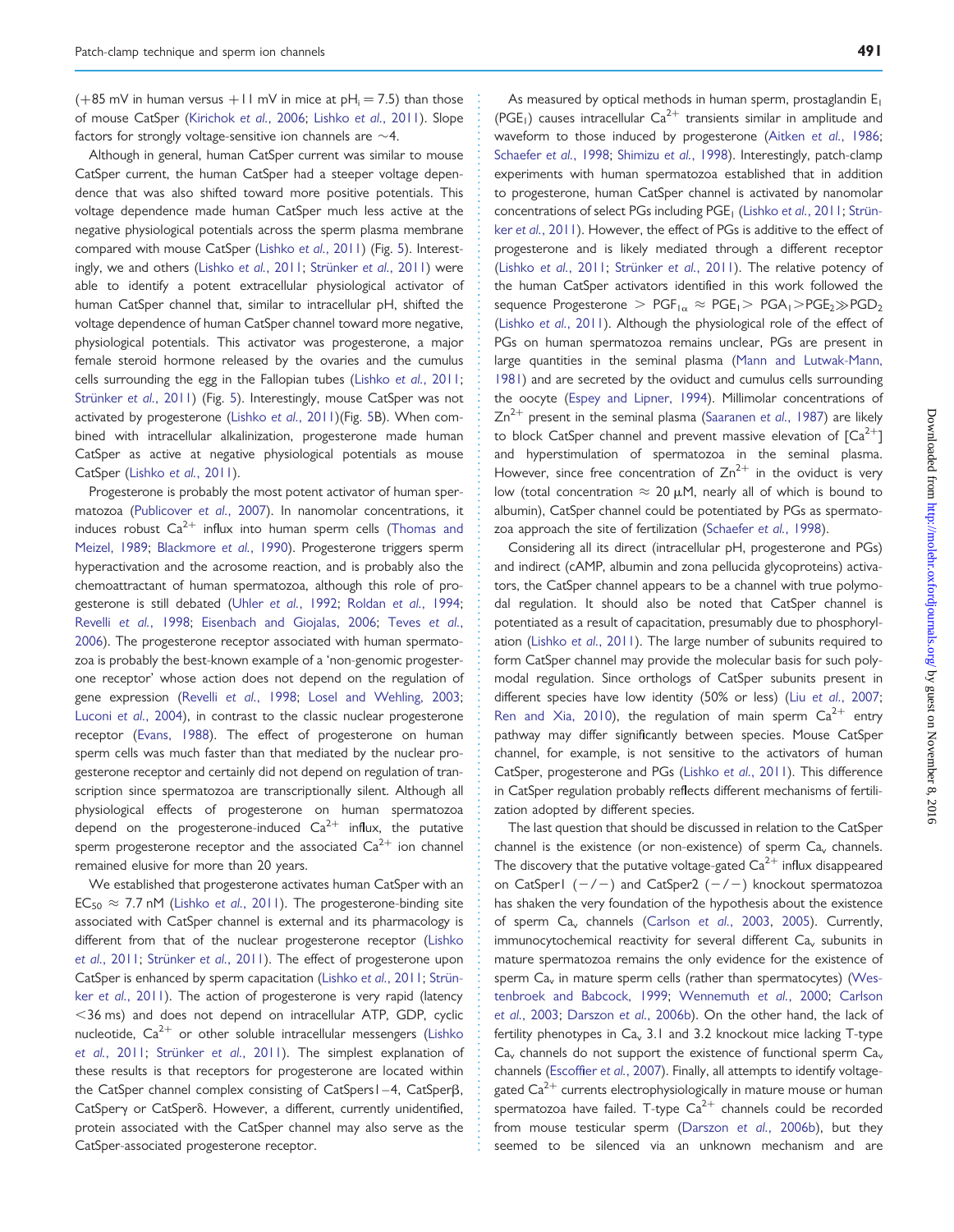undetectable in the epididymal mouse sperm [\(Xia and Ren, 2009b\)](#page-21-0). Ejaculated human spermatozoa do not posses functional  $Ca<sub>v</sub>$  channels as recorded with the patch-clamp technique (Lishko and Kirichok, unpublished data). It is possible that the  $Ca<sub>v</sub>$  channels identified in mature sperm cells by immunocytochemistry do exist, but remain silent during optical and patch-clamp experiments and can only be activated under certain conditions. However, this special type of activation would be very unusual for  $Ca<sub>v</sub>$  channels, which are simply gated by membrane depolarization in somatic cells.

## Voltage-gated proton channel Hv1: the dominant proton conductance of human sperm

Since sperm  $pH_i$  is an important regulator of sperm motility and the acrosome reaction, together with  $Ca^{2+}$  it has been considered an important regulator of sperm function. However, when the discovery of pH-sensitive CatSper channel revealed that intracellular pH<sub>i</sub> is also an important regulator of sperm intracellular  $Ca^{2+}$  signaling, it became obvious that  $pH_i$  is likely to be the principal regulator of sperm activity over  $Ca^{2+}$ . Intercellular alkalinization appears to be essential for the initiation of motility, capacitation, hyperactivation, chemotaxis and the acrosome reaction, and is likely to lie well upstream in the sequence of signaling events leading to sperm functional activation within the female reproductive tract. Despite the important role that intracellular alkalinization plays in sperm activation, the  $H^+$  transport mechanisms of the sperm plasma membrane that extrude protons out of the sperm cell have long remained unknown.

Although intracellular pH-sensitive fluorescent probes were able to detect changes in sperm intracellular pH associated with activation of motility, capacitation, chemotaxis and the acrosome reaction, identification of the  $H^+$  transport mechanisms involved using this method was very challenging. It was suggested that a  $Na^+/H^+$  exchanger (NHE) [\(Bibring](#page-17-0) et al., 1984; [Lee and Garbers, 1986](#page-19-0); [Schackmann](#page-20-0) [and Chock, 1986;](#page-20-0) [Garcia and Meizel, 1999](#page-18-0); Woo et al.[, 2002\)](#page-21-0) and a  $\mathrm{Na}^+$ -dependent Cl $^-$ /HCO $_3^-$  exchanger are involved in sperm alkalinization at least in some species ([Tajima and Okamura, 1990](#page-20-0); [Zeng](#page-21-0) et al.[, 1996\)](#page-21-0), but the actual molecules controlling sperm intracellular pH have never been identified.

The NHE seemed to be an especially attractive mechanism for elevation of sperm intracellular pH. At the very least, it seems to be ideally posed to cause the intracellular alkalinization required for initiation of sperm motility. Upon ejaculation, mammalian spermatozoa experience significant elevation of extracellular  $[Na<sup>+</sup>]$  from about 30 mM in cauda epididymis to 100-150 mM in the seminal plasma and 130-150 mM in the oviduct ([Mann, 1964](#page-19-0); [Borland](#page-17-0) et al.[, 1980;](#page-17-0) [Owen and Katz, 2005](#page-19-0)). This increase in extracellular  $Na<sup>+</sup>$  could be used by the NHE to drive the export of protons and raise sperm p $\mathsf{H}_{\mathsf{i}}.$  Therefore, the identification of a sperm-specific molecule that bore significant homology to known NHEs and was localized in the principal piece of sperm flagellum was especially exciting (Wang et al.[, 2003\)](#page-20-0). Male mice deficient in this putative NHE were completely infertile, and their spermatozoa had greatly impaired motility (Wang et al.[, 2003](#page-20-0)). Although the newly identified molecule was dubbed sNHE (sperm NHE), it has been difficult to demonstrate that it actually functions as a NHE: similar to CatSper subunits, after

expression in heterologous systems, sNHE failed to be transported to the plasma membrane and exhibit functional activity ([Wang](#page-20-0) et al., [2003\)](#page-20-0). Functional data from the native system (spermatozoa) were even less encouraging: sNHE seemed to have no effect on sperm pH<sub>i</sub> since there was no significant difference in intracellular pH between wild type and sNHE  $(-/-)$  spermatozoa ([Wang](#page-20-0) et al.[, 2003](#page-20-0)).

Although it was later demonstrated that a chimera between sNHE and the ubiquitously expressed plasma membrane NHE isoform-1 (NHE1) is transported to the plasma membrane after heterologous expression, the chimeric protein showed very modest  $H^+$  transport activity compared with NHE1 (Wang et al.[, 2007\)](#page-20-0). Finally, it was discovered that the expression level of the sACY is extremely low in sNHE  $(-/-)$  spermatozoa, and that the sperm motility defect can be rescued by the addition of membrane-permeable analogs of cAMP (Wang et al.[, 2003](#page-20-0), [2007](#page-20-0)). This certainly raised the question of whether the infertility phenotype of male sNHE-deficient mice is solely due to disruption of sACY, which has previously been shown to be required for sperm motility and male fertility [\(Esposito](#page-18-0) et al., [2004;](#page-18-0) Hess et al.[, 2005](#page-18-0); Xie et al.[, 2006\)](#page-21-0). In conclusion, it is still not clear whether sNHE is a real NHE, and whether its putative NHE activity is required for male fertility. Further experiments are certainly needed to answer these important questions.

Development of the whole-cell patch-clamp technique for mouse and human spermatozoa provided a tool to directly address the problem of  $H^+$  transport across the sperm plasma membrane. So far, patch-clamp experiments with mouse spermatozoa have not detected any significant proton currents (Lishko et al.[, 2010\)](#page-19-0). Certainly, this result does not mean that protons are not transported across the plasma membrane of mouse spermatozoa. Since the NHE is electroneutral (does not transport a net charge), its activity cannot be recorded with the patch-clamp technique. Furthermore, there may be other  $H^+$  transport mechanisms that require specific intracellular or extracellular activators that were not present in our recording solutions.

In contrast to mouse spermatozoa, patch-clamping human spermatozoa revealed a very large voltage-gated  $H^+$  current [\(Lishko](#page-19-0) et al., [2010\)](#page-19-0). We called this current and the underlying  $H^+$  channel of the human sperm plasma membrane HSper  $(H^+$  channel of sperm). The HSper current was one of the highest native  $H^+$  currents ever recorded across the cell plasma membrane [\(Decoursey, 2003;](#page-18-0) [2008;](#page-18-0) Lishko et al.[, 2010](#page-19-0)). Interestingly, HSper was a one-way channel: it only allowed outward transport of  $H^+$  and thus was specifically designed for extrusion of protons, leading to intracellular alkalinization. HSper was activated by membrane depolarization, but the transmembrane  $H^+$  concentration gradient favoring  $H^+$  extrusion also activated HSper and helped the channel to open at much more negative membrane potentials. Thus, effectively, HSper was opened by the combined transmembrane electrochemical  $H^+$  gradient favoring proton extrusion. A similar gradient favoring  $H^+$  entry into the human spermatozoa failed to induce any inward HSper current. HSper current was potently inhibited by extracellular  $Zn^{2+}$ : nanomolar concentrations of this ion significantly reduced the amplitude and activation kinetics of HSper current. The combination of properties possessed by HSper (high selectivity for protons, conducting only the outward current, slow kinetics of activation and deactivation, gating by combined electrochemical H<sup>+</sup> gradient and high sensitivity to  $Zn^{2+}$ )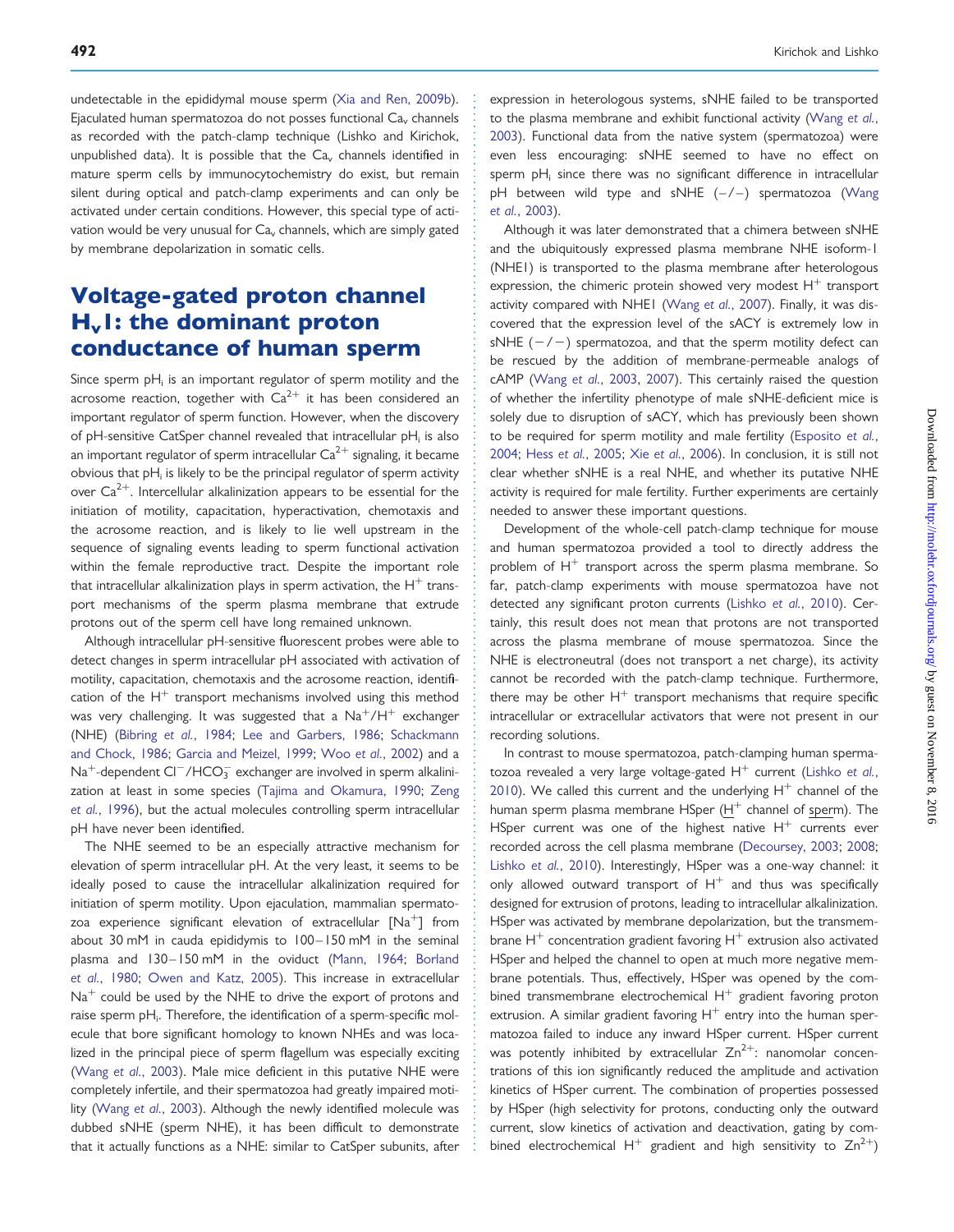(Lishko et al.[, 2010\)](#page-19-0) is shared by only one other channel, the voltage-gated proton channel H<sub>v</sub>I [\(Ramsey](#page-20-0) et al.[, 2006](#page-20-0); Sasaki et al., 2006; [DeCoursey, 2010\)](#page-18-0). Moreover, similar to H<sub>v</sub>1 (Alabi et al.[, 2007\)](#page-17-0), HSper was potentiated by fatty acids and inhibited by crude venom of Chilean rose tarantula Grammostola rosea that contained hanatoxin and other homologous toxins (Lishko et al.[, 2010\)](#page-19-0).

H<sub>v</sub>I is a four-transmembrane domain protein homologous to the voltage-sensor domain of voltage-gated cation channels [\(Ramsey](#page-20-0) et al.[, 2006;](#page-20-0) Sasaki et al.[, 2006\)](#page-20-0) (Fig. [3C](#page-7-0)). A functional H<sub>v</sub>I channel is a dimmer of two identical subunits, although each of the two subunits appears to function as an  $H^+$  channel (Koch et al.[, 2008;](#page-19-0) [Lee](#page-19-0) et al.[, 2008;](#page-19-0) [Tombola](#page-20-0) et al., 2008). H<sub>v</sub>I is highly expressed in phagocytic immune cells, where it helps the enzyme NADPH oxidase generate high levels of reactive oxygen species required to kill bacteria [\(DeCoursey, 2010](#page-18-0)). More specifically, H<sub>v</sub>1 compensates for the membrane depolarization and intracellular acidification generated as the result of NADPH oxidase enzymatic activity and helps it produce reactive oxygen species at the highest possible rate [\(DeCoursey, 2010\)](#page-18-0). Although this is currently the best-established physiological role of  $H_v$ I, the channel is also highly expressed in other cells such as basophils, B lymphocytes, microglia and alveolar epithelium and may have other functions independent of NADPH oxidase [\(Capasso](#page-17-0) et al.[, 2011\)](#page-17-0).

After demonstrating that the electrophysiological and pharmacological properties of HSper are identical to those of  $H_v I$ , we further established that human spermatozoa contain high amounts of  $H_vI$  protein and its corresponding mRNA (Lishko et al.[, 2010\)](#page-19-0). Interestingly, immunocytochemical analyses of human sperm revealed that  $H_vI$ was specifically localized within the principal piece of the sperm flagellum (Lishko et al.[, 2010\)](#page-19-0). This correlated with electrophysiological recordings from fractionated human spermatozoa showing that the HSper current originated from the sperm flagellum [\(Lishko](#page-19-0) et al., [2010](#page-19-0)).

These experiments demonstrated that  $H_{v}I$  is the main  $H^{+}$  conductance of the human spermatozoa, at least as recorded with the patchclamp technique. Since sperm  $H_vI$  conducts  $H^+$  only in the outward direction and due to the large amplitude of this current ([Lishko](#page-19-0) et al.[, 2010\)](#page-19-0), sperm  $H_vI$  is likely to be the principal  $H^+$  conductance responsible for intracellular alkalinization and functional activation of human sperm. Specific localization of H<sub>v</sub>1 in the principal piece of the sperm flagellum makes it ideally positioned to activate pH-dependent proteins of the axoneme and the pH-dependent CatSper channel, and thus to control sperm motility.

Similar to CatSper, sperm  $H<sub>v</sub>1$  appears to be controlled by multiple cues of the male and female reproductive tracts. First, the female reproductive tract has a higher pH  $(\sim$ 7.4) than the acidic fluid of the cauda epididymis, which can have a pH as low as 6.5. The elevation of extracellular pH upon penetration of the human spermatozoa into the female reproductive tract should increase the transmembrane electrochemical driving force favoring  $H^+$  extrusion and activate sperm  $H_vI$  (Lishko et al.[, 2010\)](#page-19-0).  $H_vI$  can also be activated by membrane depolarization (Lishko et al.[, 2010\)](#page-19-0), but currently it is not clear how such depolarization of the sperm plasma membrane can be achieved. Based on indirect studies, several ligand-gated ion channels were proposed to function in sperm cells, and some of these channels can potentially provide membrane depolarization to activate sperm H<sub>v</sub>I [\(Meizel, 2004](#page-19-0)).

Second, sperm  $H<sub>v</sub>1$  can be activated by removal of extracellular zinc [\(Lishko](#page-19-0) et al., 2010). Human seminal plasma contains high levels of zinc (total concentration  $2.2 \pm 1.1$  mM compared with  $14 \pm 3$   $\mu$ M in serum) [\(Saaranen](#page-20-0) et al., 1987). Upon ejaculation, seminal zinc diffuses into the female reproductive tract and in rats, has been shown to reach the Fallopian tubes ([Gunn and Gould, 1958\)](#page-18-0), where it is eventually absorbed by the oviductal epithelium and chelated by the dominant protein in the oviductal fluid, albumin [\(Ehrenwald](#page-18-0) et al., 1990; [Lu](#page-19-0) et al.[, 2008\)](#page-19-0). Thus, sperm  $H<sub>v</sub>$ I should be inhibited by seminal zinc up to the moment when spermatozoa reach the Fallopian tubes, where the inhibition will be relieved to allow sperm intracellular alkalinization, activation of  $Ca^{2+}$  influx through pH-sensitive CatSper channels and sperm hyperactivation. Regulation of sperm H<sub>v</sub>I by zinc could explain why sperm hyperactivation occurs only in the Fallopian tubes close to the site of fertilization.

Third, low micromolar concentrations of endogenous cannabinoid anandamide strongly potentiate sperm H<sub>v</sub>1 (Lishko et al.[, 2010](#page-19-0)). A related compound, arachidonic acid, required approximately 100 times higher concentration to achieve a similar potentiation [\(Lishko](#page-19-0) et al.[, 2010](#page-19-0)). The effect of anadamide is not mediated by CB1 or CB2 cannabinoid receptors and is likely due to a direct interaction of anandamide with H<sub>v</sub>1 [\(Lishko](#page-19-0) et al., 2010). Bulk concentrations of anandamide in the fluids of the male and female reproductive tracts are in the nanomolar range ([Schuel and Burkman, 2005](#page-20-0)). However, it is possible that spermatozoa experience much higher concentrations in the direct proximity of sources of anandamide such as the cumulus cells that surround the egg in the Fallopian tubes ([El-Talatini](#page-18-0) et al., [2009](#page-18-0)). If the concentration of anandamide in CO reaches low micromolar levels, anandamide can serve as an activator of sperm motility and help spermatozoa to penetrate the egg's protective vestments.

Fourth, sperm  $H_vI$  is potentiated during in vitro capacitation [\(Lishko](#page-19-0) et al.[, 2010\)](#page-19-0). The mechanism of this potentiation remains unknown, but since multiple proteins are phosphorylated during capacitation, we can hypothesize that  $H_vI$  also becomes phosphorylated at this time. Notably, phosphorylation is the primary mechanism of  $H<sub>v</sub>1$  regulation in other tissues [\(Decoursey, 2003;](#page-18-0) Musset et al.[, 2010\)](#page-19-0). Although capacitation is a poorly understood process, intracellular alkalinization is considered a key factor in this process ([Parrish](#page-19-0) et al., [1989](#page-19-0); Zeng et al.[, 1996;](#page-21-0) [Darszon](#page-18-0) et al., 1999; [Suarez, 2008\)](#page-20-0). The coincidence of capacitation and the enhancement of  $H_vI$  activity suggest a strong connection between these two events. Although it is possible that potentiation of  $H_vI$  is an important causative factor in capacitation, we cannot exclude the possibility that  $H_vI$  enhancement occurs late in the process of capacitation and is a mere consequence of it.

In conclusion, sperm  $H<sub>v</sub>1$  appears to play an important role in the regulation of human sperm intracellular pH and the pH-dependent CatSper channel. By doing so, it can potentially influence almost every aspect of sperm behavior in the female reproductive tract, including initiation of motility, capacitation, hyperactivation, chemotaxis and the acrosome reaction. However, the exact physiological function of sperm H<sub>v</sub>I remains to be established. Since no functional sperm H<sub>v</sub>I channel has been identified in mice (Lishko et al.[, 2010\)](#page-19-0), this convenient genetic model cannot be used to identify the physiological role of human sperm  $H_v$ 1. It is important to note that Hv1-deficient mice do not exhibit any fertility phenotype [\(Ramsey](#page-20-0) et al.[, 2009\)](#page-20-0); however, low levels of sperm HVCN1 (H<sub>v</sub>1) mRNA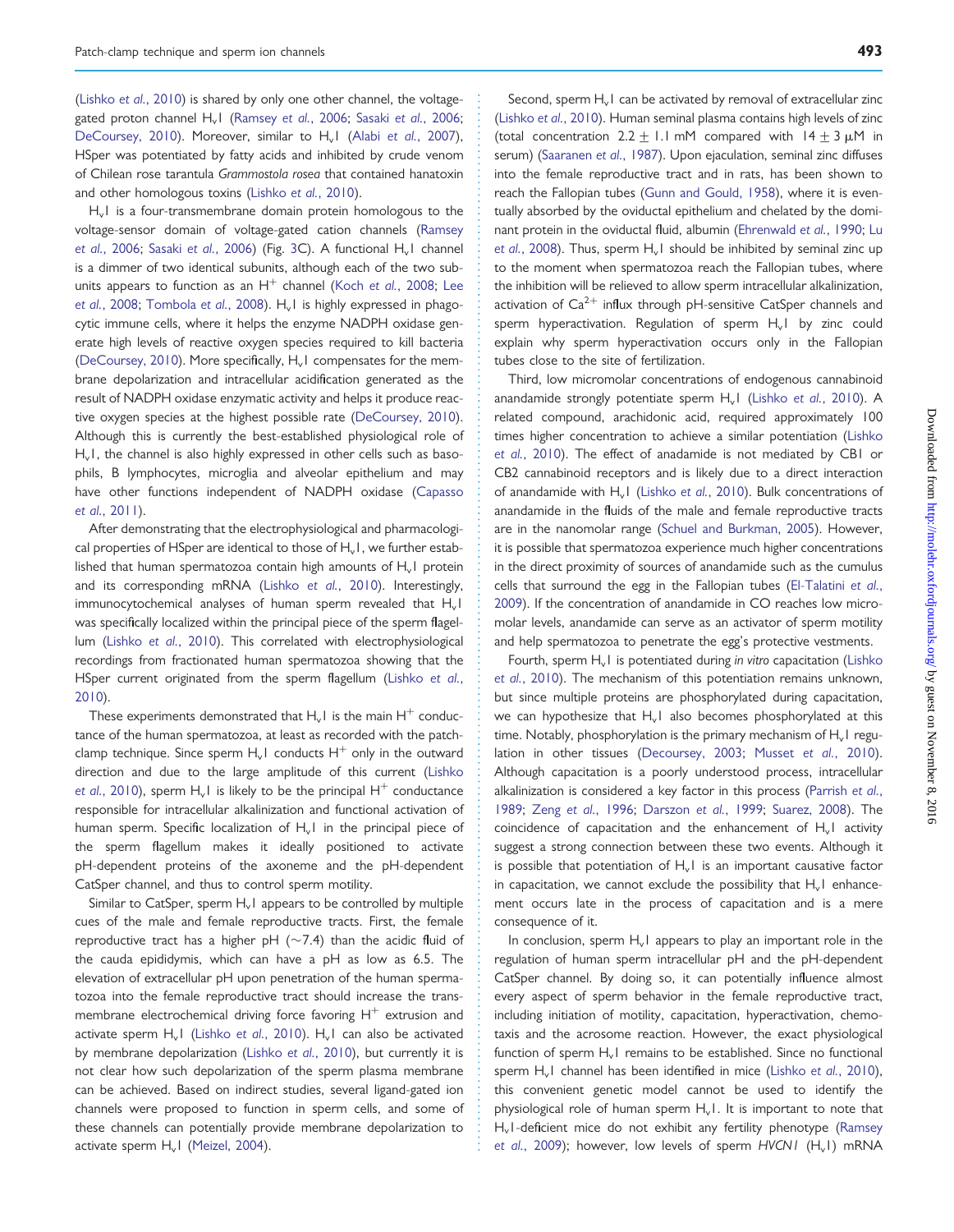are strongly correlated with male infertility in humans [\(Platts](#page-19-0) et al., [2007](#page-19-0)). It is thus possible that studies of genetic infertility in humans will help us understand the exact role of  $H_vI$  in male fertility.

# Slo3 (KSper):  $a K^+$  channel that sets sperm resting membrane potential

Since the sperm  $H_vI$  channel and, to a lesser degree, CatSper channel depend on the membrane potential, it is important to identify the ion channels that control the sperm membrane potential. In many different cell types, the resting membrane potential is primarily set by  $K^+$ channels, and is usually slightly more positive than the  $K^+$  reversal potential ( $E_{\mathcal{K}}^+ \approx -80$  mV, depending on the cell type). Sperm cells are no exception to this rule.

Whole-cell patch-clamp recording from mouse spermatozoa isolated from corpus epididymis identified a constitutively active, weakly voltage-dependent  $K^+$  channel that was potentiated by depolarization and was initially named KSper  $(K^+$  channel of sperm) [\(Navarro](#page-19-0) et al., 2007). Interestingly, similar to CatSper channel, mouse KSper was strongly potentiated by intracellular alkalinization [\(Navarro](#page-19-0) et al., 2007). Patch-clamp recording from fractionated spermatozoa showed that the KSper channel originated from the principal piece of the sperm flagellum ([Navarro](#page-19-0) et al., 2007). Current-clamp recording in the whole-cell mode demonstrated that mouse sperm membrane potential is strongly dependent on intracellular pH (it becomes more negative at alkaline pH) and is affected by pharmacological modulators of KSper channel ([Navarro](#page-19-0) et al., 2007). Based on these experiments, it was concluded that KSper is the  $K^+$  channel that sets the sperm resting membrane potential ([Navarro](#page-19-0) et al., 2007). It was also suggested that the membrane hyperpolarization observed as a result of sperm capacitation in mice is due to activation of KSper by the capacitation-dependent intracellular alkalinization. The most likely molecule mediating the KSper current was proposed to be a sperm-specific channel Slo3 ([Navarro](#page-19-0) et al., 2007) (Fig. [3](#page-7-0)D), which—after expression in a heterologous system—gave rise to  $K^+$ and was activated by intracellular alkalinization ([Schreiber](#page-20-0) et al., 1998).

A few years later, the generation of Slo3-deficient mice confirmed that Slo3 is required for the mouse sperm  $K^+$  channel potentiated by intracellular alkalinization (Santi et al.[, 2010](#page-20-0); Zeng et al.[, 2011\)](#page-21-0). Slo3-deficient male mice are infertile and their spermatozoa do not undergo membrane depolarization in response to intracellular alkalinization and do not exhibit the capacitation-dependent membrane hyperpolarization (Santi et al.[, 2010](#page-20-0); Zeng et al.[, 2011](#page-21-0)). Slo3 null spermatozoa also show markedly deficient progressive motility and an impaired acrosome reaction induced by the calcium ionophore A23187 (Santi et al.[, 2010](#page-20-0), Zeng et al.[, 2011](#page-21-0)).

It has recently been demonstrated that mouse KSper (Slo3) channel requires phosphatidylinositol 4,5-bisphosphate (PIP<sub>2</sub>) for its activity and can be inhibited by sperm membrane receptors that cause  $PIP<sub>2</sub>$ hydrolysis such as putative sperm epidermal growth factor (EGF) receptor (Tang et al.[, 2010\)](#page-20-0). Since stimulation of spermatozoa with EGF triggers the acrosomal exocytosis, it was proposed that EGF may mediate its action at least partially through inhibition of KSper channel and membrane depolarization (Tang et al.[, 2010](#page-20-0)).

These experiments seemed to identify Slo3 as the  $K^+$  channel responsible for setting the resting membrane potential of mouse spermatozoa. However, the  $K^+$  channel performing this function in human spermatozoa has not yet been identified. It is tempting to postulate that the same alkalinization-activated  $K^+$  channel is present on human spermatozoa, but the significant differences in sperm ion channels between mice and humans, as well as an apparent lack of capacitation-induced hyperpolarization in human spermatozoa, suggest that such conclusions should be confirmed experimentally.

It is also important to mention that to understand the mechanism of regulation of sperm membrane potential, it is not sufficient to merely establish ion channels that control resting membrane potential (such as Slo3). In somatic cells, potassium channels set the resting potential, but the membrane depolarization required for the activation of voltage-gated ion channels is normally induced by  $Na<sup>+</sup>$ -permeable ion channels controlled by intracellular or extracellular cues such as cAMP or neuromediators. Similar  $Na<sup>+</sup>$ -permeable channels controlled by sperm intracellular second messengers or cues of the female reproductive tract remain to be identified in spermatozoa. Identification of these channels will help us to better understand the mechanisms of regulation of other sperm ion channels that depend on the membrane potential, such as  $H_vI$  and possibly CatSper.

#### Concluding remarks

The sperm whole-cell patch-clamp technique, combined with methods of molecular genetics and biochemistry, has resulted in a quantum leap in our understanding of sperm ion channels. Identification and functional characterization of important sperm ion channels such as CatSper, HSper  $(H_v I)$  and KSper (Slo3) have paved the way for a comprehensive and coherent model of electrical signaling in sperm.

Although characterization of sperm ion channels is not complete, it is very unlikely that the 40 or so different ion channel proteins supposedly expressed in spermatozoa are important for sperm physiology in any one particular species ([Darszon](#page-18-0) et al., 2006a). First, although many of these channels may be expressed as protein or as mRNA in spermatogenic cells or spermatozoa, they are not necessarily functionally active in the mature sperm cells. This seems to be the case, for example, with the voltage-gated  $Ca^{2+}$  channels that are functionally expressed in spermatogenic cells but become quiescent in mature spermatozoa ([Ren and Xia, 2010,](#page-20-0) [Xia and Ren, 2009b](#page-21-0)). Second, some of these channels may regulate sperm activity in one species but be functionally absent in another. The dramatic difference in functional expression of the  $H_vI$  channel between mouse and human spermatozoa should serve as a good example of closely related species with very different ion channel physiology (Lishko et al.[, 2010](#page-19-0)). In any case, the patch-clamp technique should be used to prove that channels that were proposed to be functionally present on spermatozoa [\(Darszon](#page-18-0) et al., 2006a) are indeed valid sperm channels. Three decades after its invention, the patch-clamp technique remains the most reliable method for functional identification and characterization of ion channels.

There is no doubt that functional identification of sperm ion channels using the whole-cell patch-clamp technique and optical methods for measuring intracellular  $Ca^{2+}$  and pH in intact sperm cells will eventually allow us to identify a relatively small number of ion channels that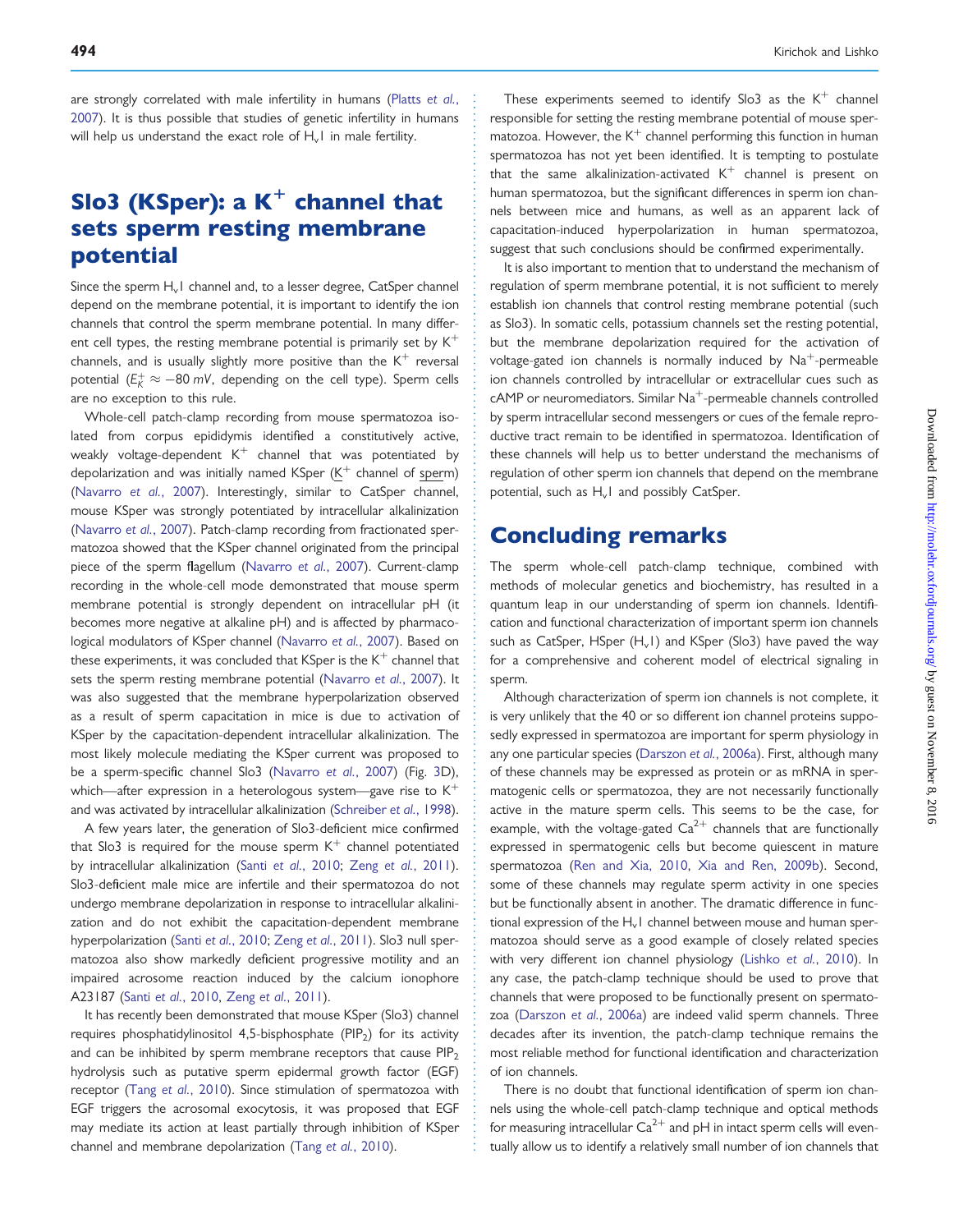<span id="page-17-0"></span>control sperm activity and male fertility in any particular species. Since properties of sperm ion channels seem to differ significantly from species to species, successful completion of this work is especially important in humans to help understand numerous unexplained cases of male infertility and develop new non-hormonal contraceptives.

## Authors' roles

Y.K. and P.V.L. conceived and wrote the manuscript.

# Funding

This work was supported by grant #R01HD068914 from the Eunice Kennedy Shriver National Institute of Child Health & Human Development. The content is solely the responsibility of the authors and does not necessarily represent the official views of the Eunice Kennedy Shriver National Institute of Child Health & Human Development or the National Institutes of Health.

#### **References**

- Acott TS, Carr DW. Inhibition of bovine spermatozoa by caudal epididymal fluid: II. Interaction of pH and a quiescence factor. Biol Reprod 1984;30:926– 935.
- Aitken RJ, Irvine S, Kelly RW. Significance of intracellular calcium and cyclic adenosine 3',5′ -monophosphate in the mechanisms by which prostaglandins influence human sperm function. J Reprod Fertil 1986;  $77:451 - 462.$
- Alabi AA, Bahamonde MI, Jung HJ, Kim JI, Swartz KJ. Portability of paddle motif function and pharmacology in voltage sensors. Nature 2007; 450:370– 375.
- Arnoult C, Cardullo RA, Lemos JR, Florman HM. Activation of mouse sperm T-type  $Ca^{2+}$  channels by adhesion to the egg zona pellucida. Proc Natl Acad Sci USA 1996;93:13004-13009.
- Austin CR. Observations on the penetration of the sperm in the mammalian egg. Aust | Sci Res B 1951;4:581-596.
- Babcock DF. Examination of the intracellular ionic environment and of ionophore action by null point measurements employing the fluorescein chromophore. J Biol Chem 1983;258:6380-6389.
- Babcock DF, Pfeiffer DR. Independent elevation of cytosolic  $\lceil Ca^{2+} \rceil$  and pH of mammalian sperm by voltage-dependent and pH-sensitive mechanisms. J Biol Chem 1987;262:15041 – 15047.
- Babcock DF, Rufo GA Jr, Lardy HA. Potassium-dependent increases in cytosolic pH stimulate metabolism and motility of mammalian sperm. Proc Natl Acad Sci USA 1983;80:1327-1331.
- Babcock DF, Bosma MM, Battaglia DE, Darszon A. Early persistent activation of sperm  $K^+$  channels by the egg peptide speract. Proc Natl Acad Sci USA 1992;89:6001-6005.
- Baldi E, Casano R, Falsetti C, Krausz C, Maggi M, Forti G. Intracellular calcium accumulation and responsiveness to progesterone in capacitating human spermatozoa. J Androl 1991;12:323 – 330.
- Baldi E, Luconi M, Bonaccorsi L, Krausz C, Forti G. Human sperm activation during capacitation and acrosome reaction: role of calcium, protein phosphorylation and lipid remodelling pathways. Front Biosci 1996;1:d189–d205.
- Bibring T, Baxandall J, Harter CC. Sodium-dependent pH regulation in active sea urchin sperm. Dev Biol 1984;101:425-435.
- Blackmore PF, Beebe SJ, Danforth DR, Alexander N. Progesterone and 17 alpha-hydroxyprogesterone. Novel stimulators of calcium influx in human sperm. J Biol Chem 1990;265:1376-1380.
- Bloom G, Nicander L. On the ultrastructure and development of the protoplasmic droplet of spermatozoa. Zeitschrift fur Zellforschung 1961; 55:833– 844.
- Bohmer M, Van Q, Weyand I, Hagen V, Beyermann M, Matsumoto M, Hoshi M, Hildebrand E, Kaupp UB.  $Ca^{2+}$  spikes in the flagellum control chemotactic behavior of sperm. EMBO J 2005;  $24:2741 - 2752$
- Bonigk W, Loogen A, Seifert R, Kashikar N, Klemm C, Krause E, Hagen V, Kremmer E, Strunker T, Kaupp UB. An atypical CNG channel activated by a single cGMP molecule controls sperm chemotaxis. Sci Signal 2009; 2:ra68.
- Borland RM, Biggers JD, Lechene CP, Taymor ML. Elemental composition of fluid in the human Fallopian tube. J Reprod Fertil 1980;58:479-482.
- Brokaw CJ. Regulation of sperm flagellar motility by calcium and cAMP-dependent phosphorylation. | Cell Biochem 1987;35:175-184.
- Cai X, Clapham DE. Evolutionary genomics reveals lineage-specific gene loss and rapid evolution of a sperm-specific ion channel complex: CatSpers and CatSperbeta. PLoS One 2008;3:e3569.
- Capasso M, DeCoursey TE, Dyer MJ. pH regulation and beyond: unanticipated functions for the voltage-gated proton channel, HVCN1. Trends Cell Biol 2011;21:20-28.
- Carlson AE, Westenbroek RE, Quill T, Ren D, Clapham DE, Hille B, Garbers DL, Babcock DF. CatSper1 required for evoked  $Ca^{2+}$  entry and control of flagellar function in sperm. Proc Natl Acad Sci USA 2003;100:14864-14868.
- Carlson AE, Quill TA, Westenbroek RE, Schuh SM, Hille B, Babcock DF. Identical phenotypes of CatSper1 and CatSper2 null sperm. J Biol Chem 2005;280:32238 – 32244.
- Carlson AE, Hille B, Babcock DF. External Ca2+ acts upstream of adenylyl cyclase SACY in the bicarbonate signaled activation of sperm motility. Dev Biol 2007;312:183-192.
- Carr DW, Acott TS. Inhibition of bovine spermatozoa by caudal epididymal fluid: I. Studies of a sperm motility quiescence factor. Biol Reprod 1984;30:913-925.
- Carr DW, Acott TS. Intracellular pH regulates bovine sperm motility and protein phosphorylation. Biol Reprod 1989;41:907-920.
- Carr DW, Usselman MC, Acott TS. Effects of pH, lactate, and viscoelastic drag on sperm motility: a species comparison. Biol Reprod 1985; 33:588– 595.
- Chang MC. Fertilizing capacity of spermatozoa deposited into the Fallopian tubes. Nature 1951; 168:697-698.
- Chen Y, Cann MJ, Litvin TN, Iourgenko V, Sinclair ML, Levin LR, Buck J. Soluble adenylyl cyclase as an evolutionarily conserved bicarbonate sensor. Science 2000;289:625-628.
- Chung JJ, Navarro B, Krapivinsky G, Krapivinsky L, Clapham DE. A novel gene required for male fertility and functional CATSPER channel formation in spermatozoa. Nat Commun 2011;2:153.
- Cook SP, Brokaw CJ, Muller CH, Babcock DF. Sperm chemotaxis: egg peptides control cytosolic calcium to regulate flagellar responses. Dev Biol 1994; 165:10-19.
- Cooper TG. The epididymis, cytoplasmic droplets and male fertility. Asian J Androl 2011;13:130-138.
- Costello S, Michelangeli F, Nash K, Lefievre L, Morris J, Machado-Oliveira G, Barratt C, Kirkman-Brown J, Publicover S.  $Ca<sup>2+</sup>$ -stores in sperm: their identities and functions. Reproduction 2009;138:425 – 437.
- Dandekar P, Aggeler J, Talbot P. Structure, distribution and composition of the extracellular matrix of human oocytes and cumulus masses. Hum Reprod 1992;7:391 – 398.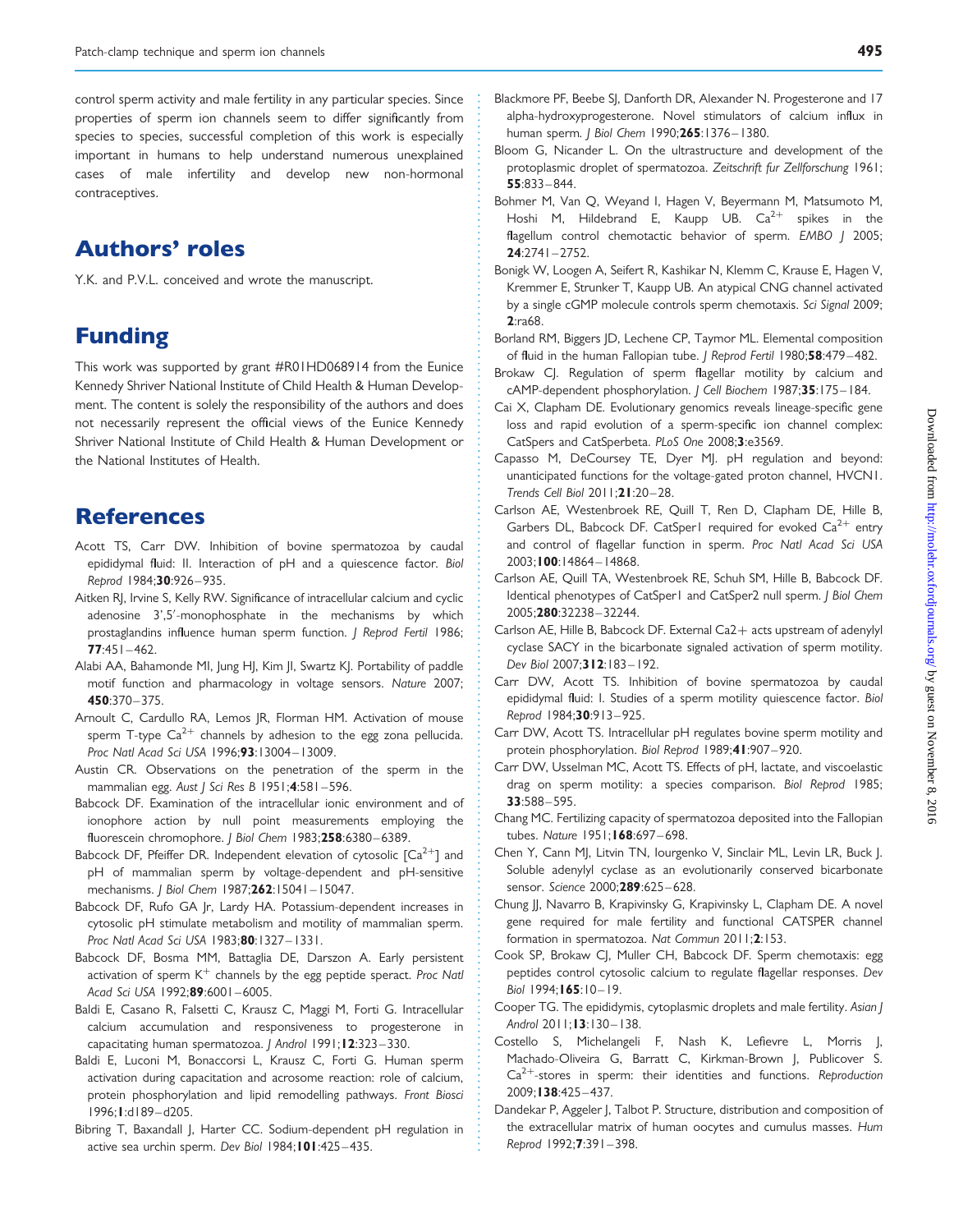- <span id="page-18-0"></span>Darszon A, Labarca P, Nishigaki T, Espinosa F. Ion channels in sperm physiology. Physiol Rev 1999;79:481 – 510.
- Darszon A, Nishigaki T, Wood C, Trevino CL, Felix R, Beltran C. Calcium channels and  $Ca^{2+}$  fluctuations in sperm physiology. Int Rev Cytol 2005; 243:79– 172.
- Darszon A, Acevedo JJ, Galindo BE, Hernandez-Gonzalez EO, Nishigaki T, Trevino CL, Wood C, Beltran C. Sperm channel diversity and functional multiplicity. Reproduction 2006a; 131:977-988.
- Darszon A, Lopez-Martinez P, Acevedo JJ, Hernandez-Cruz A, Trevino CL. T-type  $Ca^{2+}$  channels in sperm function. Cell Calcium 2006b;40:241– 252.
- Dean J. The enigma of sperm-egg recognition in mice. Soc Reprod Fertil Suppl 2007:63:359-365.
- Decoursey TE. Voltage-gated proton channels and other proton transfer pathways. Physiol Rev 2003;83:475 – 579.
- DeCoursey TE. Voltage-gated proton channels. Cell Mol Life Sci 2008; 65:2554 – 2573.
- DeCoursey TE. Voltage-gated proton channels find their dream job managing the respiratory burst in phagocytes. Physiology (Bethesda)  $2010.25.27 - 40$
- Ehrenwald E, Foote RH, Parks JE. Bovine oviductal fluid components and their potential role in sperm cholesterol efflux. Mol Reprod Dev 1990; 25:195 – 204.
- Eisenbach M, Giojalas LC. Sperm guidance in mammals—an unpaved road to the egg. Nat Rev Mol Cell Biol 2006;7:276-285.
- El-Talatini MR, Taylor AH, Elson JC, Brown L, Davidson AC, Konje JC. Localisation and function of the endocannabinoid system in the human ovary. PLoS One 2009;4:e4579.
- Escoffier J, Boisseau S, Serres C, Chen CC, Kim D, Stamboulian S, Shin HS, Campbell KP, De Waard M, Arnoult C. Expression, localization and functions in acrosome reaction and sperm motility of  $Ca(V)3.1$  and  $Ca(V)3.2$  channels in sperm cells: an evaluation from  $Ca(V)3.1$  and Ca(V)3.2 deficient mice. J Cell Physiol 2007;212:753– 763.
- Espey LL, Lipner H. In: Knobil EaN JD (ed). The Physiology of Reproduction. New York: Raven, 1994, 725 – 780.
- Espinosa F, de la Vega-Beltran JL, Lopez-Gonzalez I, Delgado R, Labarca P, Darszon A. Mouse sperm patch-clamp recordings reveal single Cl<sup>-</sup> channels sensitive to niflumic acid, a blocker of the sperm acrosome reaction. FEBS Lett 1998;426:47-51.
- Esposito G, Jaiswal BS, Xie F, Krajnc-Franken MA, Robben TJ, Strik AM, Kuil C, Philipsen RL, van Duin M, Conti M et al. Mice deficient for soluble adenylyl cyclase are infertile because of a severe sperm-motility defect. Proc Natl Acad Sci USA 2004;101:2993-2998.
- Evans RM. The steroid and thyroid hormone receptor superfamily. Science 1988;240:889 – 895.
- Florman HM, Tombes RM, First NL, Babcock DF. An adhesion-associated agonist from the zona pellucida activates G protein-promoted elevations of internal  $Ca^{2+}$  and pH that mediate mammalian sperm acrosomal exocytosis. Dev Biol 1989; 135:133-146.
- Florman HM, Corron ME, Kim TD, Babcock DF. Activation of voltage-dependent calcium channels of mammalian sperm is required for zona pellucida-induced acrosomal exocytosis. Dev Biol 1992; 152:304– 314.
- Florman HM, Arnoult C, Kazam IG, Li C, O'Toole CM. A perspective on the control of mammalian fertilization by egg-activated ion channels in sperm: a tale of two channels. Biol Reprod 1998;59:12-16.
- Florman HM, Jungnickel MK, Sutton KA. Regulating the acrosome reaction. Int | Dev Biol 2008;52:503-510.
- Fraser LR. The 'switching on' of mammalian spermatozoa: molecular events involved in promotion and regulation of capacitation. Mol Reprod Dev 2010;77:197-208.
- Garcia MA, Meizel S. Regulation of intracellular pH in capacitated human spermatozoa by a Na+/H+ exchanger. Mol Reprod Dev 1999;  $52:189 - 195.$
- Goltz JS, Gardner TK, Kanous KS, Lindemann CB. The interaction of pH and cyclic adenosine 3′ ,5′ -monophosphate on activation of motility in Triton X-100 extracted bull sperm. Biol Reprod 1988;39:1129-1136.
- Gorelik J, Gu Y, Spohr HA, Shevchuk AI, Lab MJ, Harding SE, Edwards CR, Whitaker M, Moss GW, Benton DC et al. Ion channels in small cells and subcellular structures can be studied with a smart patch-clamp system. Biophys | 2002;83:3296-3303.
- Gu Y, Kirkman-Brown JC, Korchev Y, Barratt CL, Publicover SJ. Multi-state, 4-aminopyridine-sensitive ion channels in human spermatozoa. Dev Biol 2004:274:308-317.
- Guerrero A, Sanchez JA, Darszon A. Single-channel activity in sea urchin sperm revealed by the patch-clamp technique. FEBS Lett 1987; 220:295– 298.
- Guerrero A, Wood CD, Nishigaki T, Carneiro J, Darszon A. Tuning sperm chemotaxis. Biochem Soc Trans 2010;38:1270-1274.
- Gunn SA, Gould TC. Role of zinc in fertility and fecundity in the rat. Am J Physiol 1958; 193:505-508.
- Gupta SK, Bansal P, Ganguly A, Bhandari B, Chakrabarti K. Human zona pellucida glycoproteins: functional relevance during fertilization. J Reprod Immunol 2009;83:50– 55.
- Hagiwara S, Kawa K. Calcium and potassium currents in spermatogenic cells dissociated from rat seminiferous tubules. J Physiol 1984; 356:135– 149.
- Hamamah S, Gatti JL. Role of the ionic environment and internal pH on sperm activity. Hum Reprod 1998; 13(Suppl 4):20-30.
- Hamamah S, Magnoux E, Royere D, Barthelemy C, Dacheux JL, Gatti JL. Internal pH of human spermatozoa: effect of ions, human follicular fluid and progesterone. Mol Hum Reprod 1996;2:219-224.
- Hamill OP, Marty A, Neher E, Sakmann B, Sigworth FJ. Improved patch-clamp techniques for high-resolution current recording from cells and cell-free membrane patches. Pflugers Arch 1981;391:85-100.
- Harper CV, Barratt CL, Publicover SJ. Stimulation of human spermatozoa with progesterone gradients to simulate approach to the oocyte. Induction of  $[Ca(2+)](i)$  oscillations and cyclical transitions in flagellar beating. J Biol Chem 2004;279:46315– 46325.
- Harrison RA, Gadella BM. Bicarbonate-induced membrane processing in sperm capacitation. Theriogenology 2005;63:342-351.
- Harrison RA. Rapid PKA-catalysed phosphorylation of boar sperm proteins induced by the capacitating agent bicarbonate. Mol Reprod Dev 2004;67:337– 352.
- Hess KC, Jones BH, Marquez B, Chen Y, Ord TS, Kamenetsky M, Miyamoto C, Zippin JH, Kopf GS, Suarez SS et al. The 'soluble' adenylyl cyclase in sperm mediates multiple signaling events required for fertilization. Dev Cell 2005;9:249 – 259.
- Hildebrand MS, Avenarius MR, Fellous M, Zhang Y, Meyer NC, Auer J, Serres C, Kahrizi K, Najmabadi H, Beckmann JS et al. Genetic male infertility and mutation of CATSPER ion channels. Eur J Hum Genet 2010;18:1178 – 1184.
- Hille B. Elementary properties of pores. In: Ionic Channels of Excitable Membranes. Sunderland, MA, USA: Sinauer Associates, 1992, 291 – 314.
- Ho HC, Suarez SS. Characterization of the intracellular calcium store at the base of the sperm flagellum that regulates hyperactivated motility. Biol Reprod 2003;68:1590-1596.
- Ho HC, Granish KA, Suarez SS. Hyperactivated motility of bull sperm is triggered at the axoneme by Ca2+ and not cAMP. Dev Biol 2002; 250:208– 217.
- Irvine DS, Aitken RJ. Measurement of intracellular calcium in human spermatozoa. Gamete Res 1986;15:57-71.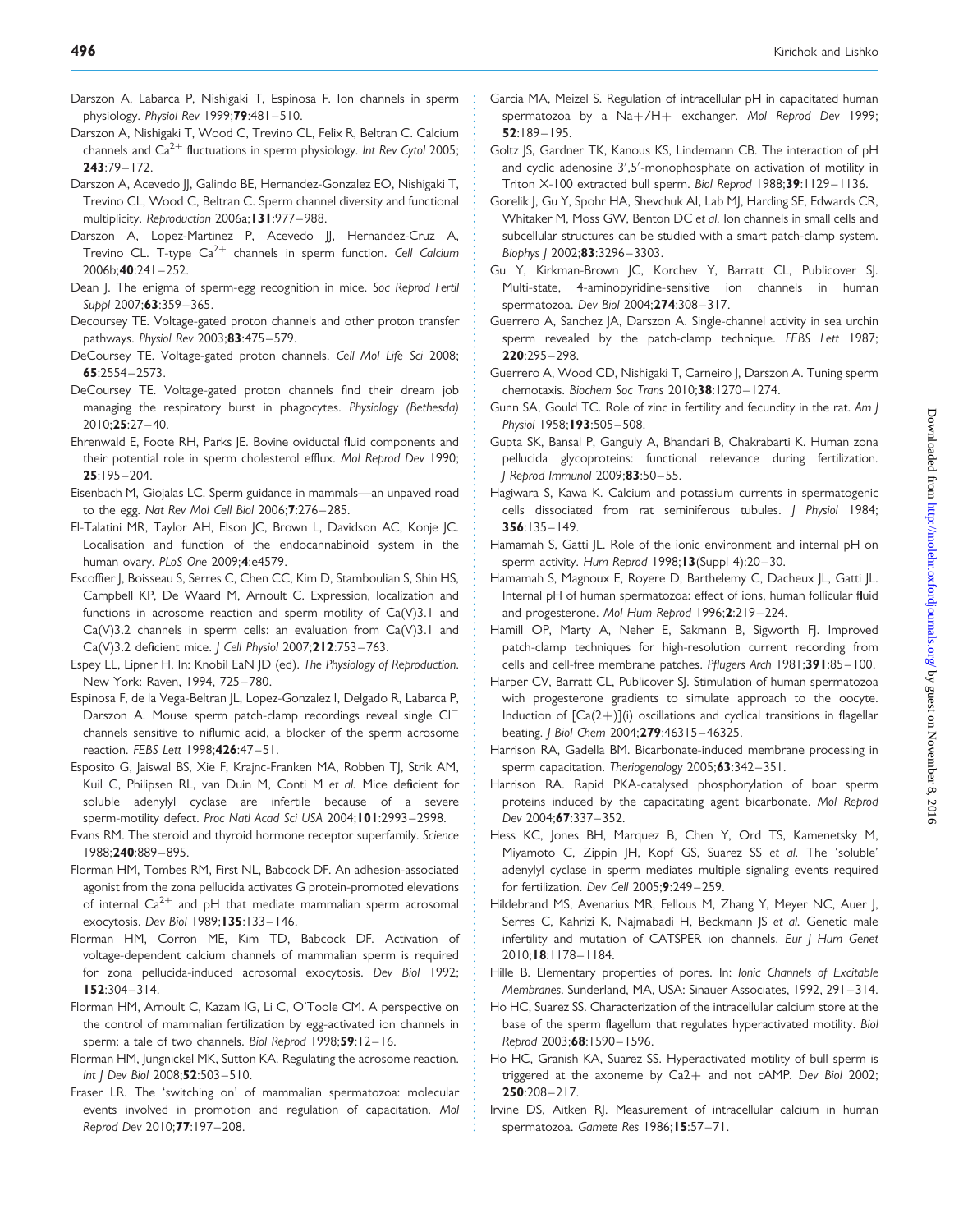- <span id="page-19-0"></span>Iwamatsu T, Chang MC. Factors involved in the fertilization of mouse eggs in vitro. | Reprod Fertil 1971;26:197-208.
- Jagannathan S, Publicover SJ, Barratt CL. Voltage-operated calcium channels in male germ cells. Reproduction 2002a; 123:203-215.
- Jagannathan S, Punt EL, Gu Y, Arnoult C, Sakkas D, Barratt CL, Publicover SJ. Identification and localization of T-type voltage-operated calcium channel subunits in human male germ cells. Expression of multiple isoforms. J Biol Chem 2002b;277:8449-8456.
- Jaiswal BS, Conti M. Calcium regulation of the soluble adenylyl cyclase expressed in mammalian spermatozoa. Proc Natl Acad Sci USA 2003; 100:10676– 10681.
- Jimenez-Gonzalez MC, Gu Y, Kirkman-Brown J, Barratt CL, Publicover S. Patch-clamp 'mapping' of ion channel activity in human sperm reveals regionalisation and co-localisation into mixed clusters. J Cell Physiol 2007;213:801 – 808.
- Kaupp UB, Kashikar ND, Weyand I. Mechanisms of sperm chemotaxis. Annu Rev Physiol 2008;70:93-117.
- Kirichok Y, Navarro B, Clapham DE. Whole-cell patch-clamp measurements of spermatozoa reveal an alkaline-activated Ca2+ channel. Nature 2006;439:737– 740.
- Koch HP, Kurokawa T, Okochi Y, Sasaki M, Okamura Y, Larsson HP. Multimeric nature of voltage-gated proton channels. Proc Natl Acad Sci USA 2008;105:9111-9116.
- Lee HC, Garbers DL. Modulation of the voltage-sensitive  $Na^+/H^+$ exchange in sea urchin spermatozoa through membrane potential changes induced by the egg peptide speract. J Biol Chem 1986; 261:16026– 16032.
- Lee SY, Letts JA, Mackinnon R. Dimeric subunit stoichiometry of the human voltage-dependent proton channel Hv1. Proc Natl Acad Sci USA 2008;105:7692 – 7695.
- Lievano A, Santi CM, Serrano CJ, Trevino CL, Bellve AR, Hernandez-Cruz A, Darszon A. T-type Ca2+ channels and alpha1E expression in spermatogenic cells, and their possible relevance to the sperm acrosome reaction. FEBS Lett 1996;388:150-154.
- Linares-Hernandez L, Guzman-Grenfell AM, Hicks-Gomez JJ, Gonzalez-Martinez MT. Voltage-dependent calcium influx in human sperm assessed by simultaneous optical detection of intracellular calcium and membrane potential. Biochim Biophys Acta 1998; 1372:1-12.
- Lindemann CB, Goltz JS, Kanous KS. Regulation of activation state and flagellar wave form in epididymal rat sperm: evidence for the involvement of both  $Ca^{2+}$  and cAMP. Cell Motil Cytoskeleton 1987; 8:324 – 332.
- Lishko PV, Kirichok Y. The role of Hv1 and CatSper channels in sperm activation. *| Physiol* 2010;588:4667-4672.
- Lishko PV, Botchkina IL, Fedorenko A, Kirichok Y. Acid extrusion from human spermatozoa is mediated by flagellar voltage-gated proton channel. Cell 2010;140:327 – 337.
- Lishko PV, Botchkina IL, Kirichok Y. Progesterone activates the principal  $Ca^{2+}$  channel of human sperm. Nature 2011;471:387-391.
- Liu J, Xia J, Cho KH, Clapham DE, Ren D. CatSperbeta, a novel transmembrane protein in the CatSper channel complex. J Biol Chem 2007;282:18945 – 18952.
- Lobley A, Pierron V, Reynolds L, Allen L, Michalovich D. Identification of human and mouse CatSper3 and CatSper4 genes: characterisation of a common interaction domain and evidence for expression in testis. Reprod Biol Endocrinol 2003;1:53.
- Losel R, Wehling M. Nongenomic actions of steroid hormones. Nat Rev Mol Cell Biol 2003;4:46 – 56.
- Lu J, Stewart AJ, Sadler PJ, Pinheiro TJ, Blindauer CA. Albumin as a zinc carrier: properties of its high-affinity zinc-binding site. Biochem Soc Trans 2008;36:1317-1321.
- Luconi M, Francavilla F, Porazzi I, Macerola B, Forti G, Baldi E. Human spermatozoa as a model for studying membrane receptors mediating rapid nongenomic effects of progesterone and estrogens. Steroids 2004;69:553 – 559.
- Mann T. The Biochemistry of Semen and of the Male Reproductive Tract. London, New York: Methuen, Wiley & Sons, 1964.
- Mann T, Lutwak-Mann C. Male Reproductive Function and Semen: Themes and Trends in Physiology, Biochemistry and Investigative Andrology. Berlin: Springer, 1981, 269-336.
- Marquez B, Suarez SS. Bovine sperm hyperactivation is promoted by alkaline-stimulated  $Ca2+$  influx. Biol Reprod  $2007;76:660-665$ .
- Meizel S. The sperm, a neuron with a tail: 'neuronal' receptors in mammalian sperm. Biol Rev Camb Philos Soc 2004;79:713-732.
- Morton B, Harrigan-Lum J, Albagli L, Jooss T. The activation of motility in quiescent hamster sperm from the epididymis by calcium and cyclic nucleotides. Biochem Biophys Res Commun 1974;56:372-379.
- Musset B, Capasso M, Cherny VV, Morgan D, Bhamrah M, Dyer MJ, DeCoursey TE. Identification of Thr29 as a critical phosphorylation site that activates the human proton channel Hvcn1 in leukocytes. J Biol Chem 2010;285:5117 – 5121.
- Navarro B, Kirichok Y, Clapham DE. KSper, a pH-sensitive  $K^+$  current that controls sperm membrane potential. Proc Natl Acad Sci USA 2007; 104:7688– 7692.
- Navarro B, Kirichok Y, Chung JJ, Clapham DE. Ion channels that control fertility in mammalian spermatozoa. Int J Dev Biol 2008;52:607-613.
- Nolan MA, Babcock DF, Wennemuth G, Brown W, Burton KA, McKnight GS. Sperm-specific protein kinase A catalytic subunit Calpha2 orchestrates cAMP signaling for male fertility. Proc Natl Acad Sci USA 2004;101:13483– 13488.
- Okamura N, Tajima Y, Soejima A, Masuda H, Sugita Y. Sodium bicarbonate in seminal plasma stimulates the motility of mammalian spermatozoa through direct activation of adenylate cyclase. J Biol Chem 1985;260:9699-9705.
- Okunade GW, Miller ML, Pyne GJ, Sutliff RL, O'Connor KT, Neumann JC, Andringa A, Miller DA, Prasad V, Doetschman T et al. Targeted ablation of plasma membrane  $Ca^{2+}$ -ATPase (PMCA) 1 and 4 indicates a major housekeeping function for PMCA1 and a critical role in hyperactivated sperm motility and male fertility for PMCA4. *| Biol Chem 2004*; 279:33742– 33750.
- Osman RA, Andria ML, Jones AD, Meizel S. Steroid induced exocytosis: the human sperm acrosome reaction. Biochem Biophys Res Commun 1989;160:828 – 833.
- Owen DH, Katz DF. A review of the physical and chemical properties of human semen and the formulation of a semen simulant. J Androl 2005; 26:459– 469.
- Parrish JJ, Susko-Parrish JL, First NL. Capacitation of bovine sperm by heparin: inhibitory effect of glucose and role of intracellular pH. Biol Reprod 1989;41:683– 699.
- Platts AE, Dix DJ, Chemes HE, Thompson KE, Goodrich R, Rockett JC, Rawe VY, Quintana S, Diamond MP, Strader LF et al. Success and failure in human spermatogenesis as revealed by teratozoospermic RNAs. Hum Mol Genet 2007;16:763 – 773.
- Publicover SJ, Barratt CL. Voltage-operated  $Ca^{2+}$  channels and the acrosome reaction: which channels are present and what do they do? Hum Reprod 1999; 14:873-879.
- Publicover S, Harper CV, Barratt C.  $[Ca^{2+}]$ i signalling in sperm—making the most of what you've got. Nat Cell Biol 2007;9:235– 242.
- Qi H, Moran MM, Navarro B, Chong JA, Krapivinsky G, Krapivinsky L, Kirichok Y, Ramsey IS, Quill TA, Clapham DE. All four CatSper ion channel proteins are required for male fertility and sperm cell hyperactivated motility. Proc Natl Acad Sci USA 2007;104:1219-1223.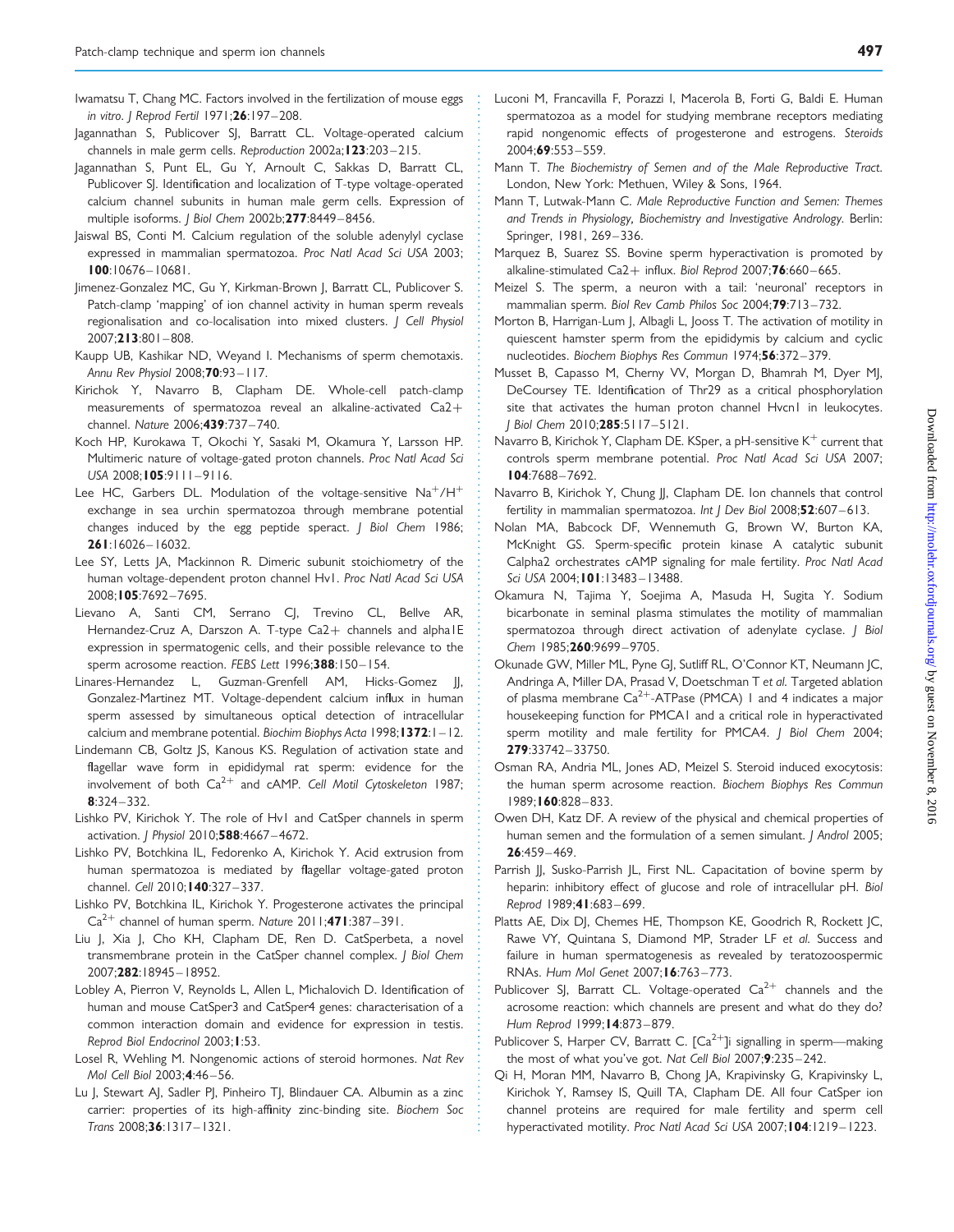- <span id="page-20-0"></span>Quill TA, Ren D, Clapham DE, Garbers DL. A voltage-gated ion channel expressed specifically in spermatozoa. Proc Natl Acad Sci USA 2001; 98:12527 – 12531.
- Quill TA, Sugden SA, Rossi KL, Doolittle LK, Hammer RE, Garbers DL. Hyperactivated sperm motility driven by CatSper2 is required for fertilization. Proc Natl Acad Sci USA 2003;100:14869-14874.
- Ramsey IS, Moran MM, Chong JA, Clapham DE. A voltage-gated proton-selective channel lacking the pore domain. Nature 2006; 440:1213– 1216.
- Ramsey IS, Ruchti E, Kaczmarek JS, Clapham DE. Hv1 proton channels are required for high-level NADPH oxidase-dependent superoxide production during the phagocyte respiratory burst. Proc Natl Acad Sci USA 2009:106:7642-7647.
- Ramsey IS, Mokrab Y, Carvacho I, Sands ZA, Sansom MS, Clapham DE. An aqueous H+ permeation pathway in the voltage-gated proton channel Hv1. Nat Struct Mol Biol 2010;17:869-875.
- Ren D, Navarro B, Perez G, Jackson AC, Hsu S, Shi Q, Tilly JL, Clapham DE. A sperm ion channel required for sperm motility and male fertility. Nature 2001;413:603-609.
- Ren D, Xia J. Calcium signaling through CatSper channels in mammalian fertilization. Physiology (Bethesda) 2010;25:165-175.
- Revelli A, Massobrio M, Tesarik J. Nongenomic actions of steroid hormones in reproductive tissues. Endocr Rev 1998; 19:3-17.
- Roldan ER, Murase T, Shi QX. Exocytosis in spermatozoa in response to progesterone and zona pellucida. Science 1994;266:1578-1581.
- Roos A, Boron WF. Intracellular pH. Physiol Rev 1981;61:296-434.
- Saaranen M, Suistomaa U, Kantola M, Saarikoski S, Vanha-Perttula T. Lead, magnesium, selenium and zinc in human seminal fluid: comparison with semen parameters and fertility. Hum Reprod 1987;2:475-479.
- Sanchez D, Labarca P, Darszon A. Sea urchin sperm cation-selective channels directly modulated by cAMP. FEBS Lett 2001;503:111-115.
- Santi CM, Darszon A, Hernandez-Cruz A. A dihydropyridine-sensitive T-type  $Ca^{2+}$  current is the main  $Ca^{2+}$  current carrier in mouse primary spermatocytes. Am | Physiol 1996;271:C1583-C1593.
- Santi CM, Martinez-Lopez P, de la Vega-Beltran JL, Butler A, Alisio A, Darszon A, Salkoff L. The SLO3 sperm-specific potassium channel plays a vital role in male fertility. FEBS Lett 2010;584:1041– 1046.
- Sasaki M, Takagi M, Okamura Y. A voltage sensor-domain protein is a voltage-gated proton channel. Science 2006;312:589-592.
- Schackmann RW, Chock PB. Alteration of intracellular  $[Ca^{2+}]$  in sea urchin sperm by the egg peptide speract. Evidence that increased intracellular Ca2+ is coupled to Na+ entry and increased intracellular pH. J Biol Chem 1986;261:8719 – 8728.
- Schaefer M, Hofmann T, Schultz G, Gudermann T. A new prostaglandin E receptor mediates calcium influx and acrosome reaction in human spermatozoa. Proc Natl Acad Sci USA 1998;95:3008-3013.
- Schreiber M, Wei A, Yuan A, Gaut J, Saito M, Salkoff L. Slo3, a novel  $p$ H-sensitive K<sup>+</sup> channel from mammalian spermatocytes. *J* Biol Chem 1998;273:3509 – 3516.
- Schuel H, Burkman LJ. A tale of two cells: endocannabinoid-signaling regulates functions of neurons and sperm. Biol Reprod 2005;  $73:1078 - 1086.$
- Schuh K, Cartwright EJ, Jankevics E, Bundschu K, Liebermann J, Williams JC, Armesilla AL, Emerson M, Oceandy D, Knobeloch KP et al. Plasma membrane  $Ca^{2+}$  ATPase 4 is required for sperm motility and male fertility. *J Biol Chem* 2004;279:28220-28226.
- Shimizu Y, Yorimitsu A, Maruyama Y, Kubota T, Aso T, Bronson RA. Prostaglandins induce calcium influx in human spermatozoa. Mol Hum Reprod 1998;4:555 – 561.
- Strünker T, Goodwin N, Brenker C, Kashikar N, Weyand I, Seifert R, Kaupp UB. The CatSper channel mediates progesterone-induced  $Ca^{2+}$  influx in human sperm. Nature 2011;471:382-386.
- Strunker T, Weyand I, Bonigk W, Van Q, Loogen A, Brown JE, Kashikar N, Hagen V, Krause E, Kaupp UB. A K+-selective cGMP-gated ion channel controls chemosensation of sperm. Nat Cell Biol 2006;8:1149-1154.
- Suarez SS. Control of hyperactivation in sperm. Hum Reprod Update 2008;  $14:647 - 657$ .
- Suarez SS, Pacey AA. Sperm transport in the female reproductive tract. Hum Reprod Update 2006: **12:**23-37.
- Suarez SS, Varosi SM, Dai X. Intracellular calcium increases with hyperactivation in intact, moving hamster sperm and oscillates with the flagellar beat cycle. Proc Natl Acad Sci USA 1993;90:4660-4664.
- Suzuki N, Garbers DL. Stimulation of sperm respiration rates by speract and resact at alkaline extracellular pH. Biol Reprod 1984;  $30:1167 - 1174.$
- Tajima Y, Okamura N. The enhancing effects of anion channel blockers on sperm activation by bicarbonate. Biochim Biophys Acta 1990; 1034:326– 332.
- Tang QY, Zhang Z, Xia J, Ren D, Logothetis DE. Phosphatidylinositol 4,5-bisphosphate activates Slo3 currents and its hydrolysis underlies the epidermal growth factor-induced current inhibition. J Biol Chem 2010;285:19259 – 19266.
- Tash JS, Means AR. Cyclic adenosine 3′ ,5′ monophosphate, calcium and protein phosphorylation in flagellar motility. Biol Reprod 1983;  $28:75 - 104.$
- Teves ME, Barbano F, Guidobaldi HA, Sanchez R, Miska W, Giojalas LC. Progesterone at the picomolar range is a chemoattractant for mammalian spermatozoa. Fertil Steril 2006;86:745 –749.
- Thomas P, Meizel S. Phosphatidylinositol 4,5-bisphosphate hydrolysis in human sperm stimulated with follicular fluid or progesterone is dependent upon  $Ca^{2+}$  influx. Biochem | 1989;264:539-546.
- Tombola F, Ulbrich MH, Isacoff EY. The voltage-gated proton channel Hv1 has two pores, each controlled by one voltage sensor. Neuron 2008; 58:546 – 556.
- Uhler ML, Leung A, Chan SY, Wang C. Direct effects of progesterone and antiprogesterone on human sperm hyperactivated motility and acrosome reaction. Fertil Steril 1992;58:1191-1198.
- Usselman MC, Cone RA. Rat sperm are mechanically immobilized in the caudal epididymis by 'immobilin,' a high molecular weight glycoprotein. Biol Reprod 1983;29:1241 – 1253.
- Visconti PE, Moore GD, Bailey JL, Leclerc P, Connors SA, Pan D, Olds-Clarke P, Kopf GS. Capacitation of mouse spermatozoa. II. Protein tyrosine phosphorylation and capacitation are regulated by a cAMP-dependent pathway. Development 1995;121:1139-1150.
- Visconti PE, Westbrook VA, Chertihin O, Demarco I, Sleight S, Diekman AB. Novel signaling pathways involved in sperm acquisition of fertilizing capacity. *| Reprod Immunol*  $2002; 53:133 - 150$ .
- Vredenburgh-Wilberg WL, Parrish JJ. Intracellular pH of bovine sperm increases during capacitation. Mol Reprod Dev 1995;40:490-502.
- Wang D, King SM, Quill TA, Doolittle LK, Garbers DL. A new sperm-specific  $Na^{+}/H^{+}$  exchanger required for sperm motility and fertility. Nat Cell Biol 2003;5:1117-1122.
- Wang D, Hu J, Bobulescu IA, Quill TA, McLeroy P, Moe OW, Garbers DL. A sperm-specific  $Na^+/H^+$  exchanger (sNHE) is critical for expression and in vivo bicarbonate regulation of the soluble adenylyl cyclase (sAC). Proc Natl Acad Sci USA 2007;104:9325-9330.
- Wang H, Liu J, Cho KH, Ren D. A novel, single, transmembrane protein CATSPERG is associated with CATSPER1 channel protein. Biol Reprod 2009;81:539 – 544.
- Wassarman PM, Litscher ES. Mammalian fertilization: the egg's multifunctional zona pellucida. Int J Dev Biol 2008;52:665-676.
- Wennemuth G, Westenbroek RE, Xu T, Hille B, Babcock DF. CaV2.2 and CaV2.3 (N- and R-type)  $Ca^{2+}$  channels in depolarization-evoked entry of  $Ca^{2+}$  into mouse sperm. *J Biol Chem* 2000;275:21210-21217.